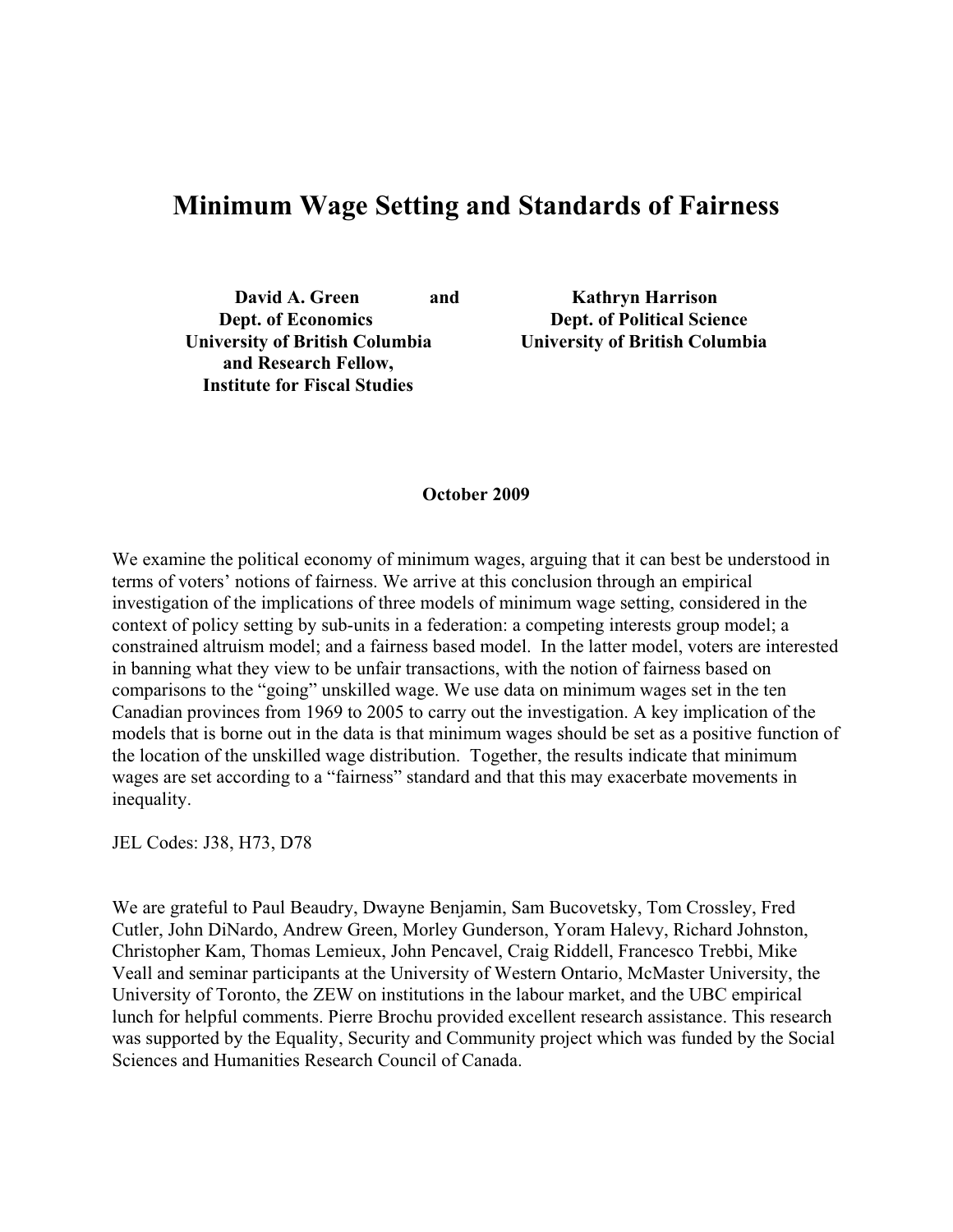#### **Minimum Wage Setting and Standards of Fairness**

David A. Green and Kathryn Harrison

Many economic analysts disparage minimum wages as a policy tool, and yet minimum wages not only persist, they have been introduced in more jurisdictions (e.g., the UK in the late 1990s). In this paper, we investigate the forces that drive minimum wage movements in an attempt to understand what lies behind this widely popular policy tool.<sup>1</sup> We do so out of direct interest in the minimum wage but also in the expectation that examining a policy that seemingly touches so few people directly but is so widely supported will provide some unique insights into the forces governing the setting of redistributive policy parameters in general. Studying minimum wage setting is also interesting because the minimum wage is typically treated as exogenous in studies of institutional impacts on inequality and of the elasticity of labour demand. Our results will allow us to assess that assumption.

Previous research has emphasized two main models for explaining minimum wage movements. The most common is one based on the competing influence of self-interested groups, with unions taken to be the primary group in favour of minimum wages and small or retail businesses as the main group against (e.g., Blais et al. (1989), Dickson and Myatt (2002), and Sobel(1999)). The key alternative is that the minimum wage is being set as a redistributive parameter out of an altruistic concern for the working poor. Thus, Sobel(1999) presents evidence that a consumption standard related to poverty lines is one of the main targets specified by politicians justifying minimum wage increases in the US. Both of these models face serious difficulties, however. With only about 5% of either American or Canadian workers directly affected by minimum wages and most estimates suggesting only limited spillover effects on above-minimum wages, it seems very unlikely that strong positive poll results (see footnote 1) are simply a reflection of self-interest. Nor does the breadth of the battle fought over the minimum wage seem to fit with a model in which a small set of people with direct self-interest in

<sup>&</sup>lt;sup>1</sup> An Ipsos-Reid poll from 2000 found that 76% of respondents in British Columbia supported an increase in the minimum wage (Ipsos-Reid(2000)). Similarly, a 2004 poll conducted by the Pew Research Center found that fully 86% of Americans supported raising the federal minimum wage from \$5.15 to \$6.45 an hour (Pew Research Center(2005)).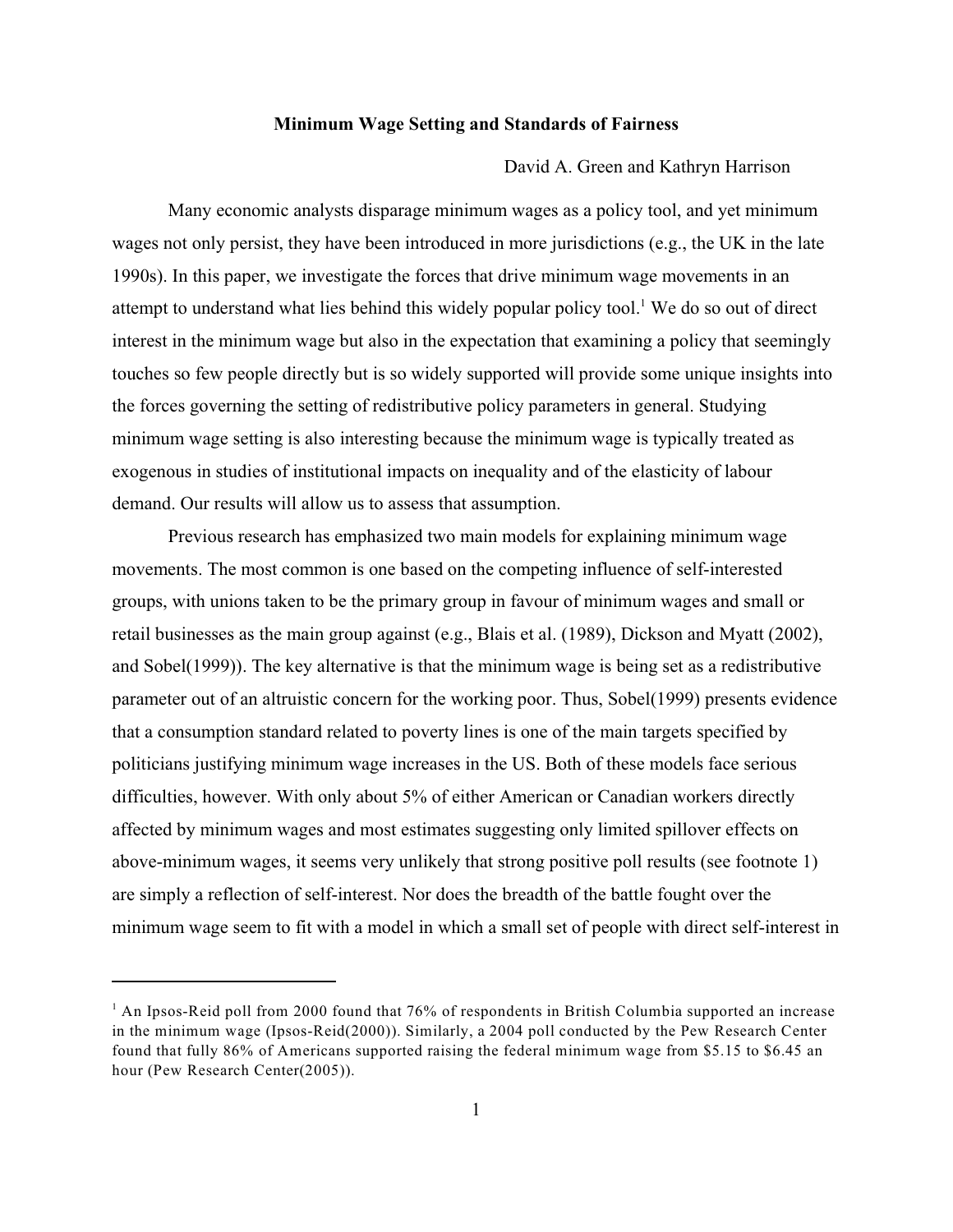the minimum wage compete for political influence while everyone else stands by, disinterested. Moreover, as we will discuss later, the evidence in favour of the relative strengths of unions and small business determining minimum wage movements is decidedly mixed. As Sobel(1999) points out, the altruistic model also faces difficulties since one would expect if this were a goal then minimum wages should track the cost of living, which they rarely do.

It is interesting to consider minimum wage setting in light of the relatively recent behavioural economics literature on fairness. Many contributions in that literature argue that models based solely on self-interest (as in the political competition model just described) do not match results from experiments in which individuals divide up goods or money (see Fehr and Schmitt(2006) for a review). This has led researchers to propose models in which inequality aversion and/or concern for social welfare play a role in distributional decisions. Thus, in the terminology of Charness and Rabin(2002), setting minimum wages out of concern for the welfare of the working poor could be seen as a reflection of "charity" social preferences in which individuals place positive weight on outcomes for those worse off than themselves. Their experimental results support claims that these types of preferences are important. But their results (and those in other papers referenced in Fehr and Schmitt(2006)) also indicate support for what Fehr and Schmitt call "strong reciprocity" based social preferences. Of particular interest for us are results in Fehr and Fischbacher(2004) indicating that experiment participants are willing to pay a price to punish people who are perceived to have acted unfairly even when the respondent is a third party who is not directly involved in the transaction in question.<sup>2</sup> From this result, it is only a small step to the hypothesis that societies may express such preferences in policies designed to punish or ban behaviour deemed to be unfair or greedy. In more direct terms, policies may be expressions of societal notions of justice as well as (or, perhaps, instead of) reflections of self-interest or charity. We present a third model of minimum wage setting based upon this hypothesis. Because the minimum wage affects so few people directly, it seems like an ideal place to look to see if these types of considerations play any role in policy setting.

In our third, "fairness" based model, minimum wages are set to outlaw labour market

 $\frac{1}{2}$  In this sense, the "reciprocity" label might be misplaced. These might more accurately be described as preferences for justice, and not all notions of justice are built on reciprocity (Nussbaum (2006)).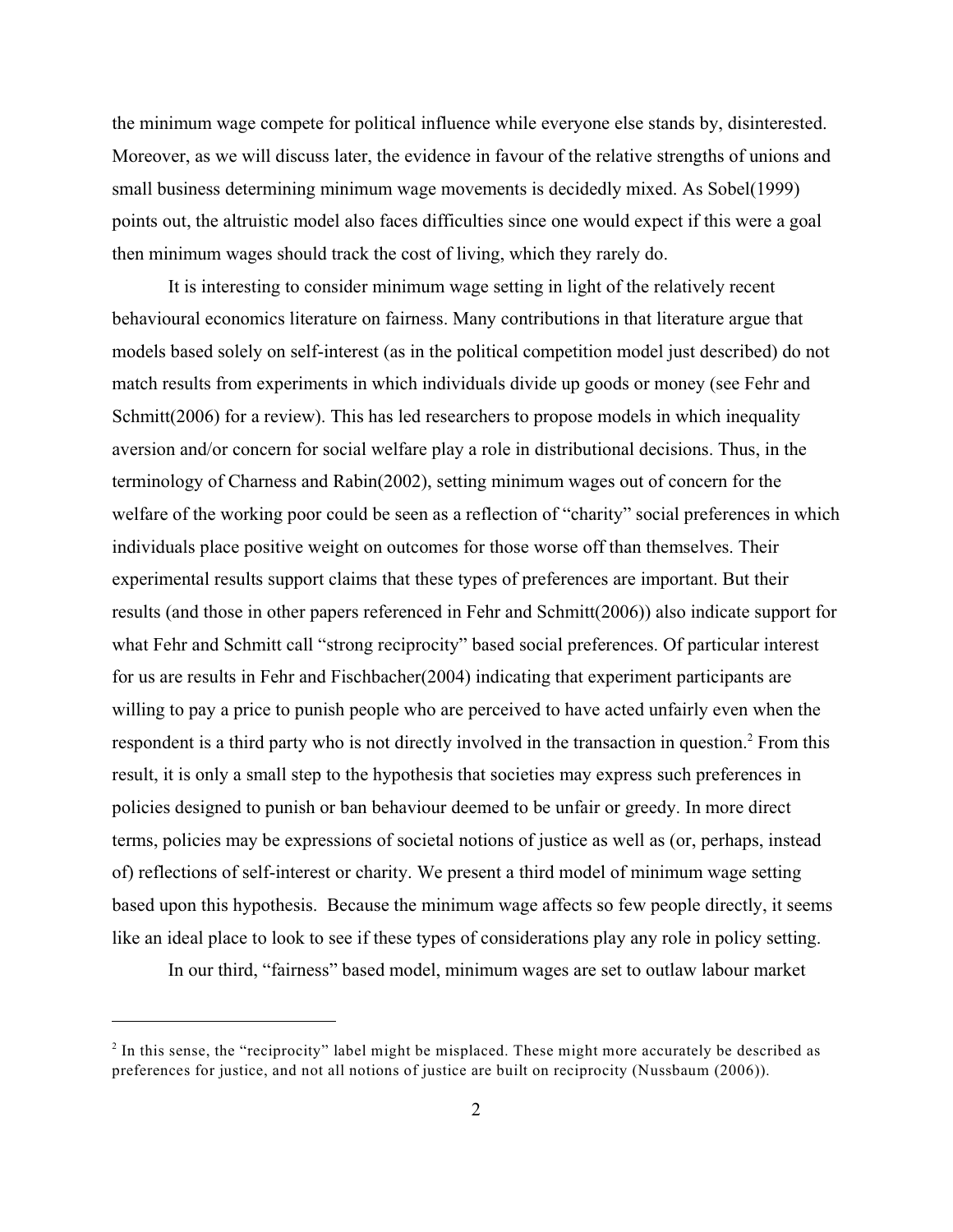transactions with wages that are deemed to be unfairly low, i.e., in which employers are viewed as taking unfair advantage of low skilled, unorganized workers. To complete such a model, of course, we need to specify the standard by which individuals judge a transaction to be unfair. As Fehr and Schmitt(2006) point out, much of the recent behavioural economics literature provides little guidance for us since it focusses on experimental contexts in which the "fair" outcome tends to be self-evident. The same cannot be said of wage setting in the real world. Instead, we turn to Kahneman et al (1986)'s arguments that individuals judge the fairness of a price or wage using the price in a "reference transaction" and that they tend to use market wages and prices as these references. Thus, we argue that individuals will judge a wage to be unfair based on its level relative to the "going" wage in a related labour market. More specifically, we argue that minimum wages will be set as a positive function of a measure of the location of the low skilled wage distribution, i.e., when typical unskilled wages rise then the threshold below which wages are deemed to be unfair (and worthy of being banned) also rises. Both this "fairness" model and the altruism model described earlier fit with attempts in the political economy literature to investigate the implications of richer theoretical modeling of the ethical (or ideological) selves in policy-related decisions (e.g. Dixit and Londregan(1998), Roemer (1999)).

Our approach in the paper is to specify a simple version of a fairness model of minimum wage setting with a primary goal of generating empirical implications. We set this in a context in which minimum wages are being set by provincial level units in a federation (the context in which our data is generated). We specify the model so that it nests both the self-interested lobbying and altruistic models, allowing us to test among the three models. The altruistic model we consider is of a standard type used, for example, to describe setting welfare benefits in a federation. In that model, policy parameter values reflect a balance between altruism and concern about deleterious migration or factor flows induced by the policy. Importantly, we show that such a model has different empirical implications from a fairness based model.

We implement an empirical specification derived from our model using data on minimum wages in the ten Canadian provinces over the period from 1969 to 2005. The primary advantage of using Canadian data is that minimum wages are set at the provincial level in Canada, providing a large number of observations on the outcome of the political process determining minimum wages. Using the results from this estimation, we test the derived implications from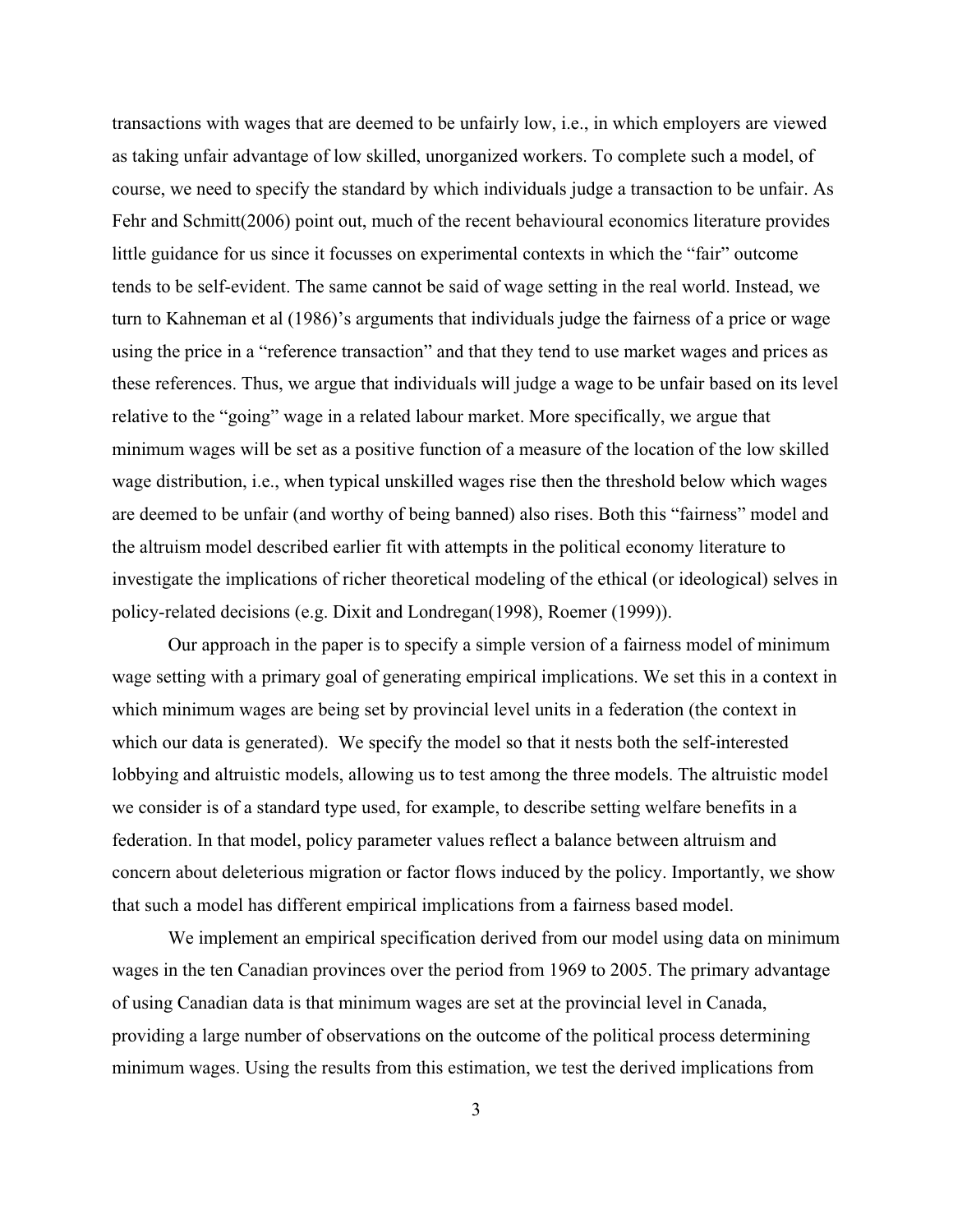each of the models. Based on these tests, we argue that the pattern of minimum wage setting over time does not fit with either the self-interested lobbying or the altruistic models, alone. However, the patterns do fit with the standard of fairness model or, possibly, with a mixture of the altruistic and fairness models. We also present some US data patterns which suggest that our results may not be confined just to Canada.

One interesting result from the empirical investigation is that minimum wages are set, in part, as a function of the location of the low skilled wage distribution. While this is clearly a feature of the fairness model, we show that it can also be derived as an implication from the other models. The result raises intriguing questions about welfare effects of policy setting. In the case examined here, policy feedbacks lead to cutting of policy parameters intended to battle inequality precisely when inequality is increasing. Given results in Moffitt et al (1998) showing a positive relationship between low skilled wages and welfare benefit levels, it is possible that this reflects a more general result that political forces lead to cuts in parameters that have redistributive effects precisely when one might expect them to be most needed. The result also implies that minimum wages should not be treated as exogenous in estimations of, for example, their impact on employment. Fortunately, the model presented here suggests natural candidates for instruments for the minimum wage.

The paper proceeds in 7 sections, including the introduction. In the second section, we present our data and the basic patterns we are trying to explain. In the third section, we set out our main theoretical model of minimum wage setting in a federation and derive empirical implications. In the fourth section, we describe the implications of alternative models. The fifth section contains the estimation results while the sixth contains some US data plots. In the last section, we discuss those results in light of the three models we consider and then conclude.

# **2) Data and Basic Patterns**

We begin our discussion with an exposition of the basic data patterns we are seeking to explain. The main data we examine are nominal minimum wages for Canadian provinces for the years 1969 through 2005. Minimum wages are set at the provincial level in Canada.<sup>3</sup> There is not

<sup>&</sup>lt;sup>3</sup> There is a federal minimum wage that covers workers moving across provincial borders and employees of the federal government but it is relevant only for a small minority of workers.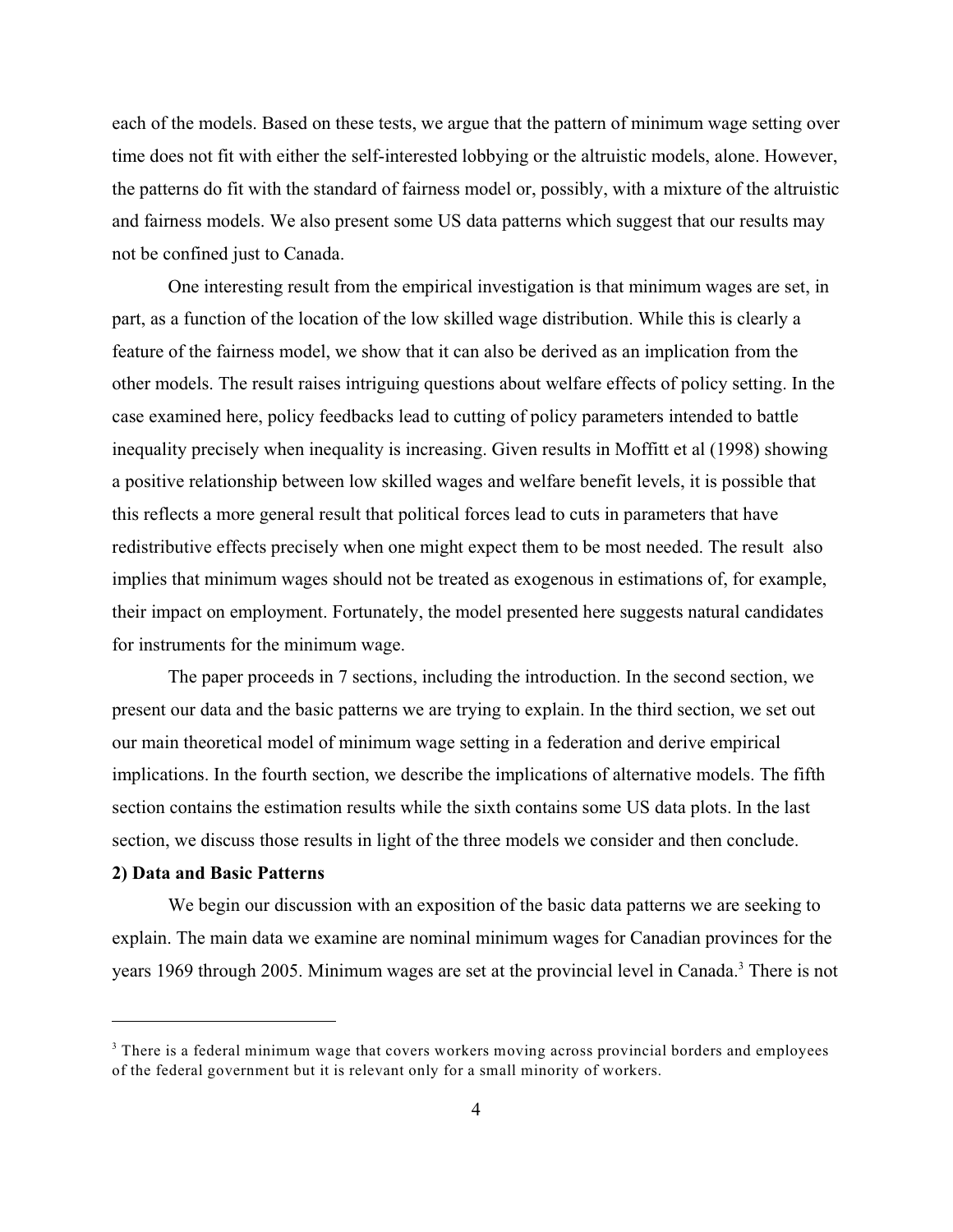always one minimum wage for each province and time period. At times, provinces maintained separate minima for young workers, students and workers deemed to be training, and even for women. Throughout this paper we use the adult minimum wage for men. We view this as the relevant parameter, in part, because of evidence that firms do not make substantial use of special sub-minima even when they are available (Card and Krueger(1996)). In order to match our other data, we work at an annual frequency, taking the minimum wage for a province in a given year to be the minimum wage in place on March 1 of that year. We chose March because it is closest to the time when some of our other data are collected.

As we discuss in the next section, we believe it is relevant to investigate movements of the minimum wage in relation to movements in wages in general. The specific comparison wage we use is the median wage of males with high school or less education who work full-time in each province, which we use since these are the wages that minimum wage workers might reasonably be expected to earn given their levels of investment in human capital. We obtain the wage data from the Survey of Consumer Finances (SCF) for the years 1969, 1971, 1973, 1975, 1977, 1979, 1981, 1982 and 1984-1997, and from the Labour Force Survey (LFS) for the years 1998-2005. The LFS is a large survey collected to ascertain labour force data such as unemployment rates. The SCF was an add- on to the LFS. We calculate the median wage by first obtaining weekly earnings for high school or less educated males working full time and dividing those by 40. We have data on earnings from both the LFS and SCF in 1997 and we use the ratio of the median values in that year to adjust the LFS data to make the series smoother. We interpolate values for the years for which there are not surveys using a simple average of the median wages for the province in the years that bracket the gap. Finally, we use the median wage in an attempt to get a measure of the location of the wage distribution that is not affected by the minimum wage. The mean would be shifted by movements in the left tail caused by changes in the minimum wage even if those changes do not alter above-minimum wages. In addition, we use the wage for full time males of all ages because standard estimates imply very small disemployment effects of minimum wages for this group. If, instead, we examined the wage of a group for whom there were large disemployment effects then an increase in the minimum wage could generate a rise in the median wage because of the removal of people from the lower tail of the distribution. We investigate whether this median wage can be viewed as exogenous with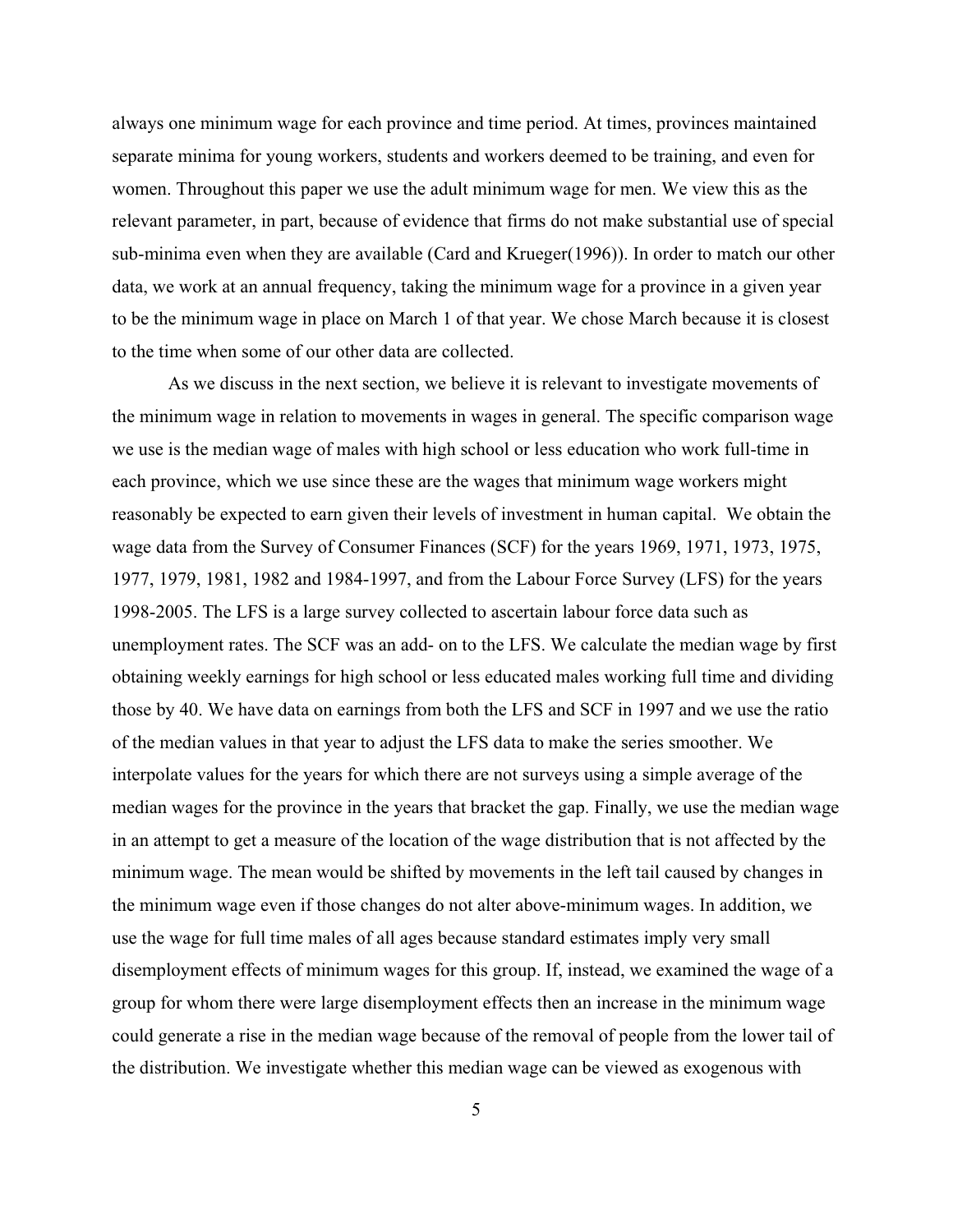respect to the minimum wage in section 5.4).

The patterns we are interested in are captured in figures 1a-c, which portray nominal minimum wages for (respectively) a set of Atlantic provinces (Newfoundland, Nova Scotia, and New Brunswick), the Central provinces (Ontario and Quebec), and three of the four Western Provinces (Manitoba, Alberta and British Columbia). We omit PEI and Saskatchewan to allow more clarity in the figures but PEI acts just like the other Atlantic provinces and Saskatchewan's minimum wage is typically very similar to Manitoba's. Minimum wage increases are sometimes phased in, with governments announcing an overall increase along with a series of steps with associated enactment dates to reach that overall increase. Empirically, this creates a challenge in matching minimum wage increases to the events that generated them. Our approach is to use the full announced increases in the minimum wage, assigning their timing to the announcement date. Thus, if a minimum wage increase of \$1 is announced in 1998 but is to be phased in using 25 cent steps over the ensuing 4 years, we record this as a \$1 increase in 1998. This insures that it is the events at the time that the decision is made that are related to the minimum wage increment. Importantly, no governments in our sample period ever turn back pre-announced increments. Since most minimum wage changes are either not staged in or are staged in over a brief period, the plot of the actual minima in place in each year is very similar to what we present here.

For each province, we plot a square at a point in time if the minimum wage was set by a right wing party and a triangle if set by a left wing party. We define all provincial New Democratic Parties (NDP) as left wing along with the Parti Quebecois, which has a history as both a separatist and a social democratic party, in Quebec. The right wing parties are more difficult to identify. The Social Credit in the western provinces, the recent Liberal Party in British Columbia (BC) and the recent Conservatives in Alberta are all clearly right wing. However, other Conservative parties, particularly earlier in our period, seem more centrist than purely right wing. We tried different definitions of right wing but settled on declaring all Liberal governments (apart from the most recent BC government) to be Centrist and all Conservative governments to be right wing. This is the most straightforward definition and, thus, less prone to the accusation that the definitions of left and right are being chosen to obtain a particular result.

Four main patterns jump out from these figures. The first is the general rising trend in the minimum wage interspersed with significant spells of time during which it is left unchanged.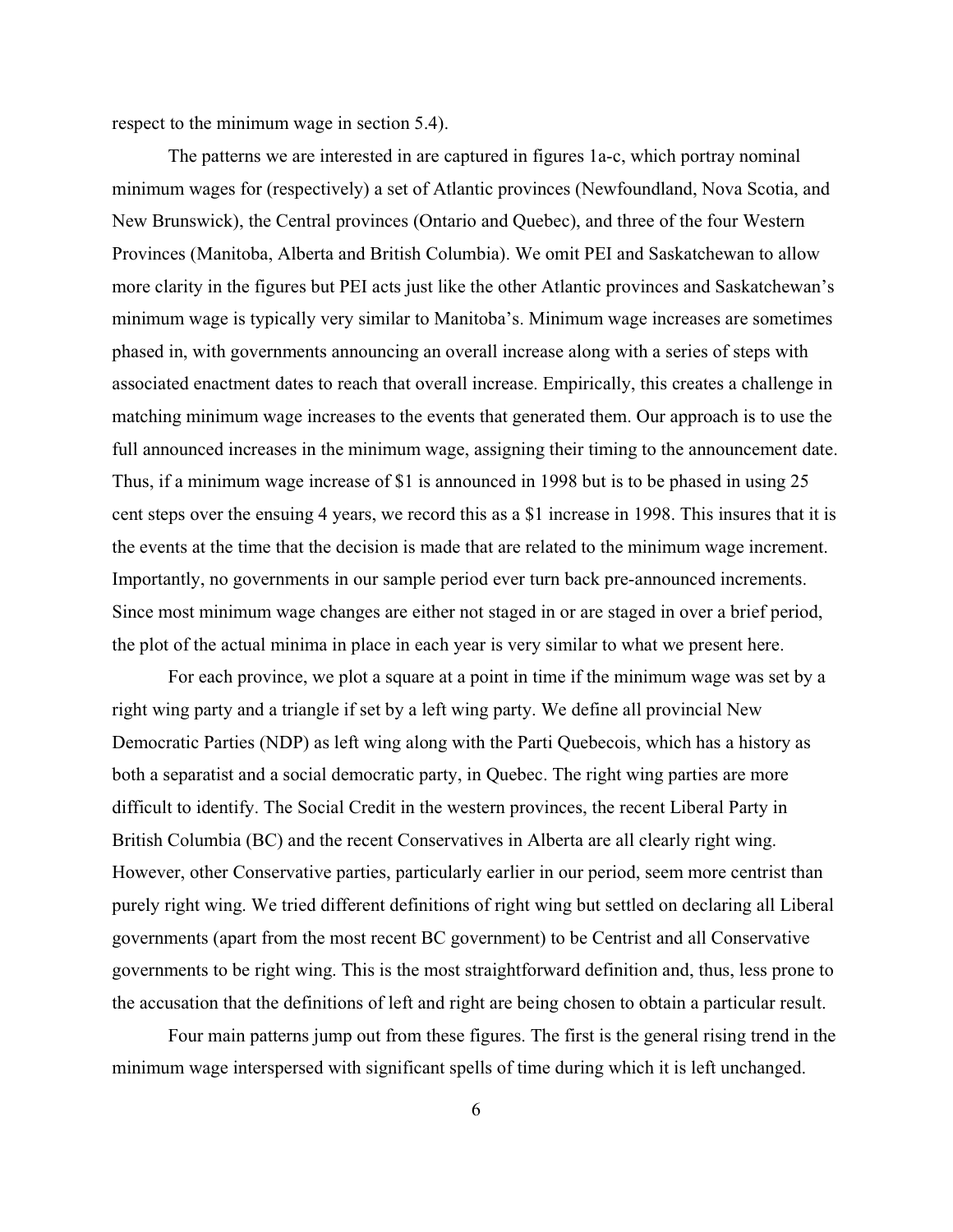More specifically, the period from 1967 through 1980 is characterized by continually rising nominal minimum wages that actually outstrip the rate of inflation quite substantially for all provinces. In contrast, in the 1980s there are long periods when nominal minimum wages are unchanged or increased only slightly, implying substantial declines in the real minimum wage back to levels observed in the early 1970s. The 1990s is more of a mixed bag but is roughly characterized by a positive trend slightly above inflation in most provinces plus a break away group consisting of Ontario, Quebec and British Columbia, with some tendency toward convergence between the two groups at the very end of the sample. The second feature is the extent to which the minima move together, especially within the regions. In Atlantic Canada after 1980, for example, the difference between the maximum and minimum real wage is never more than \$1 and is often substantially less. Third, the highest minimum wages tend to be associated with left wing parties. This is particularly evident in the 1990s but is also present in the late 1970s, when left wing parties set minimum wages in most Western provinces and Quebec. In contrast, the periods of declining real minimum wages (particularly the 1980s) are associated with right wing parties being in power. However, this is by no means a universal rule. Right wing parties in BC and Alberta implemented substantial increases in 1988, and a left wing government was behind the decline in the real minimum wage in Quebec in the first half of the 1980s. This leads to our fourth point, that differences between outlier provinces and the rest of the pack tend to be reduced over time. This fits with the second observation that provincial minimum wages move together. Our goal is to understand what underlies these patterns.

Finally, we gathered additional evidence on minimum wage setting using qualitative evidence drawn from documentary reviews and confidential interviews with provincial policymakers. In late 2003, we attempted to interview the Minister or a top civil servant responsible for the last minimum wage increase in each province. In all, we were able to conduct confidential interviews with five public servants and four Cabinet Ministers from seven of Canada's ten provinces (BC, Alberta, Manitoba, Ontario, New Brunswick, Nova Scotia, PEI).

We draw several main conclusions from the results of these interviews. First, concerns over capital mobility did not register as an important concern. Interviews were unstructured and confidential, but in all cases subjects were first asked an open-ended question about what factors are taken into account in setting minimum wages in their province. None of the policy makers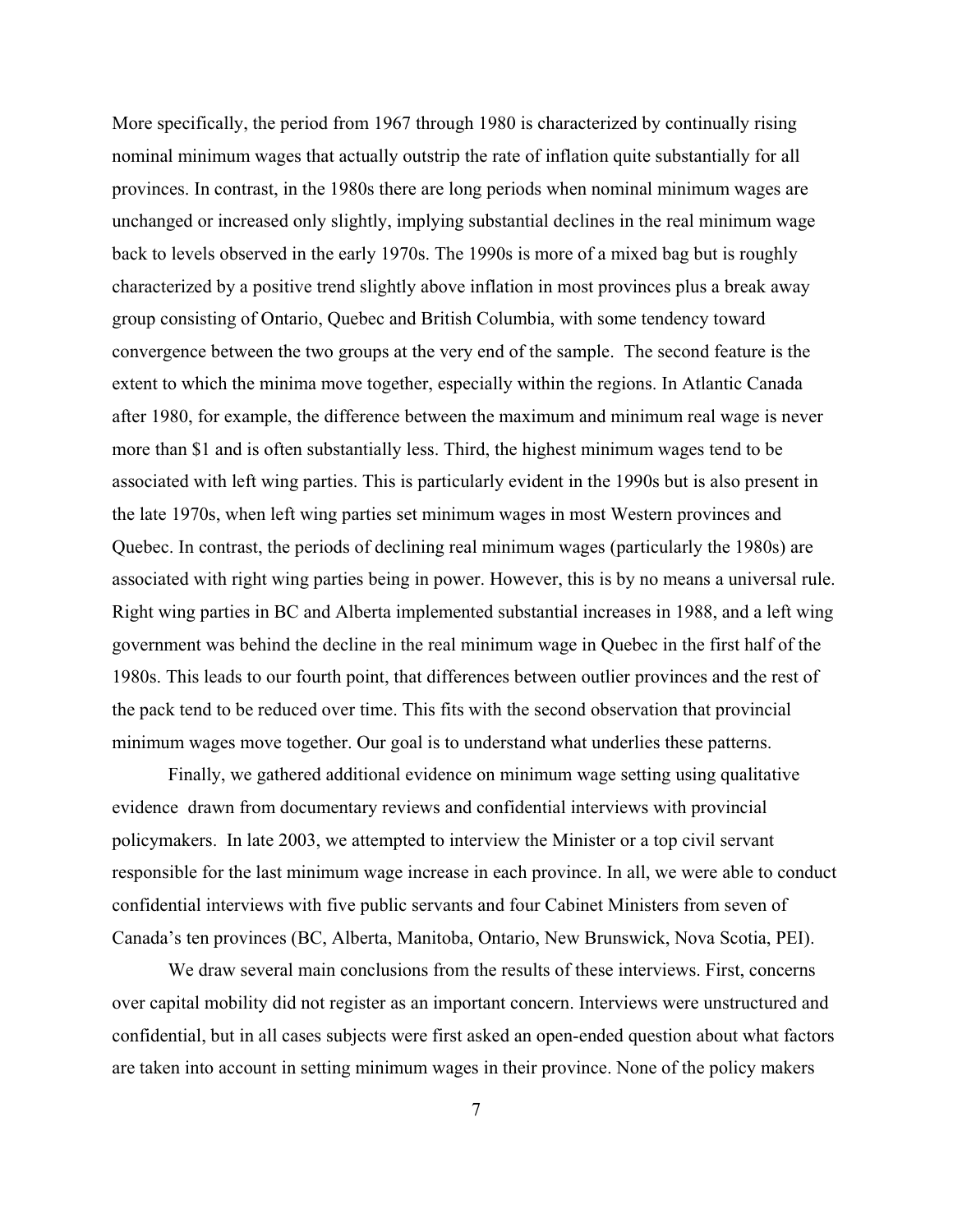interviewed responded with concerns over factor mobility. Indeed, when explicitly questioned about capital mobility, they denied it was a factor. For example, a former BC Minister explained, "not too many workers are going to drive across the border to earn the minimum wage. And not too many companies will relocate to Alberta over the minimum wage," while his Cabinet colleague bluntly stated, "Minimum wage jobs are not mobile." Moreover, a review of Canadian small business groups' websites and position statements does not reveal any reliance on the argument that minimum wage jobs will relocate to jurisdictions with lower wages.<sup>4</sup>

Our second conclusion, though, is that comparisons across provinces are an important part of minimum wage setting. Interview respondents were given no advance indication that the project was interested in provincial interactions, yet subjects volunteered that other provinces' minimum wages were a consideration in 5 of 9 cases. Of the other 4, one subsequently indicated when asked explicitly about comparisons to other provinces that it was a "prime concern." The other three were from NDP or Conservative governments that, as discussed below, were defiant about not being tied to other provinces' minimum wages. One of the 6 who listed comparisons as important, a former senior official with the Manitoba government, explained, "We always looked at what other provinces were doing with respect to the minimum wage. You wanted to understand where you were." Atlantic provinces appear to be most preoccupied with interprovincial comparisons, though with particular attention to their region. Newfoundland, Nova Scotia, and PEI all explicitly stressed in their most recent minimum wage announcements that they were in line with other Atlantic provinces. A senior public servant in the New Brunswick government explained "whenever we go to Cabinet, one of the first questions we're asked is where we stand [relative to other provinces]." His colleague in PEI concurred: "the [Atlantic] Ministers get together annually and one of the items discussed is always minimum wages. There's a concerted effort to stay within \$0.25 to \$0.30 of each other." Nor are the larger provinces immune to this dynamic. It is noteworthy that for a period of four years in the late 1980s Ontario and Quebec moved in lockstep, as illustrated in Figure 1b. The fact that identical minimum wage increases not only took effect on the same date, but were also announced months

<sup>4.</sup> See, for instance, reports of a study of the impact of an increase in BC's minimum wage commissioned by the Canadian Restaurant and Foodservices Association (Bramham(1995)) and CFIB's position on a proposed minimum wage increase in Manitoba (Canadian Federation of Independent Business (1998).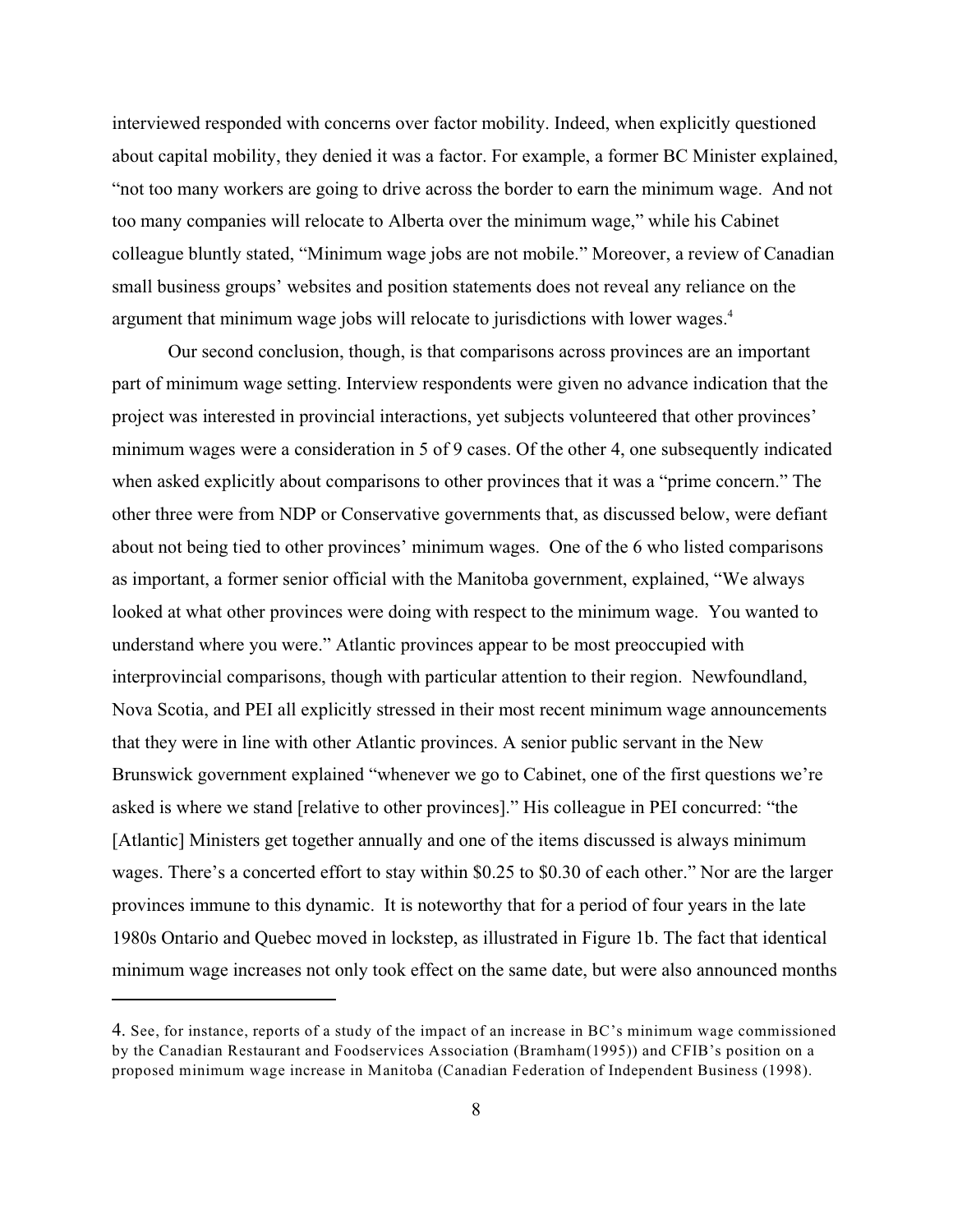earlier on the same day, suggests a conscious effort to harmonize minimum wages.

Discussions outside parliament also rely heavily on comparisons. Employer organizations in provinces with relatively high minimum wages cite the example of provinces with lower minimum wages to reinforce their argument that those standards are unreasonable (Canadian Press(2000b)). In turn, those seeking higher minimum wages seek to publicly shame their governments into raising the minimum wage by drawing comparisons with more generous provinces (Jacobs and Hunter (2003), Locherty and Harrington(1988)). Reflecting comparisons from both sides, press coverage of minimum wage increases routinely offers comparisons among the provinces, even on occasion providing tables (e.g., Stinson(1990)).

Our third conclusion is that provinces not only are aware of minima in other provinces, they try to move to the middle of the pack. This is reflected in the co-ordination of minima just discussed. It is also witnessed in provincial discussions of their policies. It is striking that Saskatchewan and Manitoba, whose minimum wages continually rank in the middle of the provincial pack, actually post comparisons of their own and other provinces' minimum wages on their websites.<sup>5</sup> Announcing its minimum wage increase in 2003, the Manitoba government stressed that, "The increase [would] retain Manitoba's ranking in the middle of rates among Canadian jurisdictions." Manitoba(2003).

Fourth, ideologically extreme parties resist the draw to the middle. Early in the BC NDP's first term in the early 1990s, the Labour Minister boasted to organized labour that his government would make BC's minimum wage "the highest in the country" (Hunter(1993)). At the other end of the political spectrum, neo-conservative governments have been willing to diverge in a negative direction. A Minister in the Alberta government, which as of 2004 had not increased its minimum wage in six years, during that time falling \$1 to \$2/hour behind its neighbours, insisted that the comparison to other provinces, "is not a factor [in our deliberations]. That just becomes a popularity contest or horse race." That is not to say that such governments were entirely immune to the draw of the pack. Alberta's ideological sibling, the Conservative government in Ontario in the 1990s, which inherited the highest provincial minimum wage in Canada from their immediate predecessors, used divergence from provincial

 ${}^{5}$ See [www.labour.gov.sk.ca/MINWAGE.HTM](http://www.labour.gov.sk.ca/MINWAGE.HTM) and www.gov.mb.ca/labour/labmgt/resbr/wages/minwage.html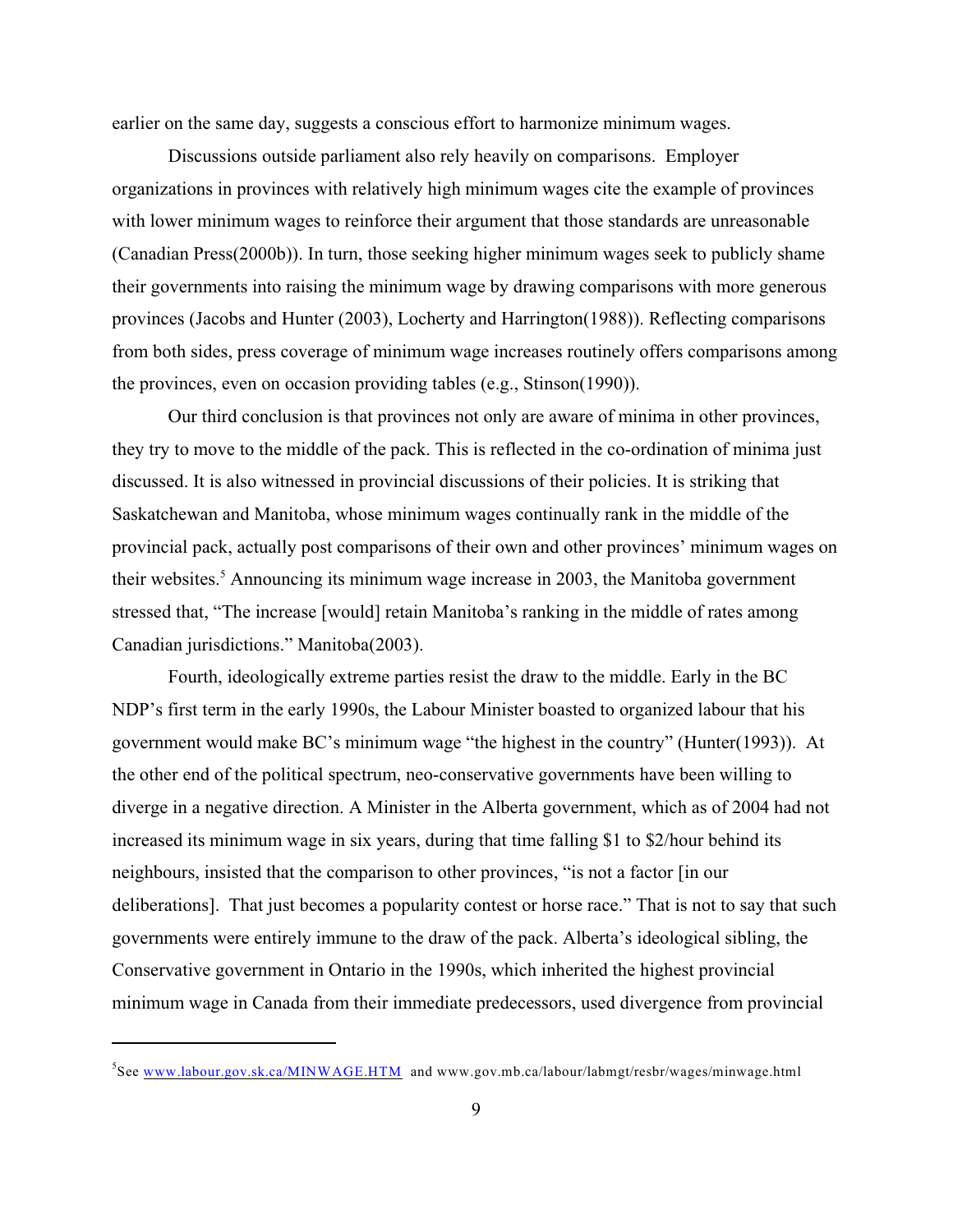norms as a rationale to forgo further increases. One Cabinet Minister announced that, "We are committed to [freezing the minimum wage] for a period of time or at least until other minimum wages across Canada reach where we are"(Toronto Star(1995)).

Fifth, although several of the politicians and government officials interviewed noted that only a small fraction of workers earn the minimum wage, they did not dismiss its significance. A public servant in the Manitoba government explained, "The minimum wage is mostly symbolic," a sentiment echoed with almost identical language by an Ontario official. The symbolism they seek to achieve appears to be about a notion of fairness that includes balancing the interests of both minimum wage workers and their employers. Indeed, of the six most recent provincial government press releases announcing minimum wage increases that we were able to locate, four explicitly used the word "balance" in referring to business and workers, while two others used other terms to convey the same sentiment.

#### **3) Models of Minimum Wage Setting**

### **3.1) Standard of Fairness Model**

In this section, we set out a standards of fairness based model of minimum wage setting in a federation. Our goal is to establish a framework which can guide our empirical investigations, providing, for example, a basis for thinking about endogeneity issues. In doing this, we build on the model of redistribution in Dixit and Londregan(1998) and models of interactions in policy setting among provinces or states in a federation such as those in the literature on tax competition (see Wilson(1999) for an extensive survey) or the interjursidictional yardstick model in Besley and Case(1995). Like Dixit and Londregan(1998), we assume that ideology enters utility functions directly and affects policy outcomes. However, we focus less on voter choices and more on the interplay of governments in different states or provinces in the same country. We present the model mainly in a heuristic form (since our true focus is on the empirical work) but derivations can be found in Appendix A.

The basic building block of the model is the specification of individual preferences. In particular, we assume that individual, i, living in province, A, in year, t, has an indirect utility function given by,

1) 
$$
U_{it} = g(w_{it}) + h(m_t^A, s_t) + (\lambda_1 m_t^A) D_{ti} - (\lambda_2 m_t^A) D_{ki}
$$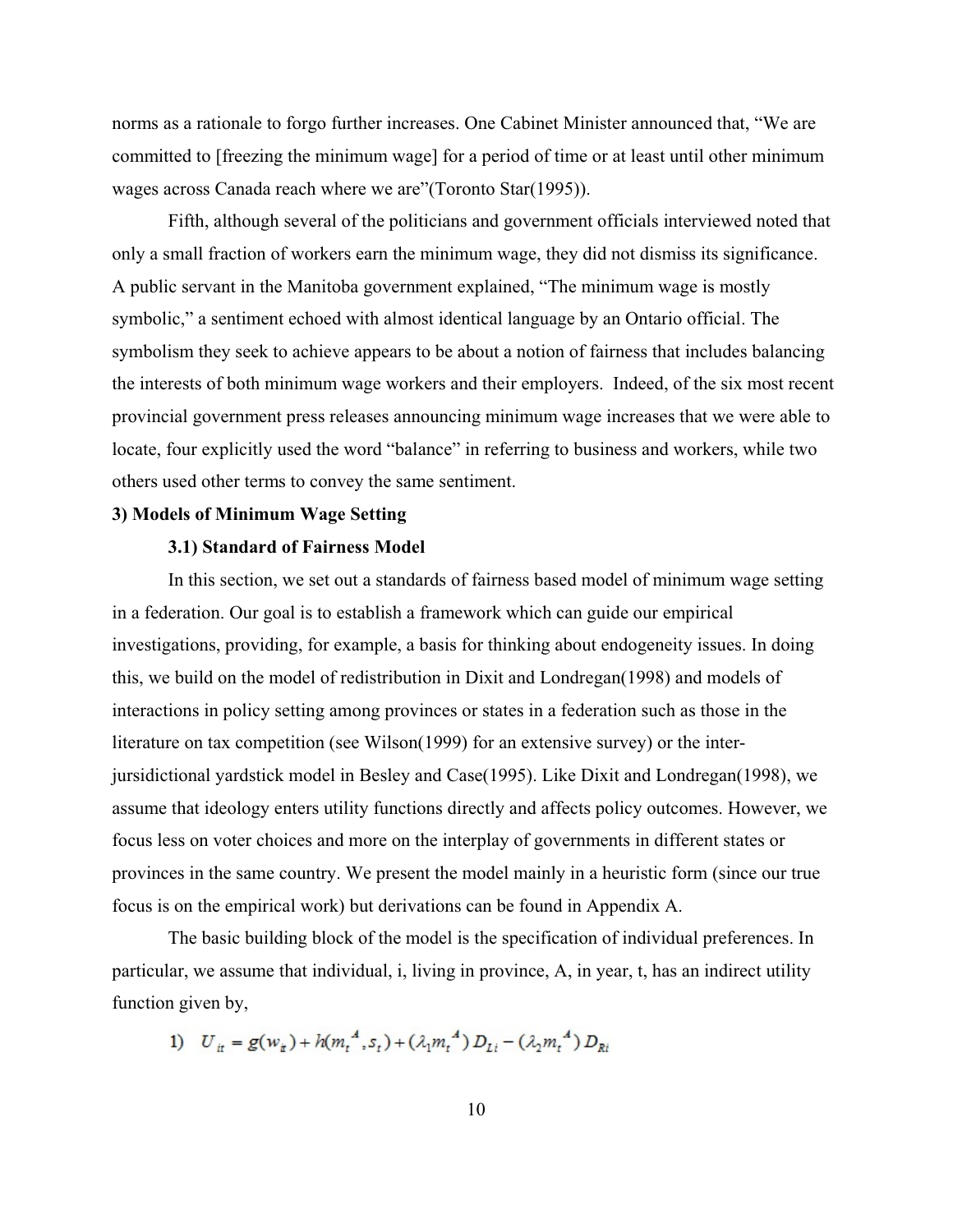where,  $w_{it}$  is after tax income for person i,  $m_t^A$  is the log of the nominal minimum wage in province A,  $s_t$  is a vector of conditioning variables that affect i's views on a given value of the nominal minimum wage,  $D_{Li}$  and  $D_{Ri}$  are ideology indicator variables, and  $\lambda_1$  and  $\lambda_2$  are parameters taking values greater than zero. Equation 1 says that person i gets utility from their own income (according to the function  $g(.)$ ) and from some function of the provincial minimum wage. The role of minimum wages has two components resulting from our assumptions about ideology. In particular, we assume that the population can be divided into those with left (L)  $(D_{Li})$ = 1), right (R) ( $D_{\text{Ri}}$  = 1) and centrist (C) ( $D_{\text{Li}}$  = 0 and  $D_{\text{Ri}}$  = 0) ideologies, with the C group being the largest. Further, we assume that all three groups share a common basic opinion about the value of the minimum wage described by the h(.,.) function. People to the left in the political spectrum (left wing ideologues, for short) combine the evaluation summarized in the h(.,.) function with a belief that workers deserve a greater share of what is produced and, thus, higher wages. This is captured in the third main term in the utility function, with  $\lambda_1$  capturing the strength of their ideology. Right wing ideologues combine the h function judgement with a libertarian notion that minimum wages are essentially taxes and taxes are akin to theft. This position is represented in the  $-\lambda_2 m<sub>t</sub><sup>A</sup>$  term. Note that both left and right wing ideologues only care about the minimum wage in their own province. Assumptions about the form of the h(.,.) function and how  $w_{it}$  is affected by movements in  $m_t^A$  differentiate specific models of minimum wage setting. Individuals are assumed to be immobile across provinces but capital is perfectly mobile. Finally, we assume that individuals take the values of policy parameters as given; thus abstracting from game theoretic interactions between voters and politicians.

We need, next, to specify how these preferences are translated into political decisions on the minimum wage. We will assume that in each province there are three potential parties: L(left), R (right) and C (centre). $6$  Each party, when in power, has a single period value function which is a combination of the utility of the representative politician in the party and a function of the probability of re-election in the next election. Thus, the value function for the L party is,

2) 
$$
V_{Lt} = g(w_{Lt}) + h(m_t^A, s_t) + \lambda_1 m_t^A + \gamma P_{B}
$$

 $6$  We do not allow coalitions among parties since they virtually never arise in Canadian politics.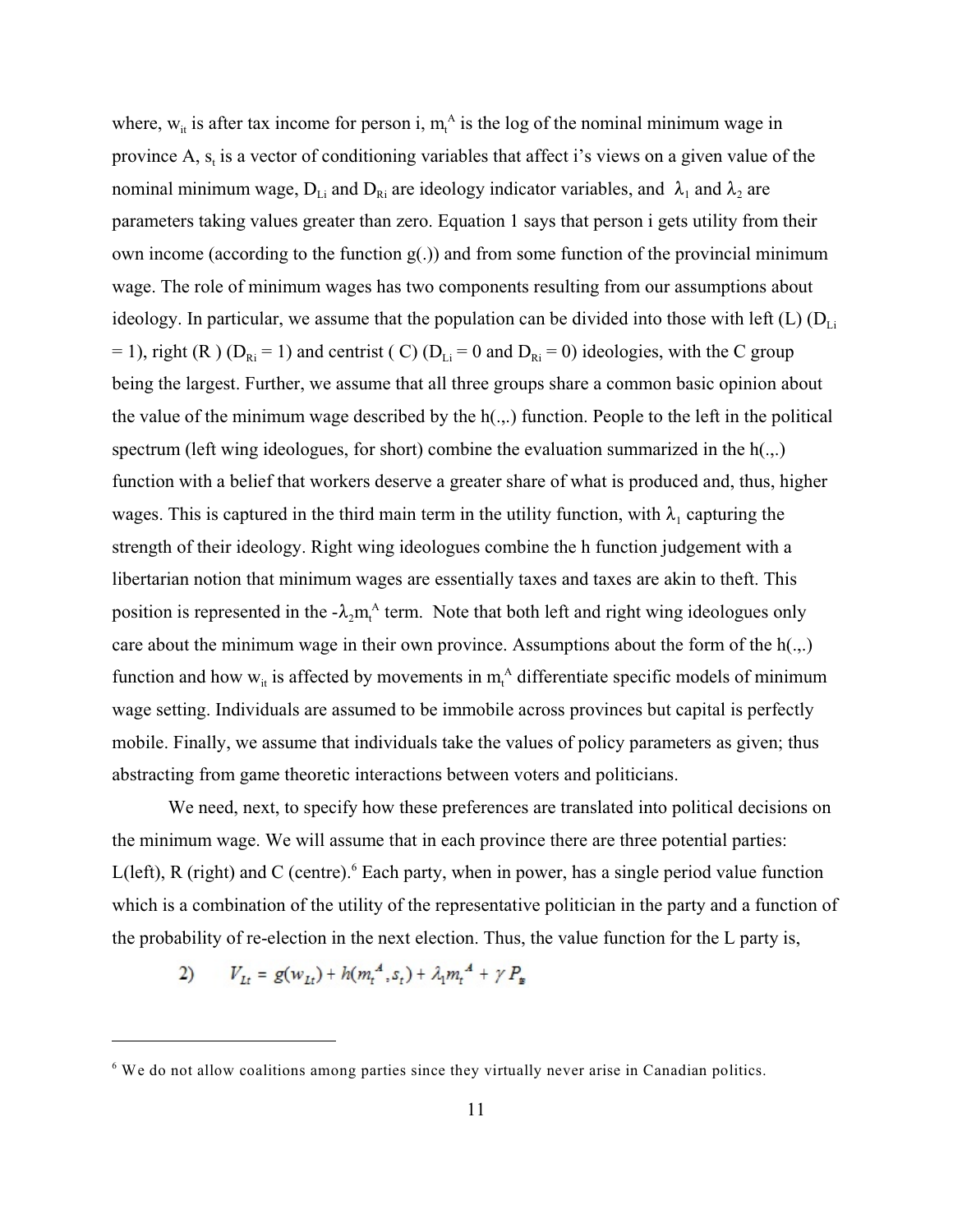where,  $P_{te}$  is the probability of re-election in the election period, te. The value functions for the C and R parties are defined analogously, with  $-\lambda_2 m_f^A$  replacing  $\lambda_1 m_f^A$  for the R party and being left out altogether for the C party. Essentially, we assume, drawing on political science theories of party positions relative to the median voter (Aldrich(1983), Chappell and Keech(1986)), that the L party is controlled by left wing ideologues, the R party is controlled by right wing ideologues and the centre party has no ideologues. Following Dixit and Londregan(1998), all three parties are also concerned about their probability of being re-elected. The party in power chooses a value of the minimum wage to maximize its version of equation 2).

Notice that we described 2) as the value function when the party is in power. Since we want to focus on interactions among provincial governments, we assume that non-incumbents are passive players in an election, getting a proportion,  $(1 - P_{te})$  of the vote on election day. The probability of re-election in province A in period t is given by,

3) 
$$
P_t = \Phi(x_t \alpha - \xi_1 (m_t^A - m_t^{A, p})^2 + \xi_2 (\pi_{mt} - \pi_{bt}) m_t^A)
$$

where,  $\Phi$  is a cumulative distribution function,  $x_t$  is a vector of provincial variables,  $\alpha$  is a parameter vector,  $m_t^{\text{A,p}}$  is the preferred minimum wage obtained by maximizing the h(.,.) function with respect to  $m_t^A$ ,  $\pi_{mt}$  is the proportion of the population who benefit from the minimum wage,  $\pi_{bt}$  is the proportion of people who see themselves as paying the minimum wage (small business owners) and  $\xi_1$  and  $\xi_2$  are parameters. Equation 3) says that the probability of reelection depends on the minimum wage but also depends on other factors reflected in the index  $x, \alpha$ . These factors could include other policies and factors affecting how voters feel about the incumbent party such as political scandals and the state of the economy. Roemer(2001) argues that specifications of this type, with parties caring about the probability of re-election and factors other than the direct policy of interest affecting that probability, allow an equilibrium in which parties adopt genuinely different policy stances. The minimum wage impact on re-election has two components. The first is how far the relative minimum wage is from the preferred level of the centrist voters. This assumes that centrist voters are the "swing" votes in an election. The second is the direct component captured in the last term: a higher minimum wage increases the probability of re-election if there are more minimum wage earners than business owner voters.

To obtain an empirical specification, we need to be more precise about how w is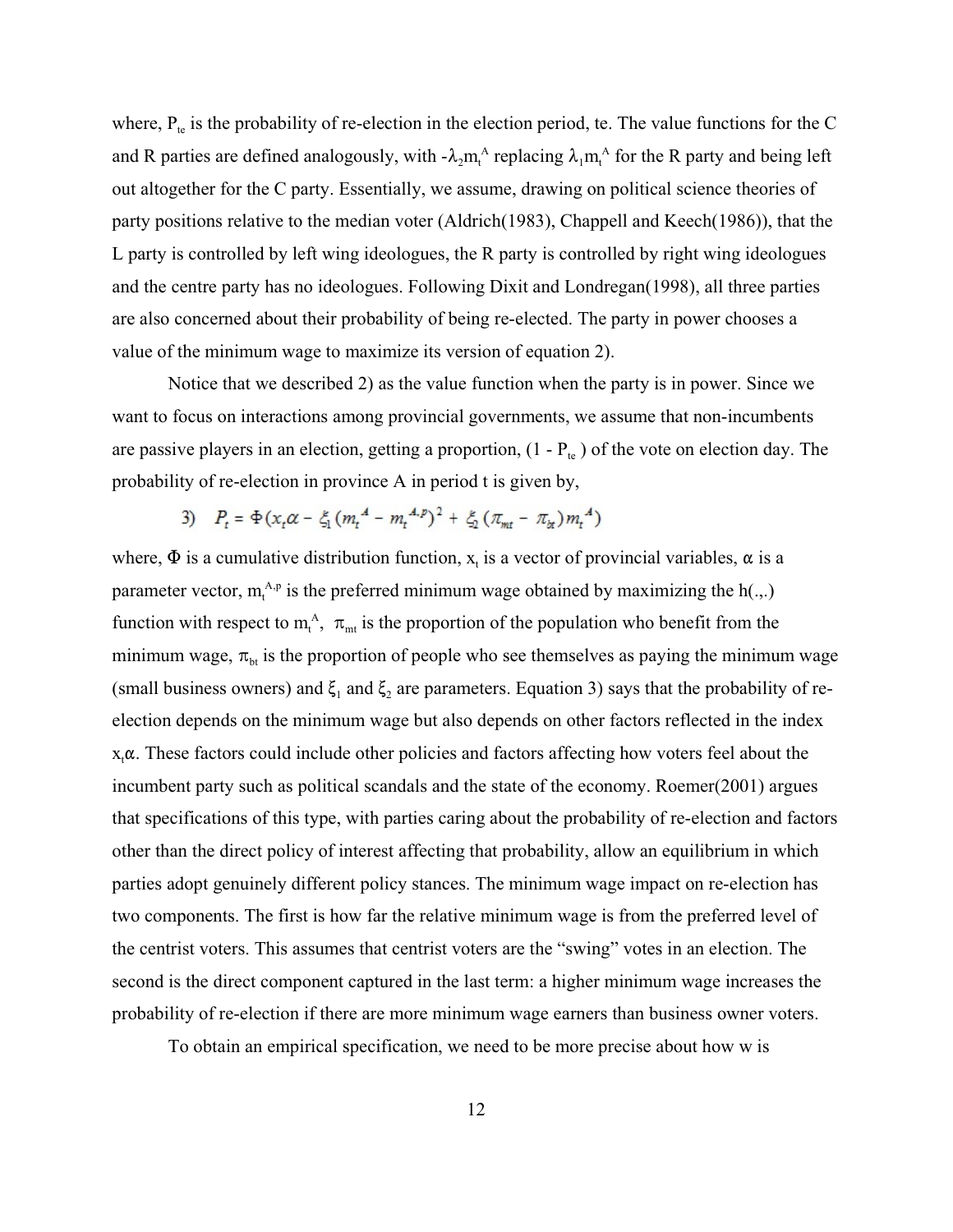determined and about the f(.) and g(.) functions in 1). In particular, we will focus on the implications from a model in which individuals compare minimum wages to a fairness standard. As we stated in the introduction, experimental evidence in Charness and Rabin (2002) and Fehr and Fischbacher(2004) indicate that individuals are concerned about what they perceive as unfair or greedy inclinations in others and are willing to pay to punish such inclinations even when the potential punishers are not directly involved in the transaction in question. Given this, minimum wages could be seen as a way of effectively banning a set of unfair prices.

The key question within such a model is how voters decide on a fair price for these transactions. In a seminal article, Kahneman et al(1986) design and implement a questionnaire on notions of fairness in economic transactions including wage setting. They argue that individuals use a reference transaction, "a relevant precedent that is characterized by a reference price or wage," in evaluating the fairness of specific transactions. Moreover, they argue that market wages often form a natural reference for labour market transactions since they may be perceived to represent a balance between what is owed to workers and what is owed to firms to permit them to earn a fair profit. This suggests that observers could use movements in notions of the "going" wage in a related labour market to establish whether minimum wages should rise or fall. If low skilled wages, in general, are falling (in real terms) then what constitutes an unfairly low wage will also fall. Similarly, Moffitt et al (1998) argue that welfare benefits may be cut for equity reasons when real unskilled wages are falling.<sup>7</sup>

We also wish to consider the possibility that "yardstick" comparisons in the spirit of Besley and Case(1995) also affect fairness standards. The key idea is that fairness is partly a societal construct, with an individual's fairness ideals built on observations about what his or her fellow citizens deem fair. One way to get evidence on the opinions of others is to look at policy parameter values in other provinces. This is different from the Besley-Case model, where voters look to the behaviour of other state governments to get extra information on the true value of a policy parameter (the cost of providing services). Here, instead, the standard of comparison is endogenous, with notions of fairness shifting as the distribution of minimum wages shifts.

Though in their analysis the relationship between benefits and wages is based on voters being worried that relatively generous benefits will increase welfare take-up, forcing a matching increase in taxes.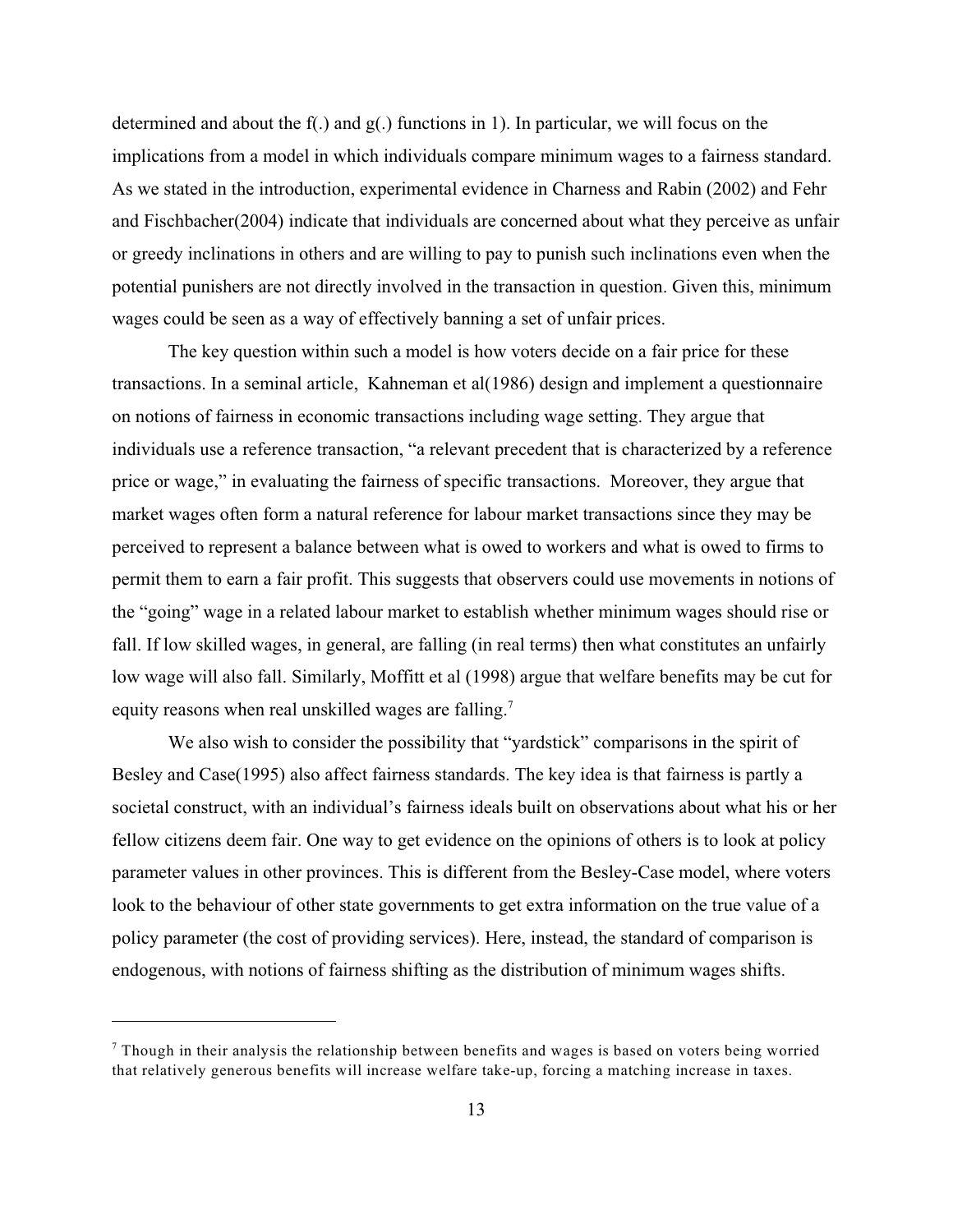Based on these arguments, we propose a model in which,

4) 
$$
h(w, m_t^A) = (m_t^A - \rho_t)^2
$$

with the standard of fairness,  $\rho$ , being a weighted average of a function of the log of the median unskilled wage,  $\bar{w}_t$ , and the log of the minimum wage in a comparator province,  $m_t^B$ ,

$$
5) \quad \rho_t = \theta K \overline{w_t} + \left(1 - \theta\right) m_t^B
$$

where,  $\theta$  and  $\kappa$  are parameters.

Finally, we assume that incomes in the economy are generated based on marginal product conditions from an aggregate production function. It will prove useful in discussing differences across specific models of minimum wage setting to be specific about the production function and the mobility of factors of production. We will employ a constant returns to scale production function for province j given by,

6) 
$$
Y_j = L_j^{\alpha} H_j^{\beta} K_j^{1-\alpha-\beta}
$$

where  $Y_j$  is output and serves as the numeraire, L is unskilled labour, H is skilled labour, and K is physical capital. Provinces share the same technology and are endowed with the same amounts of unskilled labour  $(\overline{L})$  and skilled labour  $(\overline{H})$ . Both types of labour are immobile across provinces. The provinces constitute a national economy which is closed and has a national capital endowment of K<sup>\*</sup>. Capital is perfectly mobile across provinces, with a proportion  $p_{K_i}$  of K\* begin employed in province j. Minimum wage policies involve setting a minimum price for L workers. Politically, we assume that individuals are endowed with units of only one factor type and that owners of H (i.e., workers whose wages are not directly affected by minimum wages) are both the largest group and are predominantly C voters. Moreover, politicians are skilled workers and, thus, the relevant argument for the g() function in 2) is the wage paid to H. As a result, we need to consider the impact of minimum wage changes on the skilled wage. This impact could potentially arise through induced capital flows, but the qualitative evidence in the previous section strongly suggests that policymakers and other agents involved in the political debate (including business sector opponents of minimum wages) do not believe that minimum wage changes have important implications for capital movements. Based on this, we initially assume that H endowed voters and politicians do not believe that minimum wage changes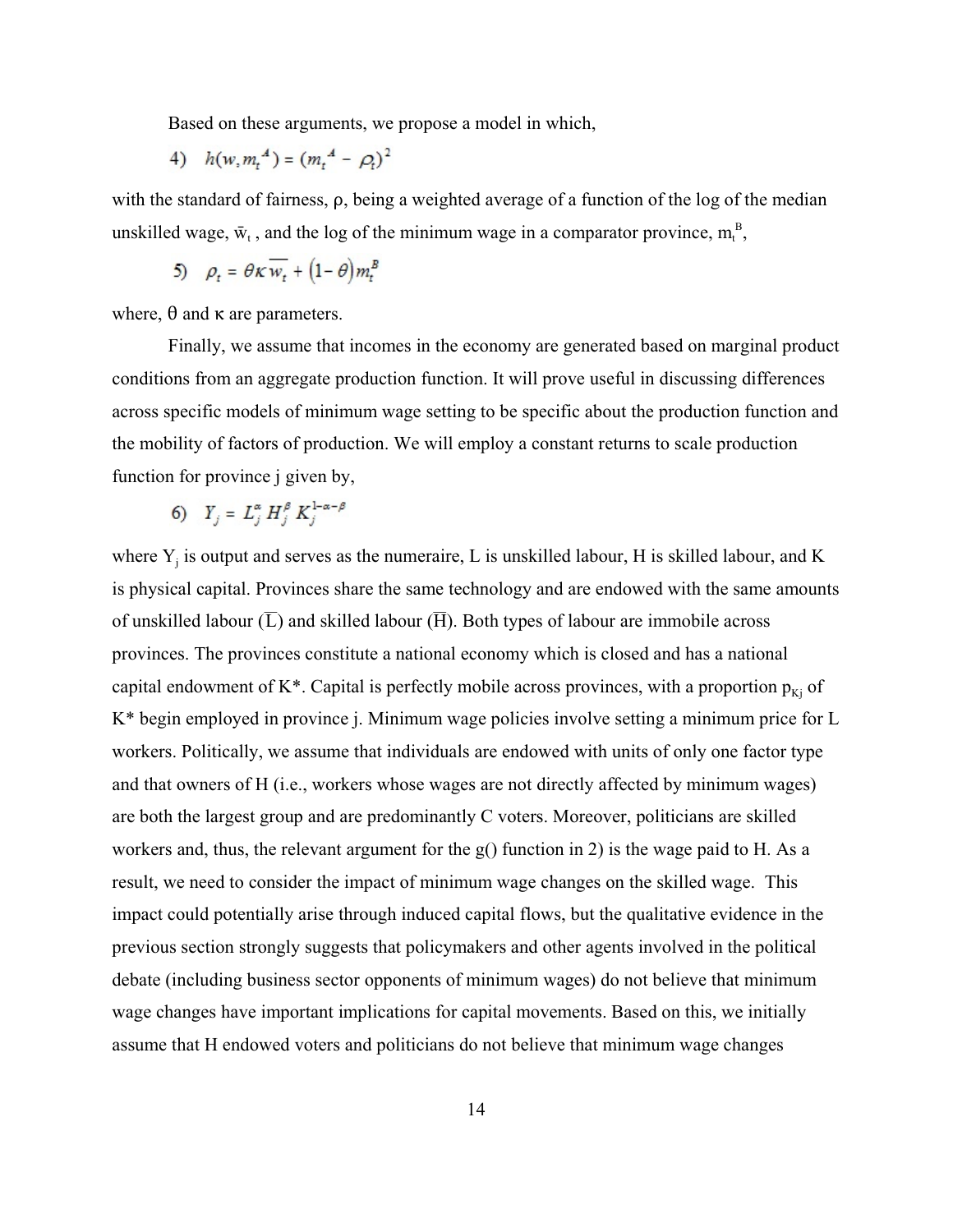directly affect their own wages. We make this assumption both because we view it as appropriate given our evidence and because it simplifies the exposition. However, we will also discuss implications when we allow the H agents to recognize indirect impacts on their own wages.

Given the assumption that H endowed agents do not see the minimum wage as affecting their own incomes, the utility function for a skilled worker can be written as:

7) 
$$
U_{it} = g(v_{At}) + (m_t^A - (\theta K w + (1 - \theta) m_t^B))^2 + (\lambda_1 m_t^A) D_{Li} - (\lambda_2 m_t^A) D_{Ri}
$$

where  $v_{At}$  is the skilled wage in province A and is not a function of  $m<sup>A</sup>$  or  $m<sup>B</sup>$ .

# **3.1.2) Model Without Elections**

We can learn quite a bit about minimum wage setting in this model by considering the simplest version: one where the parties in power are not concerned with re-election. This could be seen as the equivalent of the lame duck period in the Besley and Case(1995) model. There are no term limits and hence no real lame ducks in Canadian politics, but acting as if there are simplifies the model, making it easier to see some of the main insights. We will also assume there are only two provinces, A and B.

To begin, assume the C party holds power in both provinces. We assume that both governments set their minimum wages simultaneously, which is a natural assumption given that one period will correspond to a year in our data. Thus, their policies can be summarized with their reaction functions, which for province A is:

8) 
$$
m_i^A = \theta \kappa w_i + (1 - \theta) m_i^B
$$

A key feature of 8) is that it is symmetric in  $m_t^B$  in the sense that equal sized increases or decreases in  $m<sub>i</sub><sup>B</sup>$  yield the same sized response in  $m<sub>i</sub><sup>A</sup>$ . This feature stems from our specification of the fairness standard function in 4) and 5). Recall that minimum wages from other provinces enter that function because voters form their notions of fairness in part by looking at what is considered fair by their fellow citizens. We do not see any reason why, controlling for ideology, an individual would place more weight on evidence that their fellow citizens' standard of fairness had moved up versus down. Nonetheless, we do not want to insist on symmetry and will test for it rather than imposing it in the empirical work. The key point for us is that a symmetric reaction function is a reasonable possibility in this model. As we will show, the main competing models of minimum wage setting specifically imply an asymmetry in the reaction function.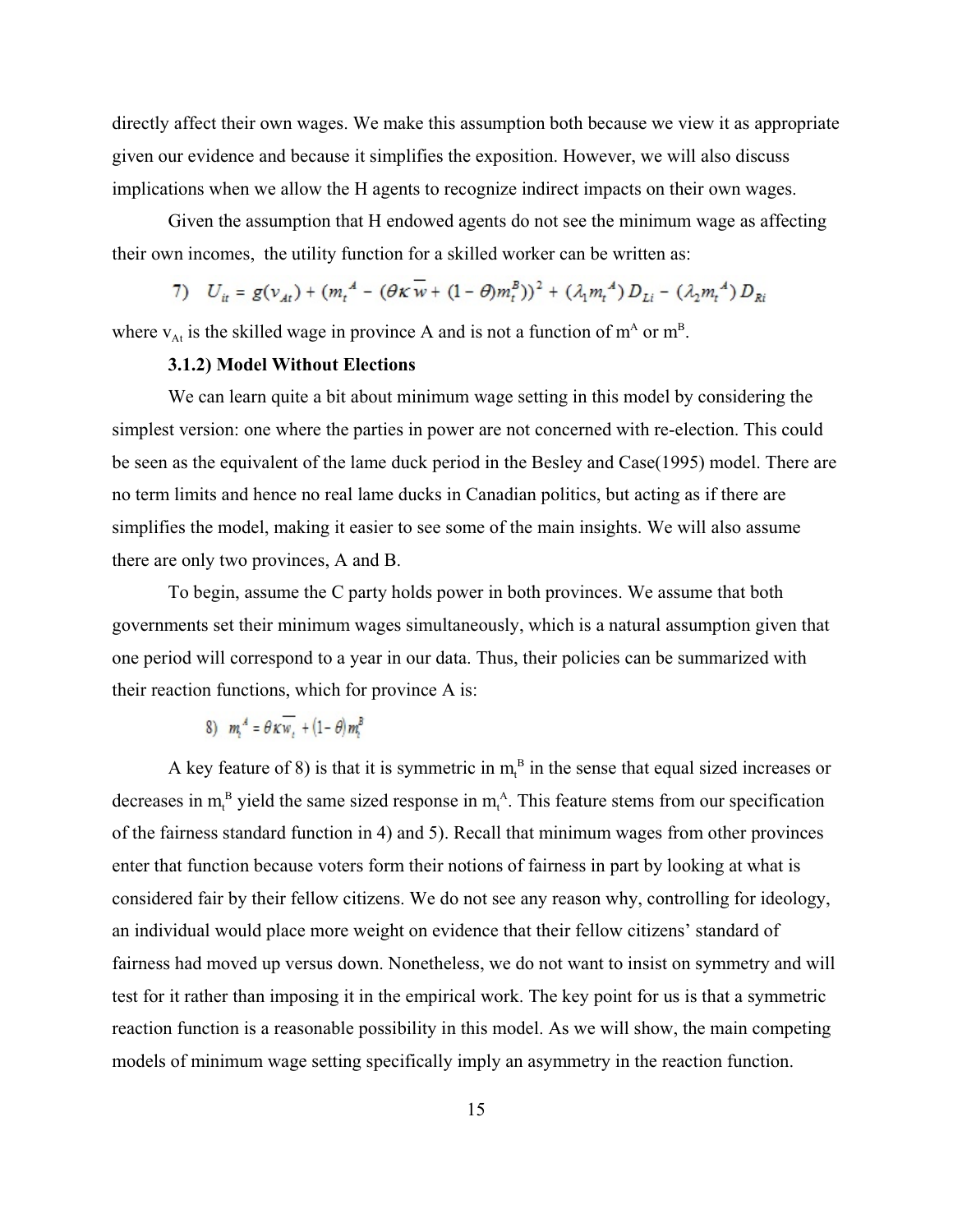Thus, to the extent the data supports symmetry, we would reject competing models in favour of a standard of fairness model, where symmetry is at least possible. The other key point about 8) is that it depicts the minimum wage as being set, in part, as a function of the median unskilled wage, which is also a direct reflection of how we specified the fairness model.<sup>8</sup>

The equilibrium in the situation where C governments are in power in both provinces is:

$$
9) \t m_t^{\text{A6}} = m_t^{\text{B6}} = \kappa \overline{w_t}
$$

where the e superscript denotes an equilibrium value. If, instead, there is a C government in place in province A and an R government in province B then province A's reaction function is still given by 8). On the other hand, the reaction function for B's government is now:

10) 
$$
m_t^B = (1 - \theta) \kappa \overline{w_t} + \theta m_t^A - \frac{1}{2} \lambda_2
$$

This function reflects the trade-off between the right wing ideologues' preference for lower minimum wages,  $\lambda_2$ , and their concerns about being too far out of line relative to other provinces. The equilibrium wage in A is now given by,

11) 
$$
m_t^{\mathcal{A}\epsilon} = \kappa \overline{w_t} - \frac{(1-\theta)}{(2-\theta)2\theta} \lambda_2.
$$

Our goal is to estimate the reaction functions given in 8) or 10).

The first observation from our simple model is that it implies an obvious endogeneity problem since A is setting its minimum wage as a function of the minimum wage in B at the same time as B is setting its minimum wage as a function of that in A. In addition, common factors could affect minimum wage setting in all provinces, resulting in a significant coefficient on other provinces' minima that does not reflect a causal effect. These points are well recognized in the spatial econometric literature (see Anselin(2003) and Brueckner(2003) for reviews). A

 ${}^{8}$ It is worth noting that the reaction function in 8) can also be obtained in a model in which people endowed with H recognize impacts of minimum wages on their own wage through induced capital movements. Assuming the g() function is linear in the wage, and given the production function and factor assumptions set out earlier, we show in Appendix A that one can obtain 8) as the reaction function even if the standard of fairness is not a function of wages in other provinces. Thus, one can also obtain a symmetric reaction function through this route.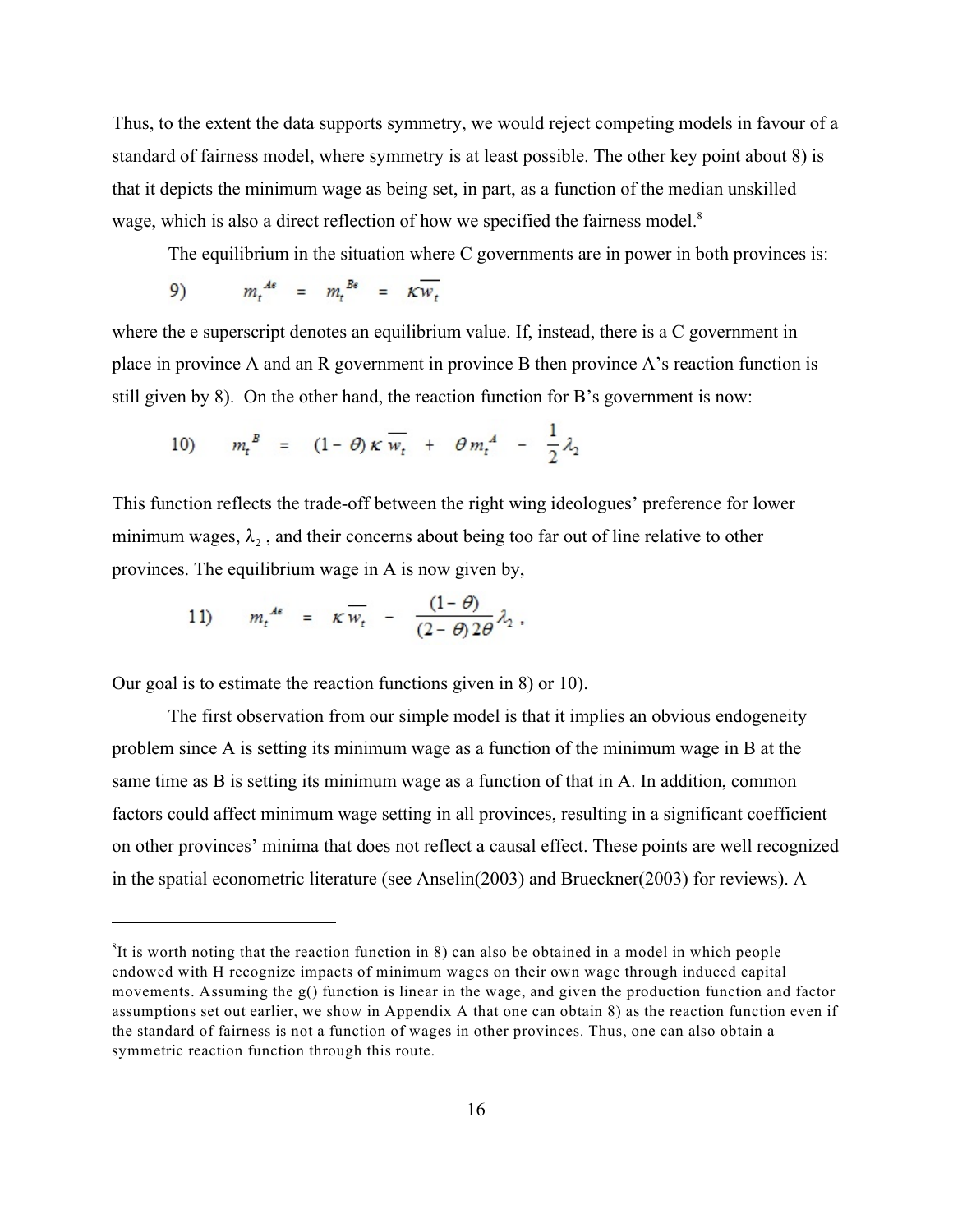solution is suggested by the fact that the equilibrium value in A changes from 9) to 11) when the political orientation of the government in B changes. Essentially, the change in government in B shifts B's reaction function but not A's, implying a tracing out of A's reaction function. This is related to the problem of measuring the impact of neighbourhood characteristics on individual outcomes (Manski(1993), Moffitt(2001)). Moffitt(2001) argues that identification would be achieved in this situation if there were exogenous changes in neighbourhood composition. In our case, such a change corresponds to a change in the political orientation of the government in another province. This suggests using the political orientation of governments in other provinces as an instrument in estimation of the reaction functions. As Kelejian and Prucha(2003) show, IV estimation in this context provides consistent estimates even in cases where the error term in the reaction function is spatially dependent. Brueckner(2003) discusses other, related approaches to these problems. An IV approach is used in, for example, Figlio et al(1999).

A further conclusion from this simple model is that interactions with other provinces generate a convergence in minimum wages, with the extent of the convergence depending on differences in political orientation between governments in different provinces. Thus, when two C governments are in power, there is complete convergence of minimum wages. Switching the B government to the R party generates a decline in the equilibrium wage in A as A's government adapts to the lower wage it knows that B's new government wants to choose. The R government in B sets an equilibrium value such that it accepts some penalty for being out of line with province A in order to be closer to its desired, lower level. But, it still compromises. Thus, C governments follow right (left) wing governments up (down) in their minimum wage setting but they also act to mediate the extent of the cuts (increases) that those governments make. This means we obtain dynamics in this model from two sources: 1) movements in  $\bar{w}_t$ ; and 2) changes in the set of political orientations of provincial governments. In a period such as the late 1980s when R governments were in power in many provinces, the minimum wage would fall relative to movements in  $\bar{w}_t$ , even in provinces where C and L parties were in power.

In our empirical specification we will also allow for dynamics by including lagged values

 $\degree$  In that problem, one has to worry about selection into the neighbourhood, which is not an issue in our case since the "neighbourhood" is effectively all the provinces in Canada, and though some in Quebec have tried to select out, they have not succeeded yet.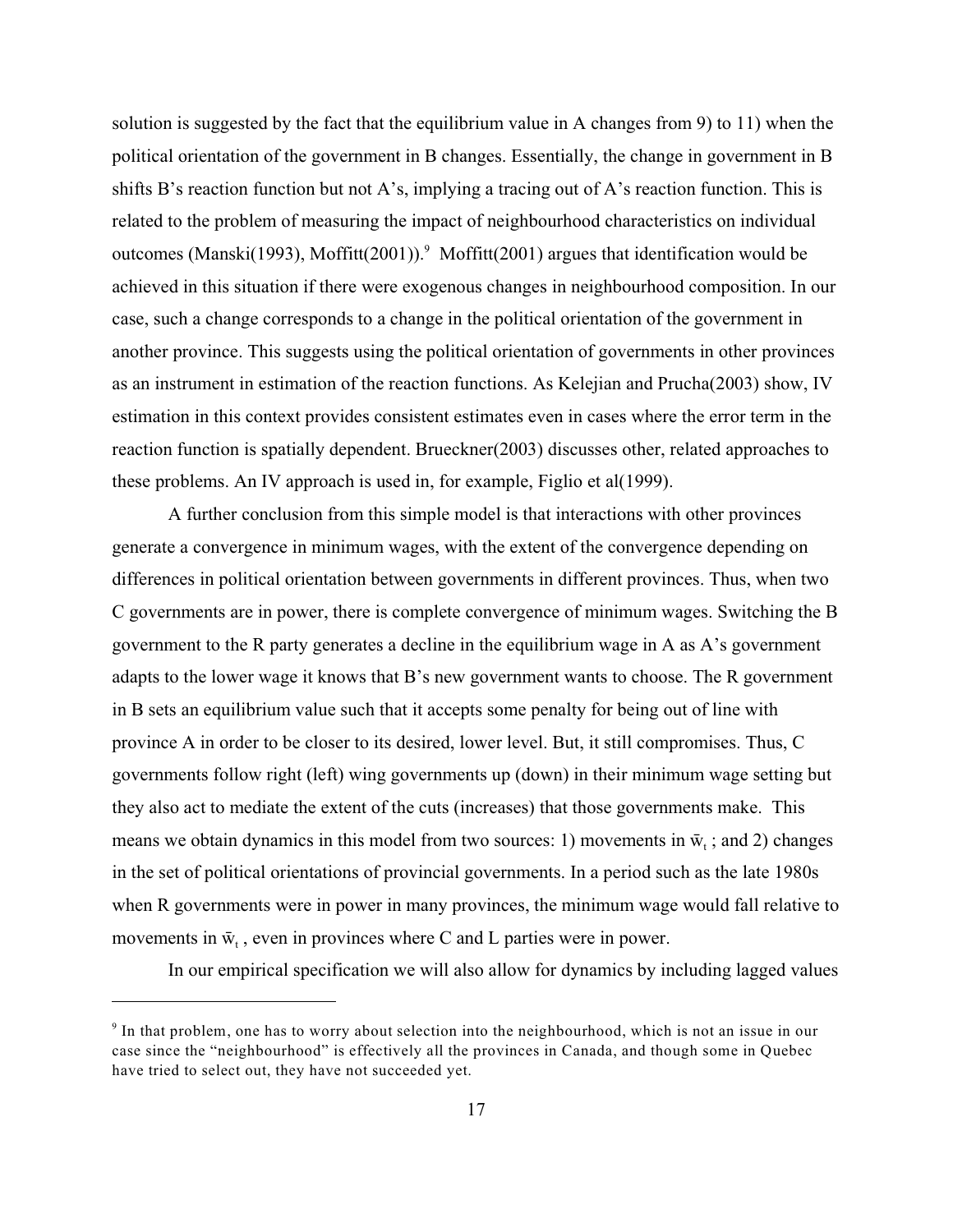of the own-province minimum wage. When an institution such as a minimum wage is in place for a while, social norms may start to adjust to it (Falk et al(2006)). Inhabitants of provinces with habitually high minimum wages may come to define themselves as inherently "socially conscious", for example. In the fairness standards model, this could be captured by making the benchmark value,  $\rho_t$ , a function of lags of the minimum wage in the province.

Finally, the effects on our predictions when we include the effects of an upcoming election are straightforward and do not alter the main points: that minimum wages are a function of both minimum wages in other provinces and the median unskilled wage; that provincial reaction functions may be symmetric in other provinces' minima; and that there is a potential endogeneity problem with a potential solution. For simplicity, we do not include the derivations from the more complete model.

#### **3.2) Altruistic Model**

The first alternative model we consider is very close to standard political economy models of tax competition in a federation (Wilson(1999)). In this model, the centrist voter has altruistic preferences concerning incomes of the working poor but the desire to act on these preferences is constrained by concerns about the factor price implications of policy setting. We will assume, in particular, that changes in minimum wages have an impact on capital flows across provinces and that H workers recognize the implications of those flows for their incomes and those of low skilled workers. This contradicts the politicians' statements that they were not concerned with capital flow effects but it is necessary to include such effects to allow a complete representation of this model. Thus, if we reject this model, it implies that the data provide some support for the politicians' claims.

Assume a working poor person receives an income equal to the low skilled wage times an inelastically supplied number of hours if he or she is working and equal to the social assistance benefit if not. Thus, his or her expected hourly income is,

12) 
$$
w_{pt}^A = (1 - UR_t^A)w_t^A + UR_t^A b_t^A
$$

where,  $UR_t^A$  is the unemployment rate in province A at time t and  $b_t^A$  is the unemployment benefit expressed in hourly terms. If the minimum wage is binding, this implies that the hourly income of the poor is a weighted average of the minimum wage and the benefit. We will ignore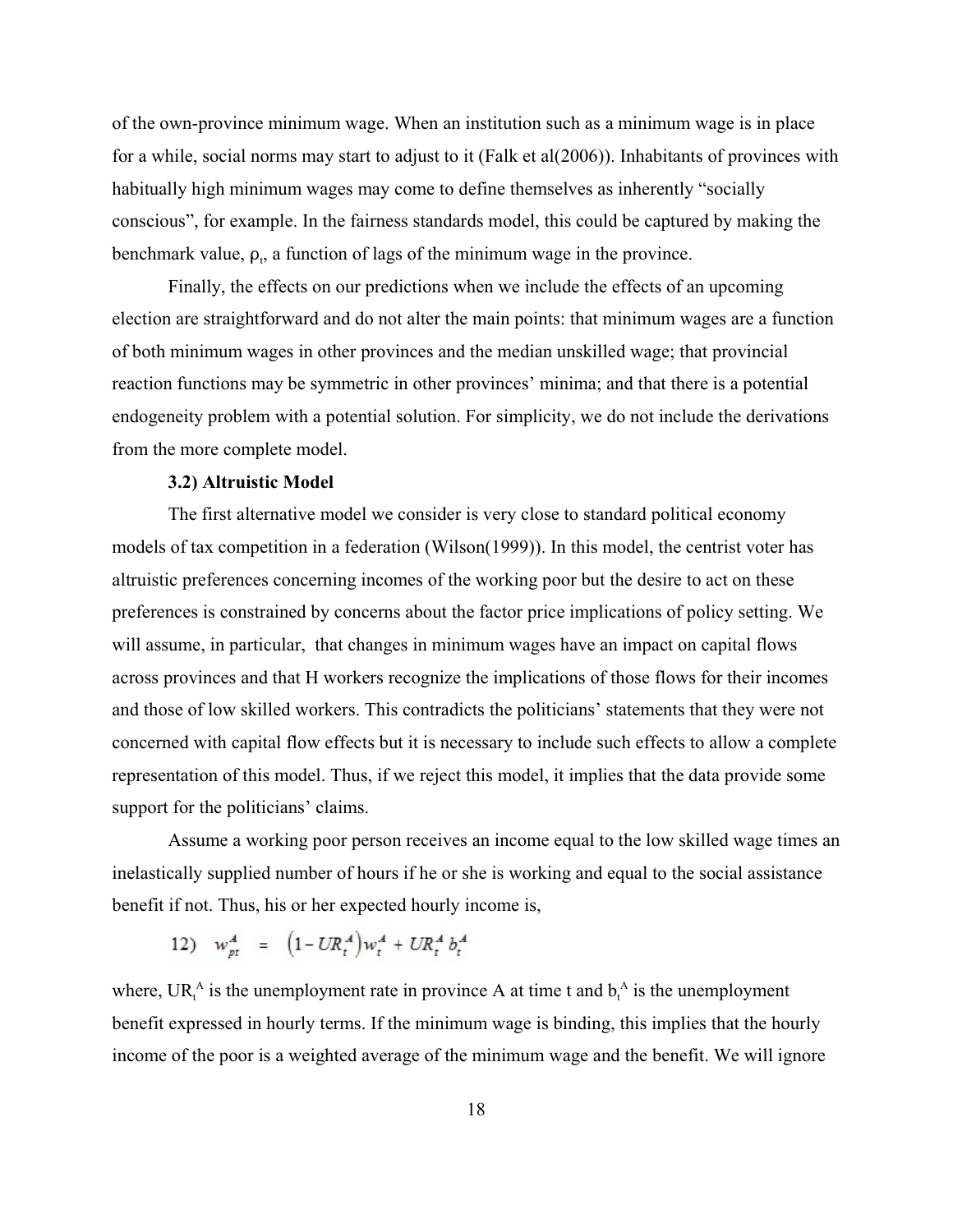issues about funding the benefit in order to maintain a focus on the minimum wage.

We show in Appendix A that  $(1 - UR_t^A)$  can be written as,

13) 
$$
\frac{L_A}{\overline{L}} = \exp\left(-\frac{1}{1-\alpha}\left[(m^A - w^*) - \frac{1-\alpha-\beta}{2(1-\alpha-\beta+\frac{\beta}{\alpha})}(m^B - m^A)\right]\right)
$$

where w<sup>\*</sup> is the log of the equilibrium unskilled wage when there are no minimum wages in either economy. Thus, the proportion of the workforce who are employed in A is increasing in the difference between the minimum wage in B and that in A because a larger difference induces more capital to flow from B to A. Assuming that H workers are still the key political actors and that they recognize the impact of minimum wages on their own income through capital movement effects, the utility of a centrist politician (ignoring election probability effects) is,

14) 
$$
U = \lambda_3 [a_1 - a_2 a_1 (m^4 - m^B) + a_1 a_2^2 (m^4 - m^B)^2] + \lambda_4 \left[ \frac{L_A}{\overline{L}} m^4 + (1 - \frac{L_A}{\overline{L}}) b \right]
$$

where  $a_1$  and  $a_2$  are positive parameters (see Appendix A). Overall utility consists of a weighted average of an H worker's own income (written as a function of minimum wages in the first square bracket term) and a low skilled worker's income (the second square bracket term). Thus, utility maximizing altruists will seek to maximize the income of L workers subject to taking account of impacts on their own income. The relative values of the  $\lambda_3$  and  $\lambda_4$  parameters determine the degree of altruism.

Using quadratic approximations, we show in Appendix A that the reaction function obtained by maximizing this function is asymmetric in  $m<sup>B</sup>$ . Intuitively, the reason for this stems from the impact of changes in the minimum wage in B on capital flows. If  $m<sup>B</sup>$  is cut, politicians in A must cut  $m<sup>A</sup>$  in order to prevent an outflow of capital that will lower employment of low skilled workers and thus lower the expected income of the poor. On the other hand, if  $m<sup>B</sup>$  rises, A politicians do not need to raise  $m<sup>A</sup>$  - poor workers in A will benefit from an inflow of capital if the A government does nothing. This is an argument due to Gabszewicz and Ypersele (1996). They show that in a two province - two factor case, with one factor (L) receiving the minimum wage and policy set to maximize L's income, an increase in  $m<sup>B</sup>$  will cause capital to flow to A until full employment is attained in A and the market wage in A rises to equal  $m<sup>B</sup>$ . Thus, poor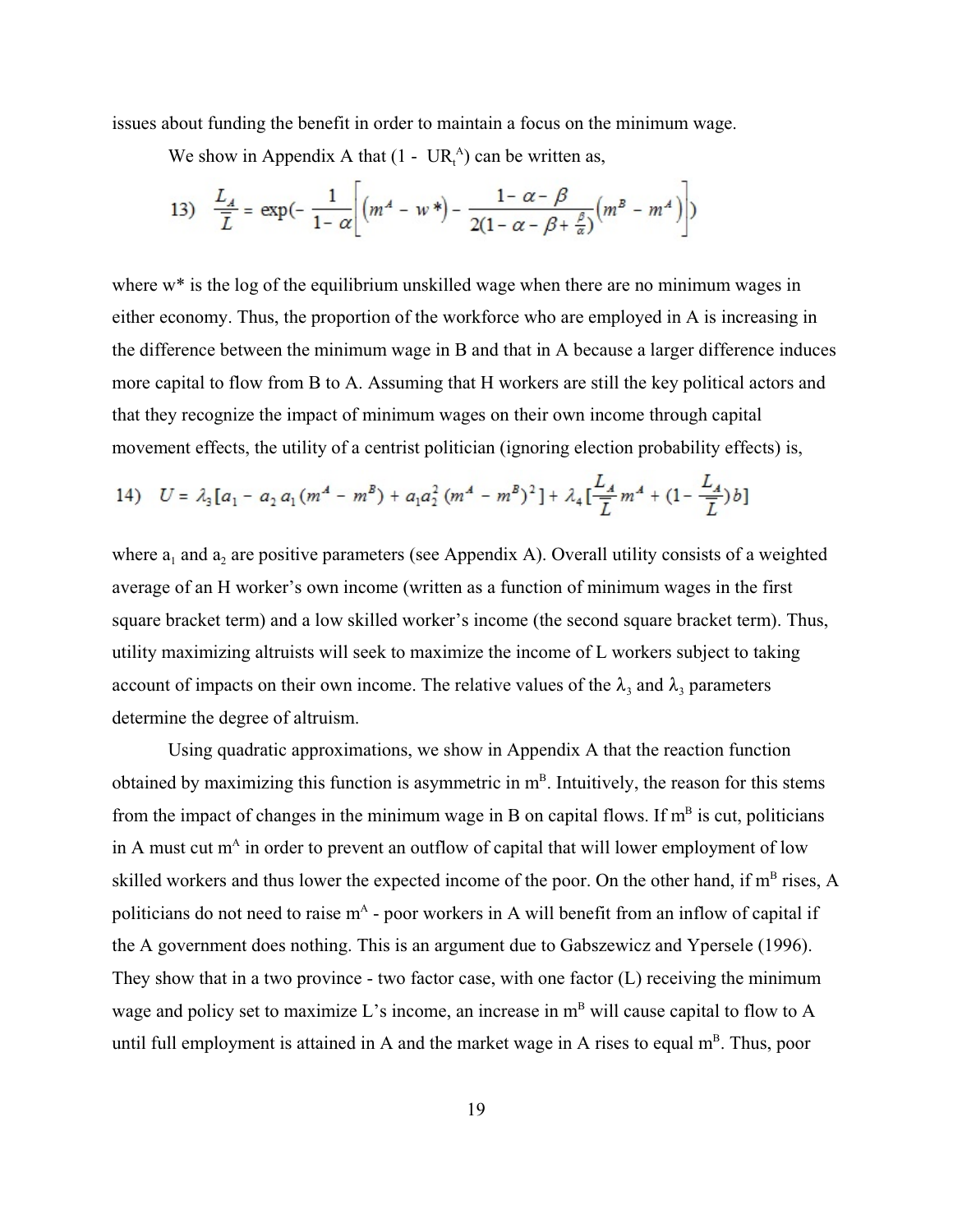workers in A get full employment and the higher minimum wage set in the other jurisdiction without A's government making any shift in  $m<sup>A</sup>$  in response. In Appendix A, we show that under certain conditions, an increase in  $m<sup>B</sup>$  will also lead to full employment in the three factor case, though not necessarily with the market wage in A rising to  $m<sup>B</sup>$ . Nonetheless, the intuition remains: in a model with altruistic concern, there is reason for a strong asymmetry in the minimum wage reaction functions. Specifically, minimum wages in a province should respond much more strongly to declines than to increases in minimum wages in other provinces.<sup>10 11</sup>

The altruistic model also has other, more direct, empirical implications. First, since the policy setter is concerned with the well-being of the working poor (and thus, what their income can buy), positive movements in the cost of living should drive up the preferred minimum wage, implying that a cost of living index should be included in empirical specifications. In addition, the derivations in Appendix A show that  $m<sup>A</sup>$  is a positive function of the market clearing wage, w\*, because the higher is the market clearing wage, the higher the minimum wage can be set without incurring excess unemployment. Thus, one should also include a proxy for the market clearing wage in any empirical investigation. We will use the median unskilled wage described in section 2) as that proxy.

# **3.3) Political Competition Model**

The most common model employed in previous papers on minimum wage setting is the type of political economy model set out in Becker(1983) (e.g., Blais et al. (1989) and Dickson and Myatt (2002) for Canada, and Sobel(1999) for the US). Becker argues that policy outcomes

 $10$ In contrast, in a standard analysis of the setting of a tax funded social assistance benefit in a federation, the reaction function for benefit setting may be symmetric. The difference between the two models stems from the fact that in the minimum wage model, changing minimum wages affects the factor incomes of the poor. This is the source of the asymmetry we have discussed. Changing benefits is not assumed to have that type of factor-flow related impact on the incomes of the poor in the standard model. Figlio et al (1999) argue that asymmetry often also arises in the standard model in race to the bottom scenarios, but it is not a necessity as it is here.

 $11$ Note that, except when both provinces equate their minimum wages to the market clearing wage, the two provinces will not set the same minimum wage. If they did, then one province would have an incentive to cut its minimum wage since it could then attain a market clearing wage equal to the minimum wage in the other province but without any unemployment. In our model, a left wing government may be willing to be the higher minimum wage setting province in spite of the higher associated unemployment rates in order to meet their ideological preferences.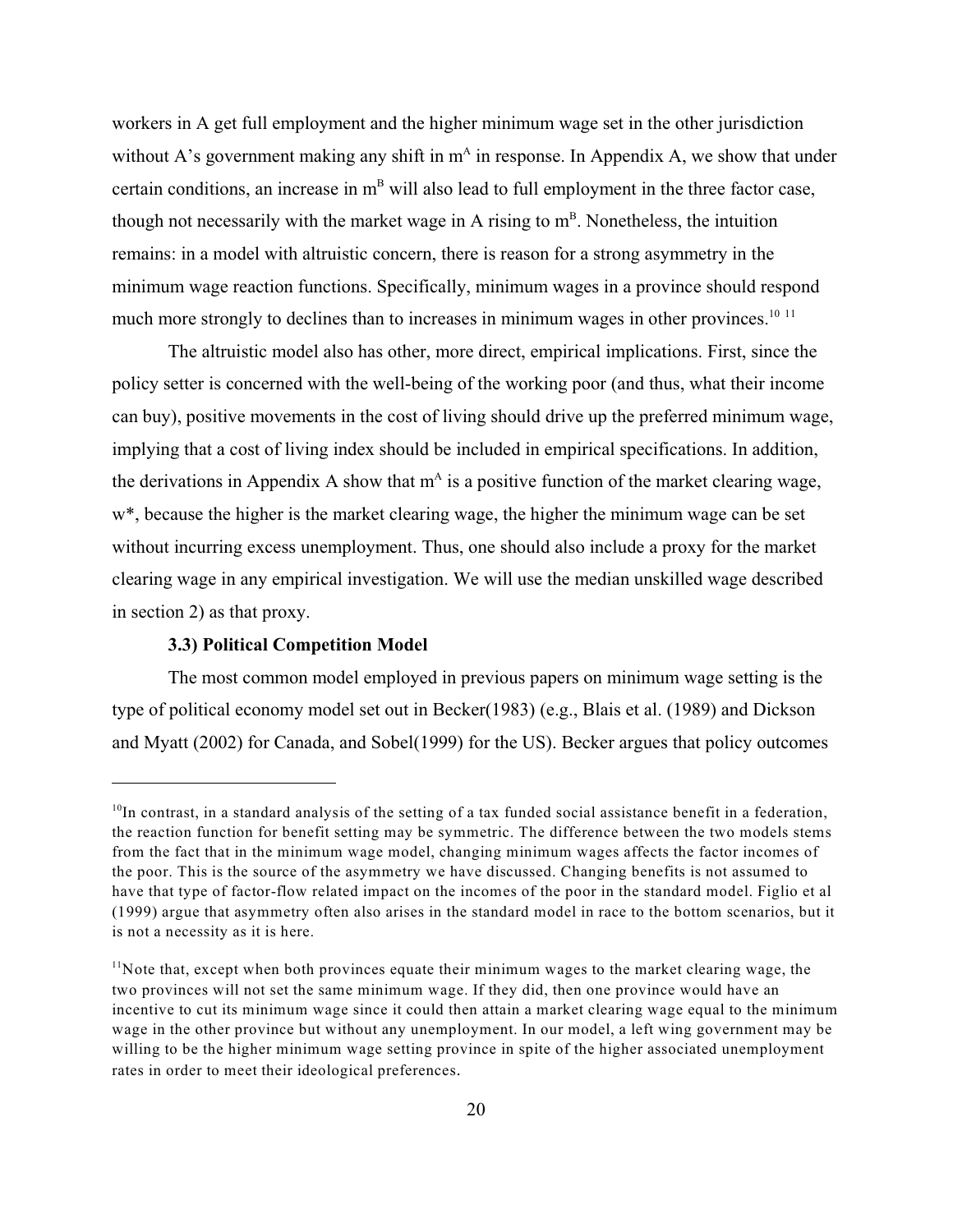will ultimately reflect the relative influence of groups who gain and lose from the policy, with influence being a function of the size of the group, its resources, and the gains from expending those resources on affecting policies relative to using them for other pursuits. In the literature on minimum wage setting, the groups positioned for and against minimum wages are universally represented by unions on the positive side and small or retail business on the negative side. Thus, in some US papers (e.g., Sobel(1999)) and all Canadian papers, the level of the minimum wage is related to the proportion of the workforce that is unionized and a measure of the influence or size of the business sector. We echo this approach in our empirical specification. In addition, a rising unskilled wage might itself be a reflection of increasing union power. In that case, we should see both the union proportion and the median wage having strong, positive coefficients but there should also be evidence of collinearity in their effects.

In the context of our general model, one could represent this model by setting the  $h(.,.)$ function to zero. Since we want to focus on non-ideological elements of the political process, we will also assume  $\lambda_1 = \lambda_2 = 0$ . Political parties will care about the opinions of those for and against the minimum wage because of their effects on  $P_{\text{te}}$ , the probability of being elected. Assume that one lobby, representing lower-income voters, wants to maximize the expected income of the poor (given by 12)), while a competing lobby, representing business interests, is concerned with the income of capital owners. Using the same assumptions about the production function and factor mobility as in the previous sections, the poor workers lobby should recognize the same lack of need to respond to increases in the minimum wage in other provinces set out in the previous section. Thus, an optimal choice of effort on their part should imply an asymmetry in their response to minimum wages in other provinces. The position of the business lobby, on the other hand, depends on factor mobility assumptions. If Canadian provinces are small relative to world capital markets and there is perfect capital mobility then changes in minimum wages in any province will not change returns to capital and the business lobby should put no effort into opposing the minimum wage (Bucovetsky and Wilson(1991)). To the extent they do perceive a need to exert effort, it will presumably be entirely in the direction of supporting cuts to their own provincial minimum in response to cuts in other provincial minima. Thus, the lobbying of both pro and anti-minimum wage groups will reflect stronger responses to cuts than increases in other provincial minimum, implying an asymmetric reaction function in this model as well.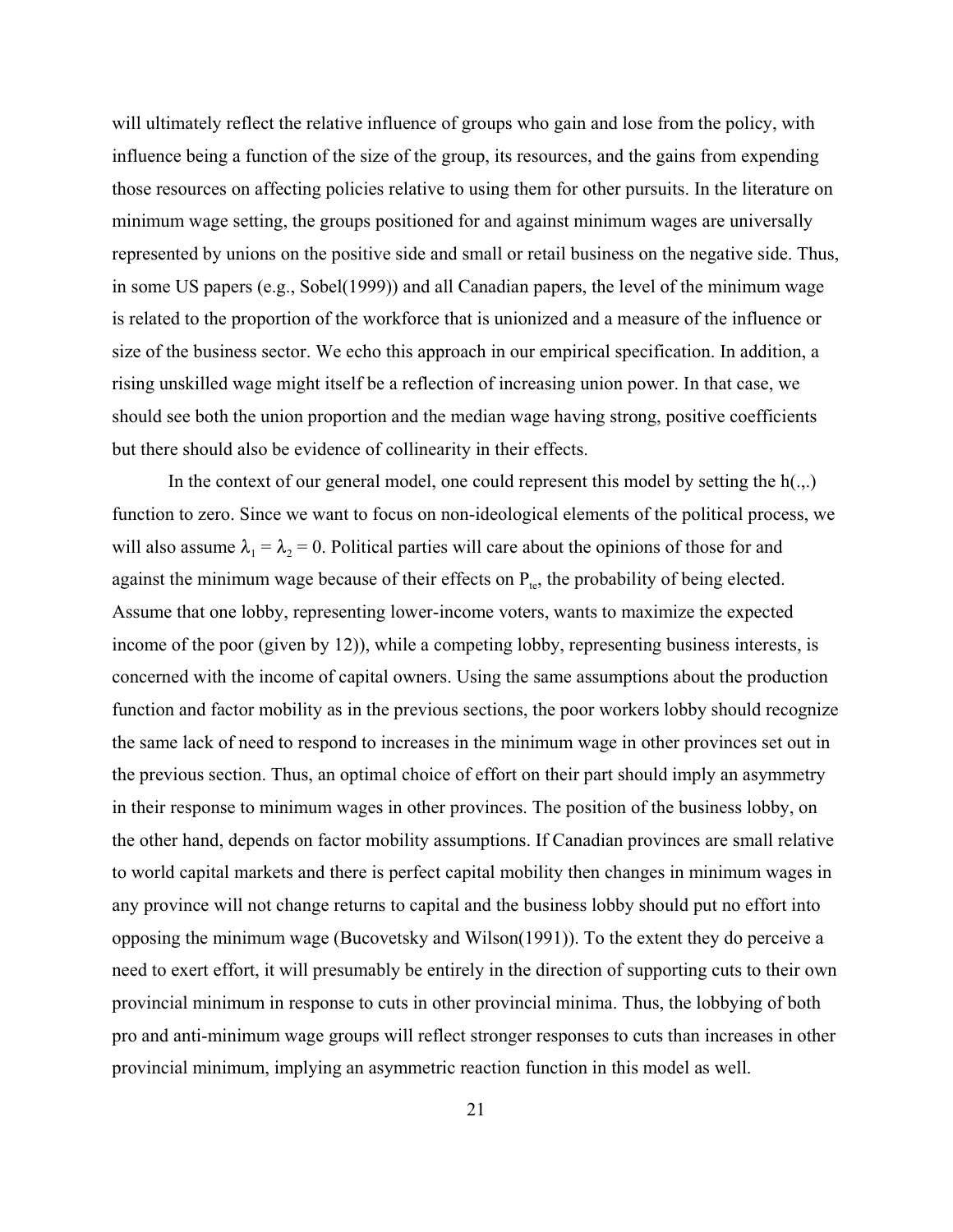#### **4) Empirical Specification**

In this section, we derive an empirical specification based on the standard of fairness model, pointing out how it can be extended to nest the altruistic and political competition models. In setting out the specification, we need to account for the fact that nominal minimum wages are rigid downward. For Canada, there are no cuts to nominal minimum wages in any province in the period we examined (1969 to 2005). This, in itself, is evidence that fits best with the fairness model. Several papers on the social norm that nominal wages are rarely cut argue that this is related to worker concerns about fairness (e.g., Kahneman et al(1986)), and the fact that the minimum wage is also not cut points to it being viewed as setting a wage. If, instead, it were a policy parameter set primarily based on competing self-interest or redistributional preferences, there is no reason for it not to be cut. Provincial welfare benefit rates, for example, were reduced in nominal terms on multiple occasions in our same sample period .

To account for nominal minimum wage rigidity, we adopt a Tobit specification with an underlying desired minimum wage index. We specify the regression determining the desired minimum wage for province *j* in period t as,

15) 
$$
m_{jt}^* = \beta_0 + \beta_1 m_{-jt} + \beta_2 m_{jt-1} + \beta_3 D R_{jt} + \beta_4 D L_{jit} + \beta_5 w_{jt} + \beta_6 P P_{it} + \beta_7 P B_{it} + x_{it} \zeta + u_{it}
$$

where, the  $*$  denotes the government's preferred minimum wage, the -j index refers to the average for all provinces other than j,  $DR<sub>it</sub>$  is an indicator variable for the governing party being right wing,  $DL_{it}$  is a left wing indicator variable,  $PP_{it}$  is a measure of the political power of those who support higher minimum wages (e.g., unions),  $PB<sub>it</sub>$  is a measure of the political power of the small business community,  $x_{it}$  is a vector of factors affecting the probability of re-election (such as the growth rate),  $u_{it}$  is an error term, the  $\beta$ 's are parameters, and  $\zeta$  is a parameter vector. We derive 15) from the fairness model including concerns for re-election in Appendix B. This specification incorporates all the elements suggested by our discussion in section 3.1). Importantly, it is the observed minimum wage in other provinces that is relevant in this specification, not the desired levels, since capital mobility will be determined by actual minimum wages. The lagged minimum wage variable is also the actual rather than the desired level because voters will update their norms based on what is actually enacted. This makes the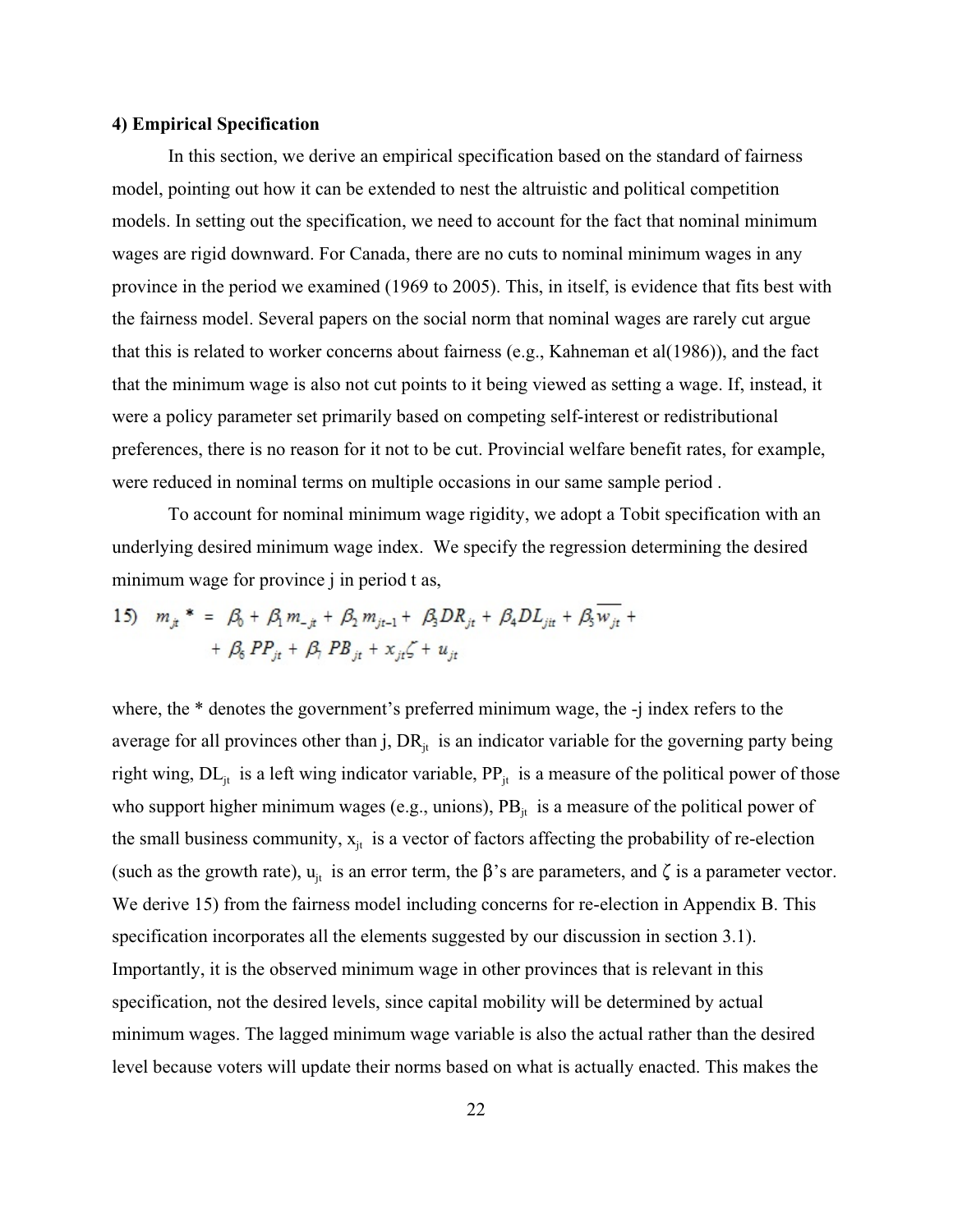estimation much simpler than if desired values were relevant.

We approach the estimation of 15) using Tobit estimators in which we treat observations where the nominal minimum wage in a province takes the same value as in the preceding year as potentially censored. If we do not do this then we risk attributing slow movements in minimum wages to low reaction function elasticities when in fact they are due to the societal constraint that nominal minimum wages cannot fall. The specific form for the estimator is,

16) 
$$
I_{jt} = z_{jt} \chi + \eta_{jt}
$$
  
17)  $m_{jt} = m_{jt} * , \quad \text{if } I_{jt} > 0,$   
 $m_{jt} = m_{jt-1}, \quad \text{if } I_{jt} <= 0$ 

Equation 16) corresponds to the decision of whether to raise the minimum wage in period t based, potentially, on a comparison of the utility benefits and costs from changing the minimum. Thus, if the desired minimum is below last period's actual value plus a perceived political cost of adjustment then the minimum wage is left at last period's value. Given this logic, the z vector will include changes in the right hand side variables in  $10$ ).<sup>12</sup> We also implement a simpler Tobit with the censoring point treated as exogenous in order to show the basic patterns in the data. Note, though, that since the censoring point is actually the previous period's minimum wage, treating it as exogenous is inappropriate. The estimator is implemented using standard maximum likelihood techniques under the assumption that  $u_{it}$  and  $\eta_{it}$  are jointly normally distributed.

We incorporate the competing models by including variables suggested by our discussions in sections 3.2) and 3.3) in the x vector. Thus, we include the CPI as suggested by the altruistic model and measures of union and small business strength to capture the political competition model. In addition, we test for the asymmetry in the reaction functions implied by both models.

 $12$  We also implemented a version of the model in which the I function was just the difference between the desired minimum wages in period t and period t-1. A likelihood ratio test rejected the restrictions implicit in this specification relative to the more general one in 13) and 14).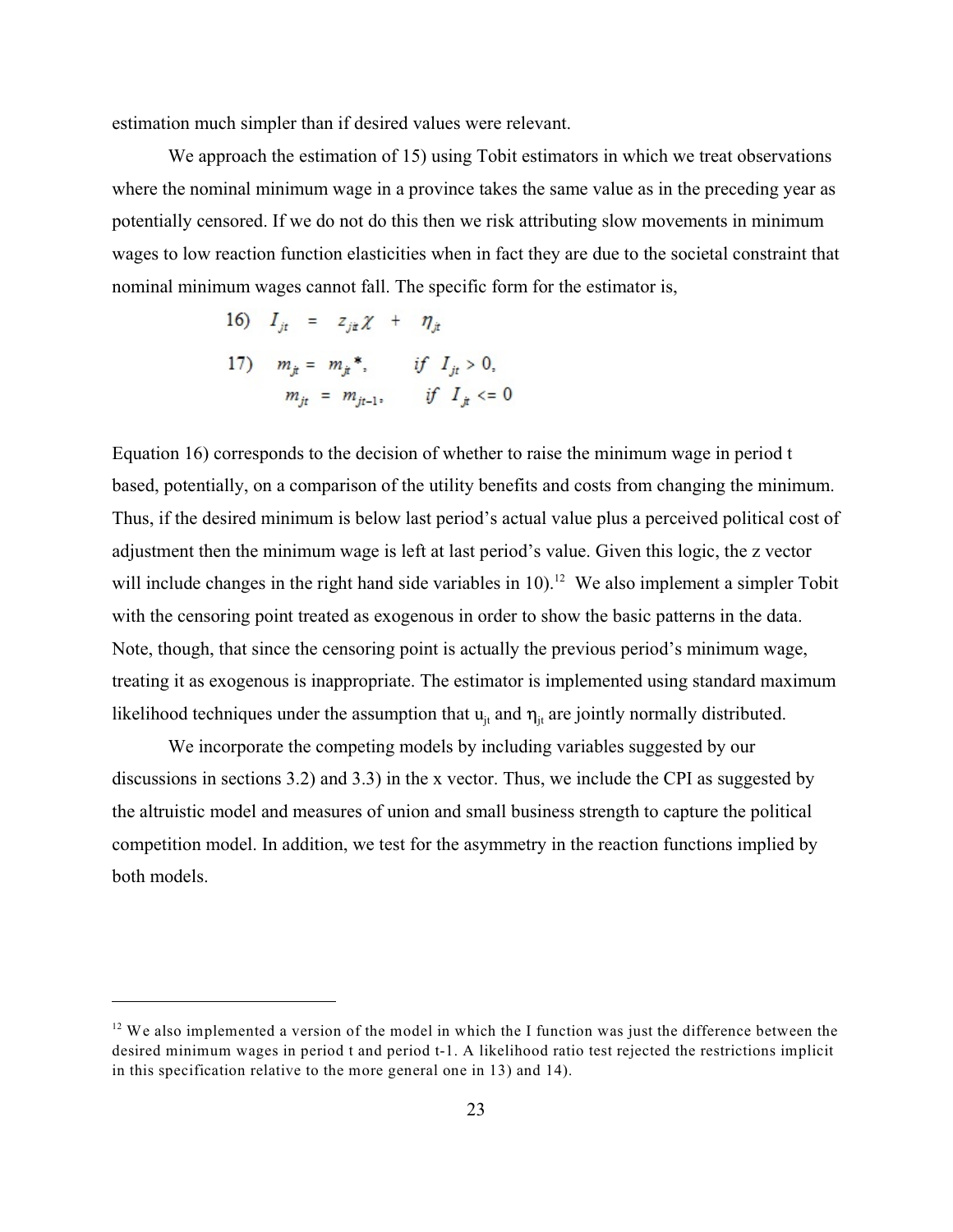#### **5) Empirical Results**

#### **5.1) Basic Specification**

We turn now to implementing our empirical specification, given in equation 15). We present results from variants of this model in Table 1. In all our specifications, we include a full set of provincial dummy variables because we are concerned that, without them, persistent ideological differences across provinces will confuse our interpretations. We have also consciously chosen not to include year effects in any specification. We are attempting to explain the long term pattern in minimum wages and, hence, do not want it absorbed by year dummies. Identification comes from a combination of standard within-province over-time variation and aggregate time variation.

Typically, fixed effect Tobit estimators are deemed to be inconsistent because of nuisance parameter arguments based on the fact that the number of fixed effects grows at the same rate as the cross-sectional dimension of the data. This creates a problem because the asymptotics are discussed in terms of N (the cross-sectional dimension) going to infinity. However, in our case there are a fixed number of provinces and consistency issues are based on T (the time dimension) going to infinity. In that situation, and particularly since we do not include time effects, there are no nuisance parameter problems and estimating the Tobit specification with provincial fixed effects provides consistent estimates. Finally, all of our reported standard errors are based on a variance covariance matrix that is robust to unspecified time dependence in  $u_{i}$ .

Our dependent variable is the log of nominal minimum wages. As discussed earlier, we time full announced minimum wage increases to the time of the initial announcement.<sup>13</sup> We follow common parlance and call the simple Tobit with the censoring treated as exogenous a Type 1 Tobit and the Tobit with endogenous censoring a Type 2 Tobit. We start with results from the Type 1 Tobit because it is closer to demonstrating the basic patterns in the data. In the

 $13$ This potentially raises issues about relating movements in covariates to movements in the dependent variable since actions during the implementation periods seem to be essentially frozen: governments who want lower real minimum wages cannot even move in that direction by leaving the nominal minimum wage unchanged because they are committed to increments in the minimum wage. We estimated specifications including controls for the implementation periods. The results from those specifications are extremely similar to those presented here and are omitted from this paper for brevity.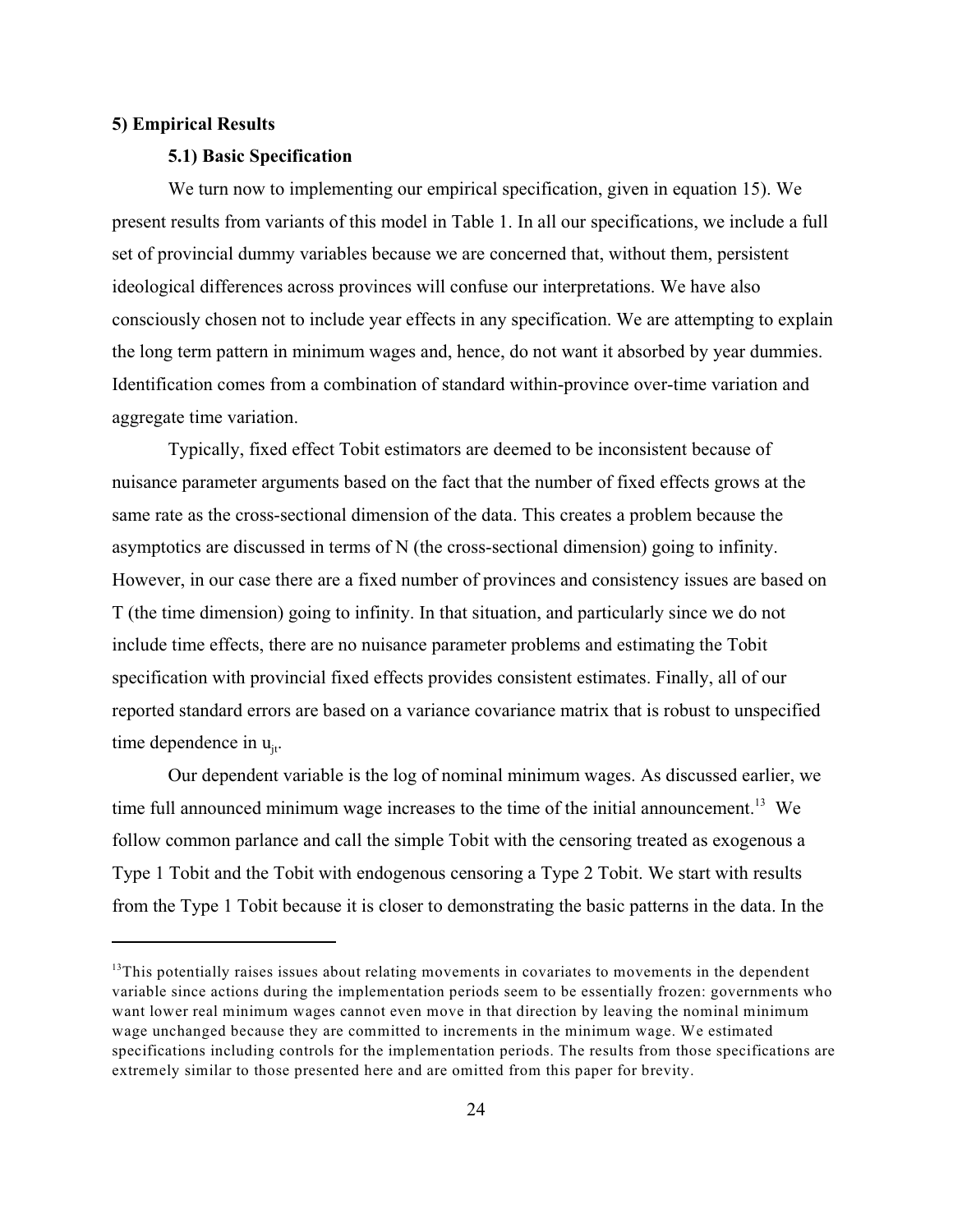first specification, presented in column 1 of Table 1, we use the Type 1 Tobit with the proportion of workers who are unionized, the proportion of workers employed in the retail sector, and the growth rate of provincial GDP over the previous year as regressors. All variables vary by province and year. As discussed in section 3.3), this specification mirrors those in earlier papers focusing on the political competition model (e.g., Blais et al (1984)). In our estimates, the union and retail variables take the sign predicted in the political competition model, are strongly significant and economically substantial. The proportion union coefficient, for example, implies that a .1 increase in the proportion unionized is associated with a .44 log point increase in the minimum wage. The GDP growth rate variable, on the other hand, has a significantly negative effect, suggesting that minimum wages are set lower in good times. Notice from the bottom of the table that over half the dependent variable observations are censored (i.e., involve a nominal minimum wage value that has not changed from the previous year), indicating the need for the Tobit estimators.

In column 2, we introduce the key variables suggested by the altruism and fairness models. The median unskilled wage and the Left and Right dummy variables are defined in section 2. The CPI variable is province specific and only shows variation in cost of living over time within provinces, not across provinces. Cross-province differences will be soaked up in the provincial fixed effects. We also include a variable corresponding to the minimum wage in other provinces. For province A in region k in year t, this equals the simple average of minimum wages in all provinces other than A in region k in year t. We use three regions: Atlantic (Newfoundland, PEI, Nova Scotia and New Brunswick), Central (Ontario and Quebec), and West (British Columbia Alberta, Saskatchewan, and Manitoba). We use the regional average because of evidence from interviews with policy setters that indicate they often used a regional comparator, particularly in Atlantic Canada. We also implemented all of our specifications using the national average in place of the regional average and obtained very similar results. The regional average minimum wage, the median unskilled wage and the CPI variables are all entered in log form.

One noteworthy result from the specification in column 2 is that the proportion union, the proportion retail, and the GDP growth variables become much smaller and very insignificant in this specification. The proportion union coefficient now implies that a .1 increase in the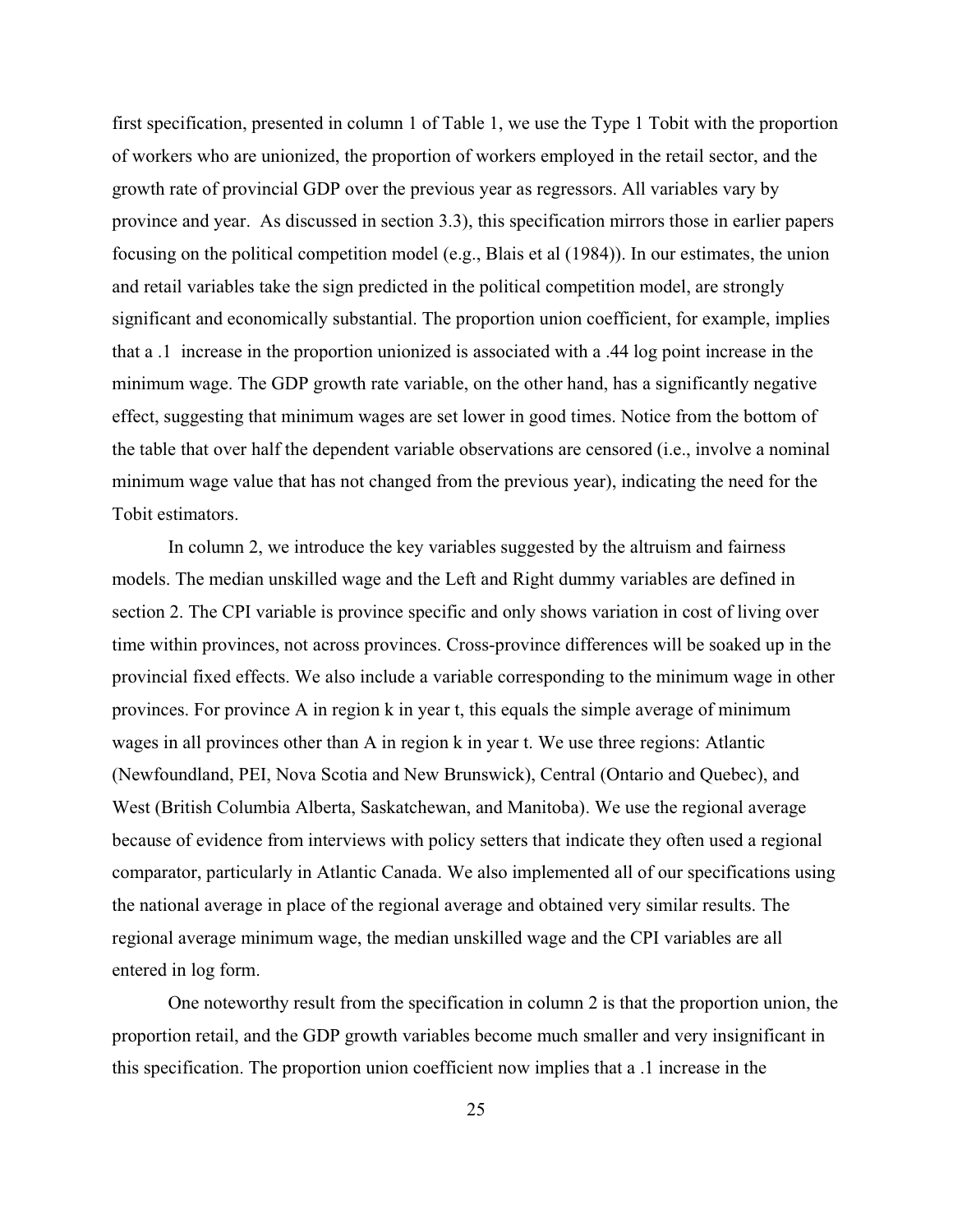proportion unionized is associated with a .004 log point decrease in the minimum wage.<sup>14</sup> In contrast, the median wage, the regional average minimum wage, and the Left wing dummy variable are all strongly significant and economically substantial, with all three having positive associations with the minimum wage. The regional average plays a particularly strong role, with a 10% increase in the average minimum wage in other provinces in the region being associated with a 7% increase in the own-province minimum. Both the Right wing dummy and the CPI variable take the expected sign but are small relative to their standard errors. The value of the log likelihood function increases dramatically between the first and second specification, indicating that while the political interest groups have individually significant effects when entered on their own, they leave much of the variation in the minimum wage unexplained.

In the third column, we add a lagged minimum wage variable to our specification.<sup>15</sup> Because we are trying to capture the idea of a slow moving adjustment of norms, we use the average of the log of the minimum wage in the preceding three years. The lagged variable has a similar sized effect to that of the median unskilled wage and is statistically significant at the 10% level but its introduction has little impact on the estimates of the other variables.

In the column entitled "Type 2, Tobit Full" in Table 1, we recreate our main results with the Type 2 Tobit. Once again, the union, retail and GDP variables are not statistically significant and are not large. The effects of the other variables are also similar in size and significance to those obtained with the simpler Tobit in column 2. In contrast, when we introduce the lagged minimum wage variable in the Type 2 Tobit, it has a larger and more statistically significant effect than in the Type 1 Tobit. Its introduction also leads to sharp reductions in the estimated effects of the Left wing dummy and the regional average variable. Nonetheless, the broad

 $14$  We also implemented a specification in which, following Sobel(1999), we replaced the Proportion Retail variable with the provincial corporate tax rate on small business (using an extension of the series in Mintz and Smart(2004)) as a measure of the political strength of minimum wage opponents. This yields much the same results as presented here: a 10% increase in the tax rate was associated with a (statistically significant) 5.8% decline in the minimum wage in the equivalent of the column 1 specification but a 0.6% increase in the column 2 specification. We chose to present results with the Proportion Retail variable because of endogeneity concerns with the tax rate variable arising from the fact that, like the minimum wage, its values reflect interactions among provinces.

 $15$  Note that we do not need to drop observations when we introduce lags because we have minimum wage data before our sample start date for the other variables.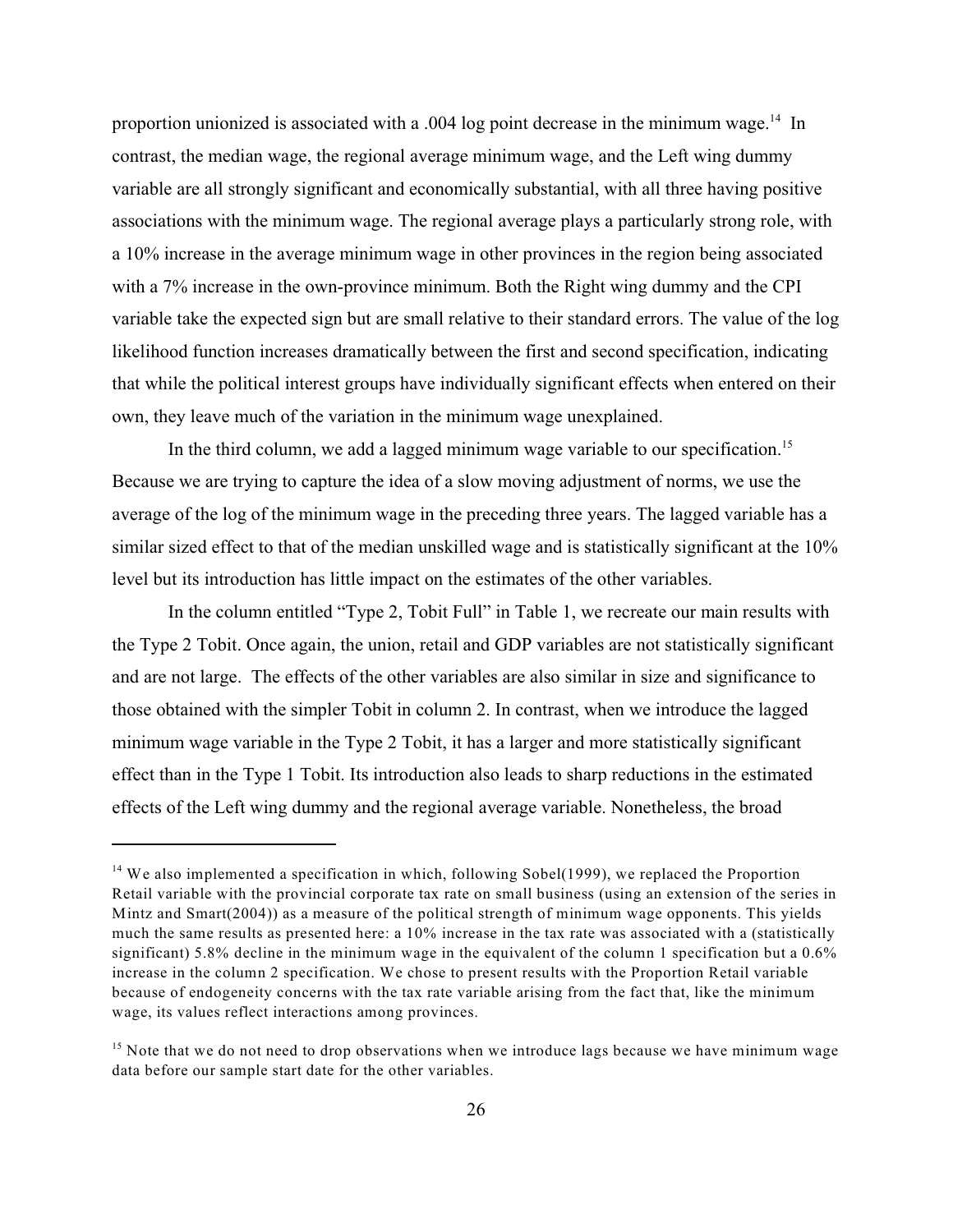conclusion remains that minimum wages are strongly, positively related to the median unskilled wage, whether a left wing government is in power, and the average minimum wage in the region.

In Table 2, we present the coefficients from the censoring process (14). We originally included differences and levels in all the variables from equation (13) but tested down to the main variables plus the Right and Left wing variables. The estimates suggest that provinces are more likely to increase their minimum wage when a Left wing government is first elected and when either the regional mean or inflation increases. Interestingly, the estimates indicate that right wing governments are more likely to keep the nominal minimum wage unchanged and, in contrast to the right wing effects in the desired minimum wage equation, the effect is statistically significant. Finally, the correlation between  $u_{it}$  and  $\eta_{it}$ , reported at the bottom of each column is above .9, which may explain why the Type 1 and 2 Tobits generate similar results.

#### **5.2) Instrumental Variables Estimation**

As we discussed earlier, the average minimum wage in other provinces is likely an endogenous variable. In our discussion in section 3), we argued that the ideological positions of governments in other provinces are prime candidates for instruments to use in addressing this problem. The models also suggest that inflation rates in other provinces can act as instruments. What provincial governments care about are the actual minimum wages in other provinces. However, those observed minimum wages will reflect both the desires of the other governments and the restrictions imposed by the stricture against cutting nominal minimum wages. Thus, in low inflation times we should observe less movement in the average minimum wage in other provinces. Because equation 13) includes own-province inflation and political position variables, the instrumental variables (IV) identification arises from differences in these variables in other provinces in the region relative to their own-province values. Thus, they are not working off, for example, shifts in political opinion that are common to all provinces in a region.

We implement IV estimators of our model using the control function approach of Smith and Blundell(1986). This is a two step procedure in which the first step consists of regressing the right hand side potentially endogenous variable on covariates and instruments. In our case, this consists of regressing the average of the minimum wages in other provinces in the region on the own province GDP growth rate, unionization rate, proportion retail, CPI, median unskilled wage, provincial dummies, and left and right wing variables plus the average values for the instruments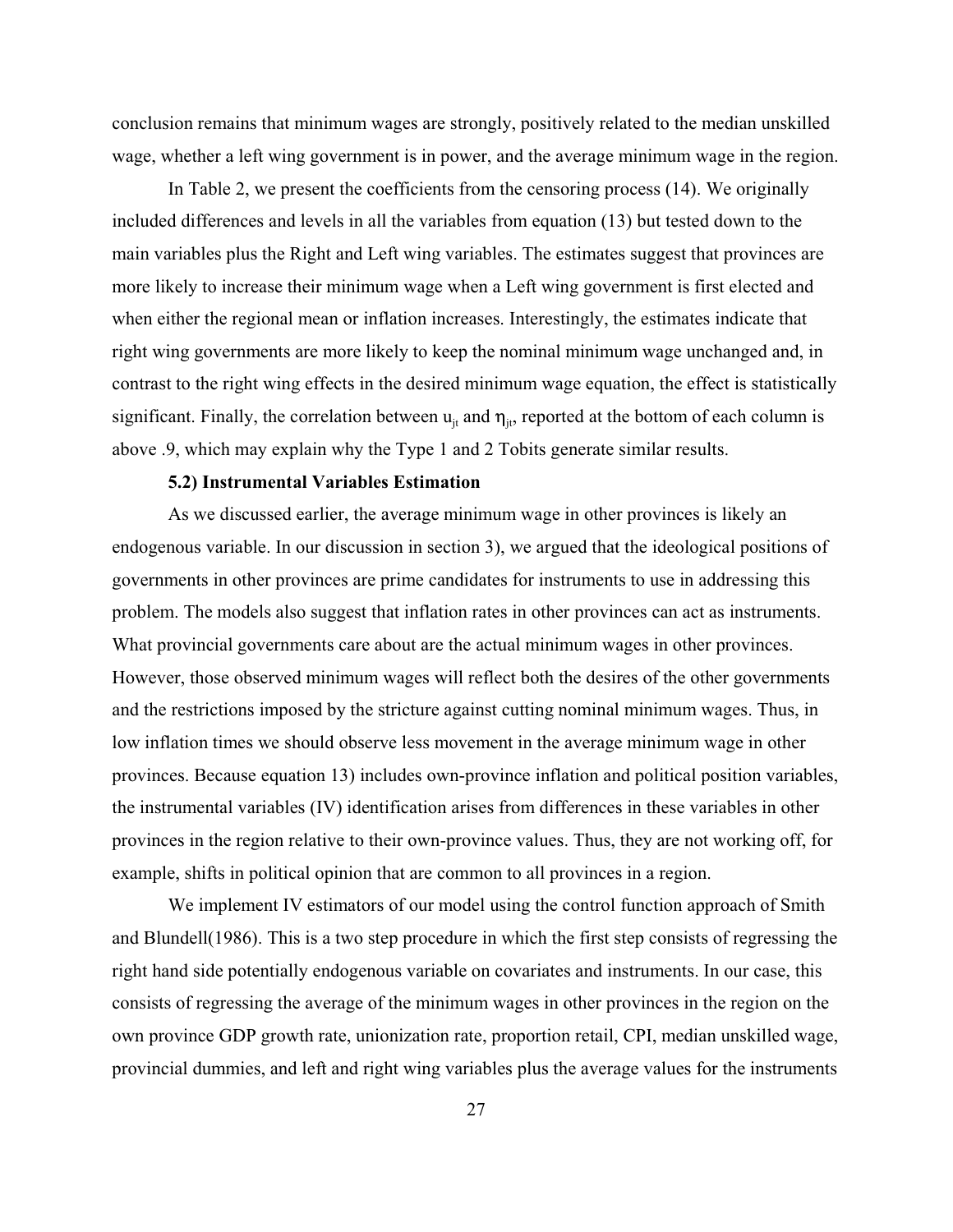listed above across all other provinces in the region in a year. We run this as a pooled regression, stacking the "other province" averages for each of the ten provinces. Note that because it is actual as opposed to desired minimum wages in other provinces that are relevant, we do not need to run the first stage as a Tobit. In the second stage, we run our Tobit specifications including the residual from the first stage regression. Assuming the instruments are valid and enter the first stage significantly, this yields both consistent estimates of the coefficients in our minimum wage determination equation and a test of the exogeneity of the average minimum wage ratio regressor. If the coefficient on the constructed residual variable is statistically significantly different from zero in the second stage regression then exogeneity is rejected.

Our first stage regression implies the instruments perform well. The instruments all enter statistically significantly at the 5% significance level and the F-statistic associated with the joint probability that the three instruments (the average left and right wing variables, and the inflation rate) have zero effects is 22.0 which, given it is distributed as F(3,350), far exceeds any standard critical value. This lends credence to our second stage testing and estimation results.

The first column of Table 2 contains second stage estimates from a Type 1 Tobit using the full specification but not including the lagged dependent variable. The residual term from the first stage estimation is significantly different from zero at the 5% level, implying that the mean minimum wage ratio in other provinces is an endogenous regressor. Following Smith and Blundell(1986), we present standard errors corrected for the fact that we are using an estimate of the first stage error.<sup>16</sup> The endogeneity-corrected results are similar to the Type 1 Tobit results in column 2 of Table 1 except that the CPI effect is now much larger and statistically significant, the median unskilled wage effect is larger, and the regional average effect is smaller.

In the second column of the table, we bring in the lagged minimum wage. Given our argument that governments may set minimum wages with an eye to affecting future social

 $16$  Our variance-covariance matrix estimator also includes a correction for potentially arbitrary dependence. Specifically, Smith and Blundell(1986) show that the variance-covariance matrix can be written as the sum of the standard Tobit variance-covariance matrix (the negative of the inverse of the expected value of the second partial matrix) plus a matrix that is a function of that matrix, the variancecovariance matrix of the first stage coefficient estimates, and  $(\partial^2 \ln L)/(\partial \lambda \partial \pi)$  where  $\lambda$  is the vector of parameters from the Tobit likelihood function and  $\pi$  is the vector of parameters from the first stage regression. In this equation, we replaced the first term (the standard variance-covariance matrix) with the time dependence robust matrix. In the Type 2 Tobit, we also calculate the relevant  $(\partial^2 \ln L)/(\partial \lambda \partial \pi)$  matrix.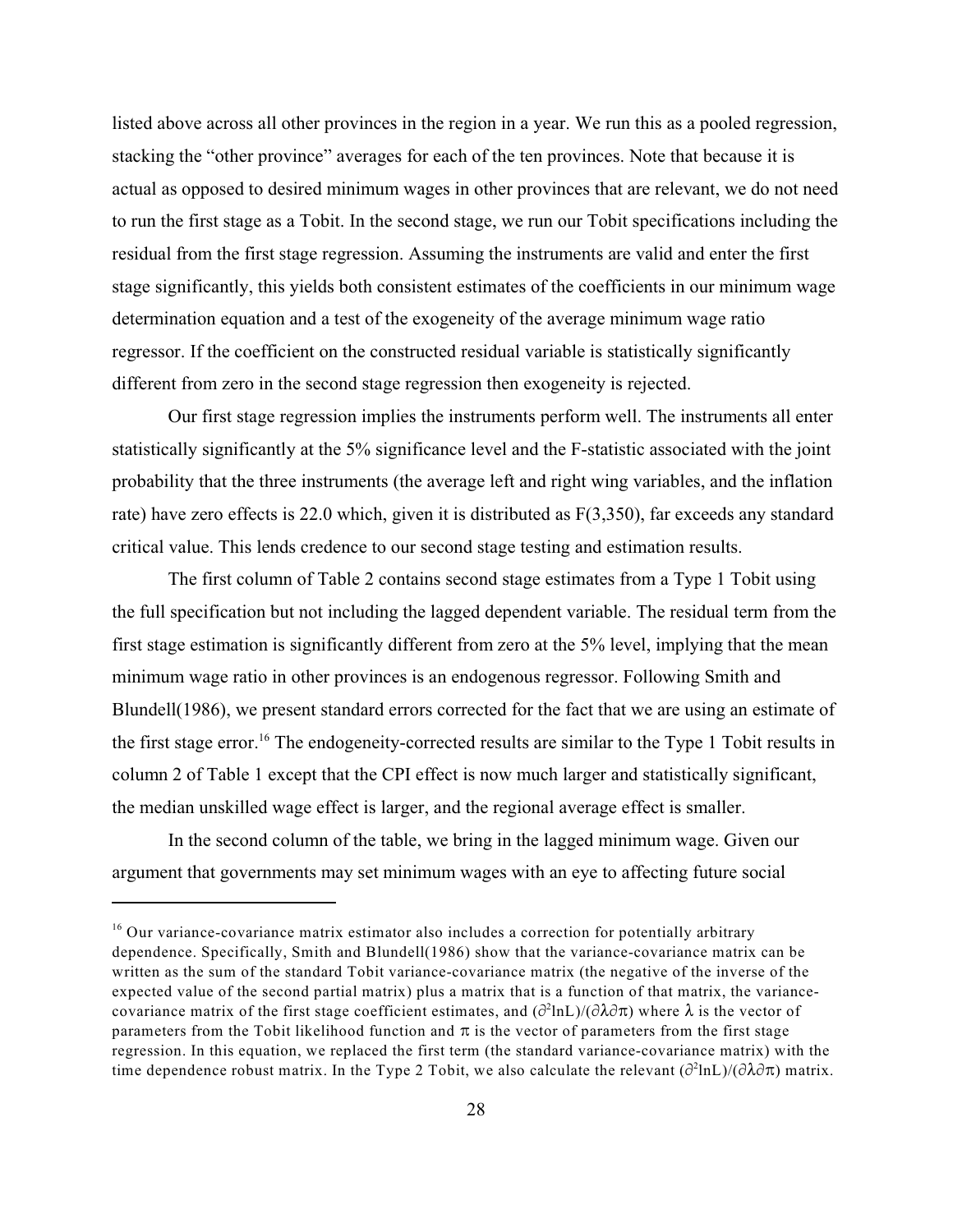norms, it seems possible that the lagged minimum is also an endogenous variable. As instruments for it, we use lagged values on the average value of instruments used in the first stage for the regional average minimum wage under the assumption that average inflation and the political stance of governments in other provinces are strictly exogenous variables (i.e., innovations in province A's minimum wage are independent of both past and future values of, for example, inflation in other provinces). We once again use these instruments in a control function specification, regressing the lagged dependent variable on these province specific lagged covariates. As with the regional average variable, because it is the actual lagged value that is relevant, the first stage can be specified as a simple regression and does not require the use of Tobit techniques. Again, the instruments are strongly significant in the first stage. In a second stage in which we include both the first stage residuals corresponding to the regional average and the lagged minimum wage, we find that the latter residual never enters significantly.<sup>17</sup> In Table 3, we present results not including that residual. Those results are much like the ones in the first column except that the CPI effect is now smaller and insignificant. The lagged minimum wage variable itself has an effect that is very similar in size and significance to the corresponding estimate from Table 1.

In columns 3 and 4, we move to the Type 2 Tobit results. Here, the first stage residual for the regional mean is significant when the lagged minimum wage is included but insignificant when it is excluded. The specification without the lagged minimum wage yields estimates that are very similar in magnitude to those from the Type 1 Tobit. However, as in Table 1, including the lagged minimum wage variable in the Type 2 Tobit yields somewhat different results: the estimated CPI effect is now very small and insignificant; the Left wing variable has a much smaller (though still statistically significant) effect; and the regional average effect becomes smaller. The lagged variable itself has a strong positive effect. However, lagged dependent variables can hide a myriad of sins, and we are encouraged that the main patterns (albeit somewhat different in magnitude) hold up each time we add the lagged minimum wage. In the end, given theoretical arguments and the significance of both the regional mean residual term and the lagged minimum wage variable, our preferred specification is the one given in the last

 $17$  In the Type 2 Tobit, its coefficient takes a value of  $-11$  with a standard error of .61.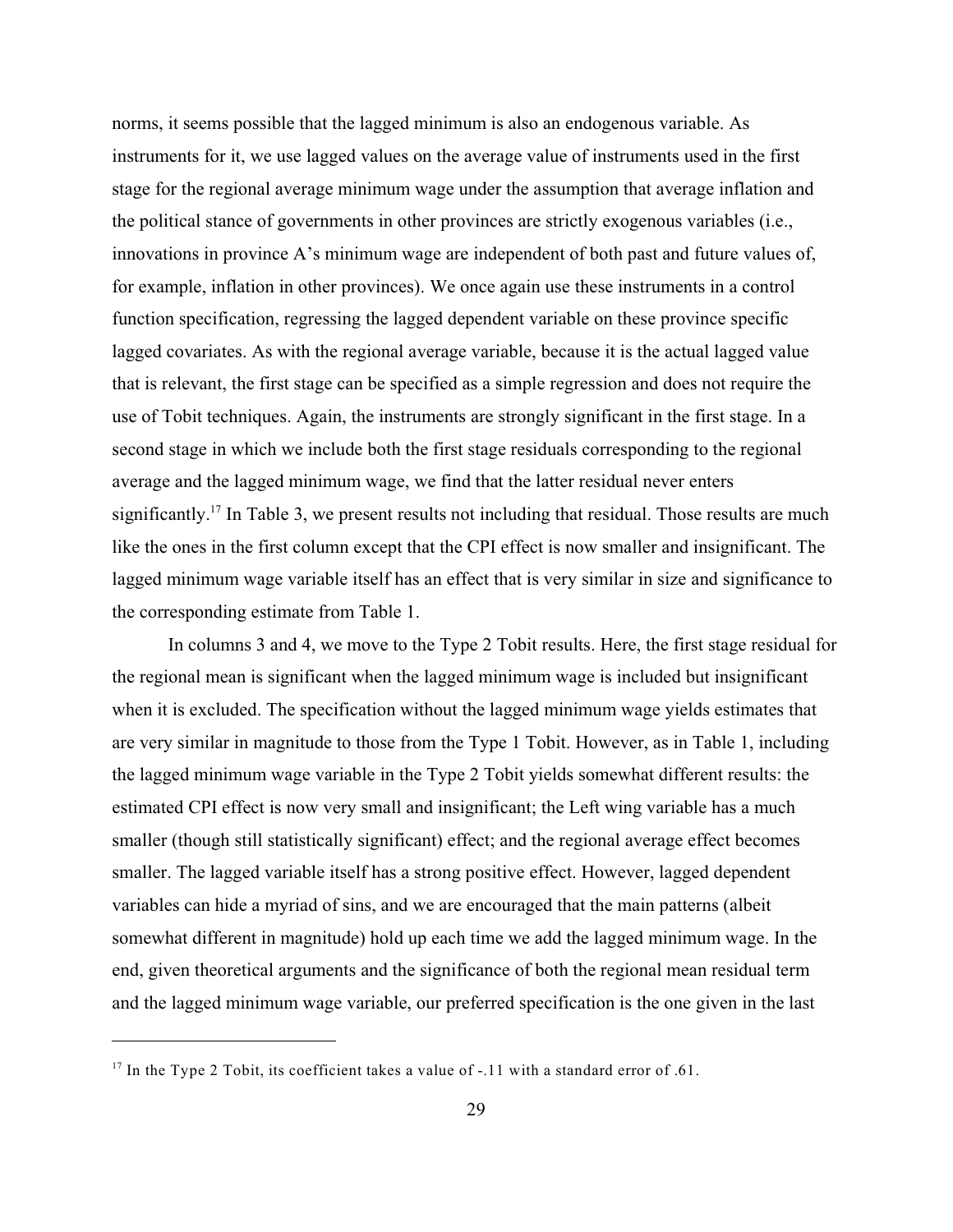column of Table 3.

#### **5.3) Symmetry Tests**

As discussed in sections 3) and 4), the altruistic and political competition models of minimum wage setting imply asymmetries in responses to movements in the minimum wages in other provinces while the fairness model does not imply asymmetries and, in one variant, may even imply symmetry. We investigate the symmetry properties of our estimated reaction functions in two ways. First, we interact the average wage ratio in other provinces variable with a dummy variable equaling one if the province was below the average in the previous period.<sup>18</sup> The specification including this interaction term is reported in the first column of Table 4. We estimate using the Type 2 Tobit but do not report the censoring process estimates since they are of little interest. The specification includes the same variables as in the third column of Table 3 but we only report a subset of the variables for parsimony. We also include a dummy variable equaling one if the province's minimum wage was below average in the previous year to ensure the key interaction variable is not just picking up persistently below average provinces. Notice that we do not include the lagged minimum wage in this specification. The concept of a below average province conditioning on its minimum wage makes little sense. The coefficient on the variable of interest (the interaction of the average in other provinces with the dummy for being below average last period) is both economically insubstantial and not statistically significant at any conventional significance level. Thus, according to this first test of symmetry there is no evidence that provinces above or below the average are more sensitive to movements in minimum wages in other provinces. Moreover, we can soundly reject the restriction implied from the altruistic and political competition models that initially below average minimum wage provinces should not react to movements in other provincial minima (i.e., that the sum of the coefficients on the Average of Other Provinces variable and the interaction variable equal zero).

In our second approach, we regress the first difference of our nominal minimum wage variable on changes in the other provinces' average, changes in the median unskilled wage, and the left and right wing dummy variables. We also introduce a variable equaling the difference between the log of the province's minimum wage and the log of the regional average minimum

 $^{18}$  Figlio et al (1999) use a similar specification to test for symmetry in the case of welfare benefit setting.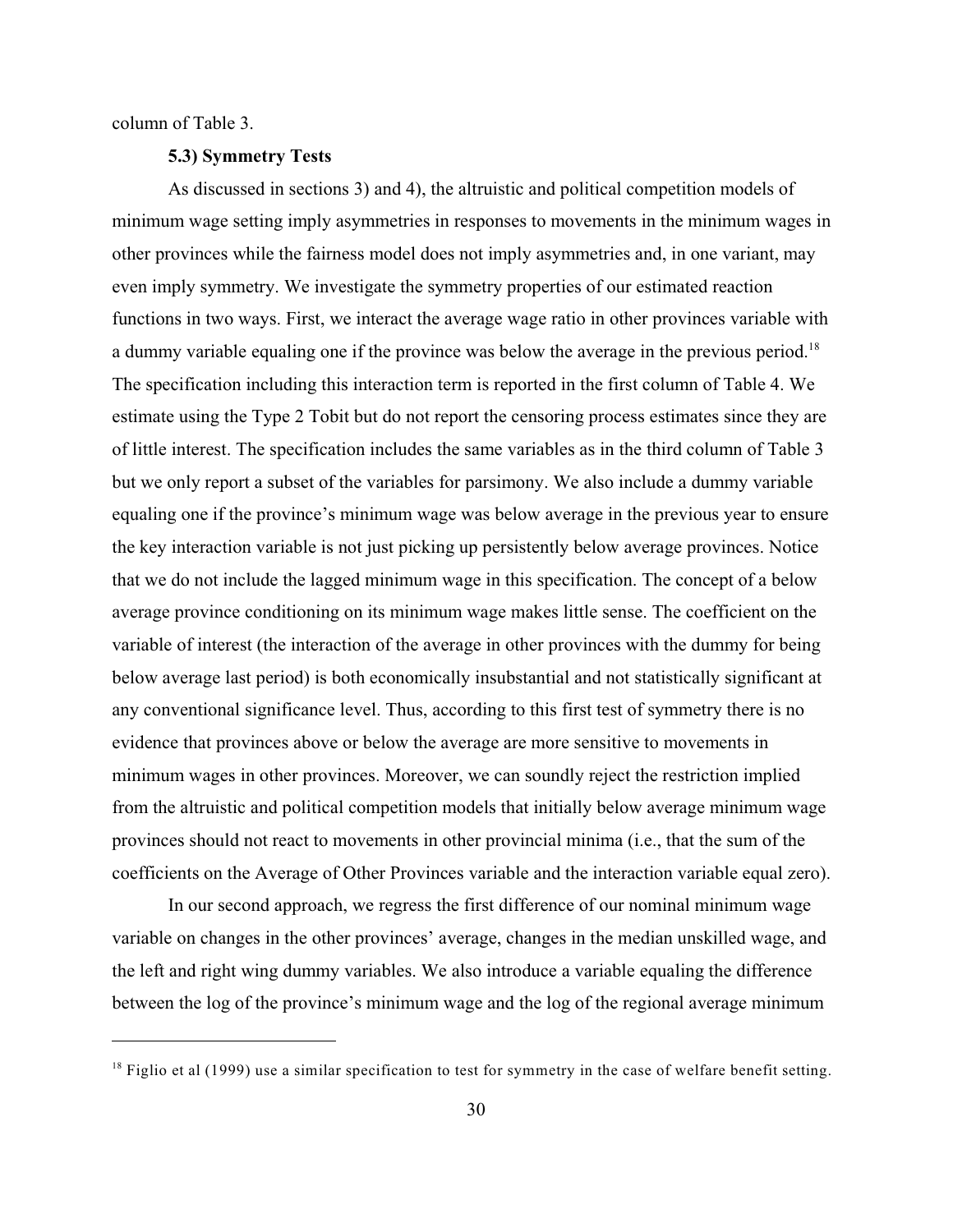wage in the previous period and the interaction of that variable with a dummy variable equaling one if the province was below average in the previous period. The difference from the mean variable takes positive values for above average provinces and negative values for below average provinces. Its estimated effect is negative and highly significant, indicating that the farther a province was away from the mean in the previous period, the larger the change in the minimum wage it institutes. Further, the change is in the direction of a movement toward the mean. The relatively small size and lack of statistical significance of the interaction term indicates that below average provinces are no more or less responsive to their distance from the mean than above average provinces. This supports the findings of symmetry in response depicted in the previous column. The results in the second column indicate, further, that provinces actually race to the middle in the sense that provinces that find themselves on the extreme of the minimum wage distribution tend to change their minimum wages in order to move to the middle of the pack. This fits with some of the statements of policy setters described in section 2).

# **5.4) The Role of the Median Unskilled Wage**

So far, we have treated the median unskilled wage as an exogenous variable. We investigate this assumption in two ways. First, we conduct Granger causality tests of whether the (log of) minimum wages Granger Causes the (log of) median unskilled wages and the reverse.<sup>19</sup> We test for stationarity and then test down to the appropriate lag structure and end up with models using two lags of both variables. Based on this, the F-statistic associated with the first test has a p-value of .76 and, thus, we cannot reject the null hypothesis that the minimum wage does not Granger Cause the median wage. In contrast, the F-statistic associated with the test of whether median wage Granger causes the minimum wage has an associated p-value of .023, indicating that the median unskilled wage does Granger cause the minimum wage. Put another way, innovations in the median unskilled wage tend to precede movements in minimum wages but the reverse is not the case.

We also investigate whether the minimum wage has a causal effect on the unskilled wage by regressing changes in the median unskilled wage on changes in the minimum wage,

 $19W$ e use the actual minimum wage rather than the announced minimum wage in these tests because we believe the actual minimum wage is more likely to directly affect other wages.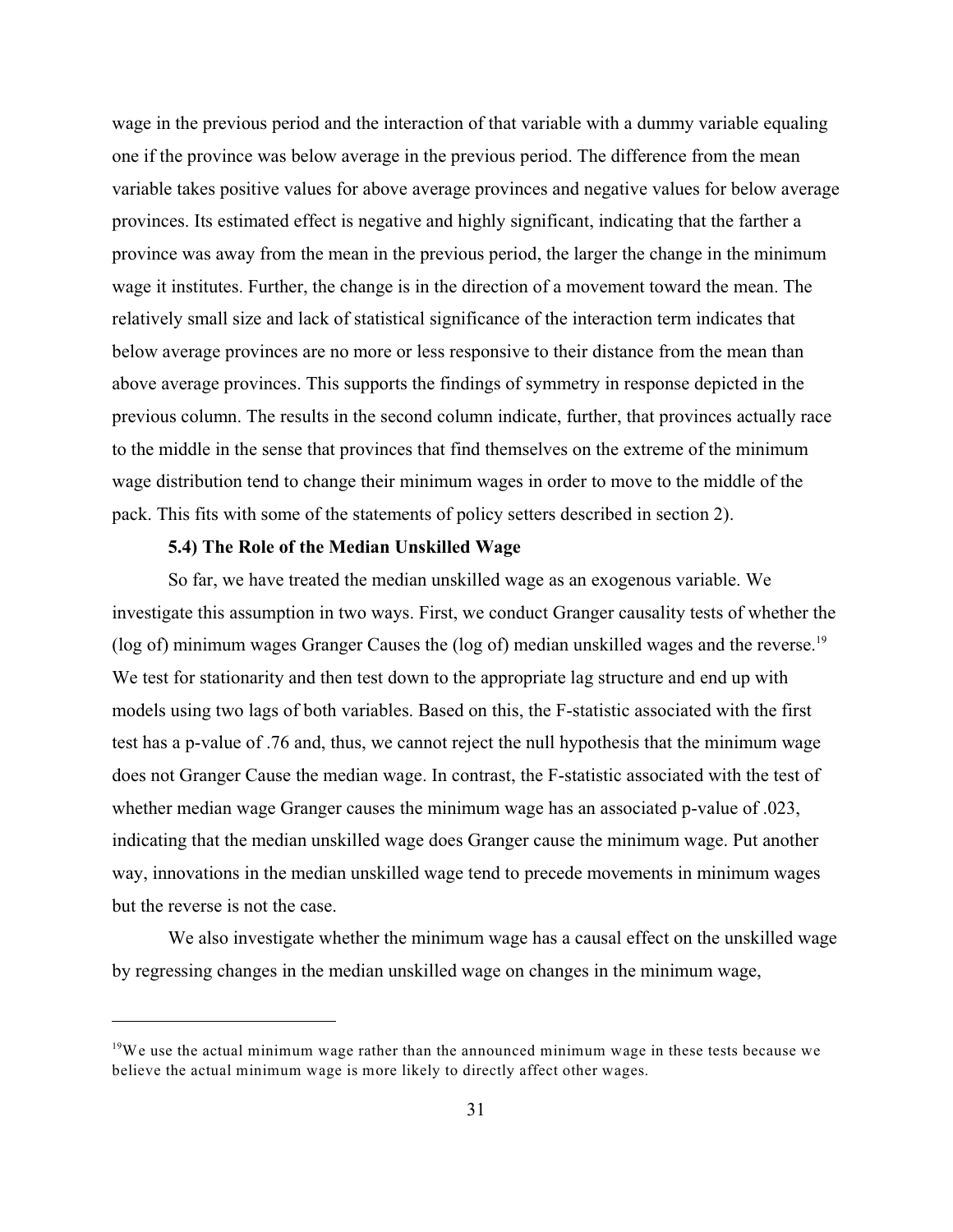instrumenting for the latter using changes in the left and right wing variables. We first run a regression of changes in the minimum wage on changes in the unskilled wage. The coefficient on the latter is .24 with a standard error of .05, indicating that innovations in the two variables are related. We rerun this regression dropping the median wage variable but including changes in the Left and Right variables and save the residual. The change in the left wing variable enters this regression with a t-stat of 2.71, implying that the data variation we will use in our instrumental variables estimator is the increases in the minimum wage instituted by new left wing governments. Finally, we run a regression of changes in the median unskilled wage on changes in the minimum wage, including the first stage residual. In this second stage regression, the coefficient on the changes in the minimum wage becomes -.18 with a standard error of (.31). Thus, the statistical conclusion is that the minimum wage does not drive the median wage. This is a reasonable conclusion given other evidence in the literature. Green and Paarsch(1997) examine the Canadian wage distribution for spillover effects of the minimum wage on aboveminimum wages and conclude that there are impacts on wages up to \$3 above the minimum wage but not beyond that point. This is well below the median unskilled wage. Other papers find even less evidence of spill-over effects (see, for example, Card and Krueger(1995)). Finally, it is worth re-iterating that we chose to work with the median wage to make sure that tail truncation effects induced by minimum wage changes did not affect our unskilled wage measure as they would if we had used average wages. Overall, we conclude that the relationship between minimum wages and median unskilled wages reflects a causal impact of movements in the central tendency of the unskilled wage distribution on minimum wage setting.

# **6) US Data Patterns**

It is reasonable, at this point, to ask whether our results are relevant only for Canada. A key result from our empirical investigation is that the minimum wage is related to the location of the low skilled wage distribution. In this section, we check whether this pattern is also present in data for the US, the country where minimum wage investigations have been most extensive. To make this comparison, in figure 2 we plot, for Canada, the simple average of provincial median weekly real wages for males with a high school or less education along with the simple average of the provincial minimum real wages. We use real wages deflated by the CPI since we believe these are the series with which observers will be most familiar. We normalize both series to their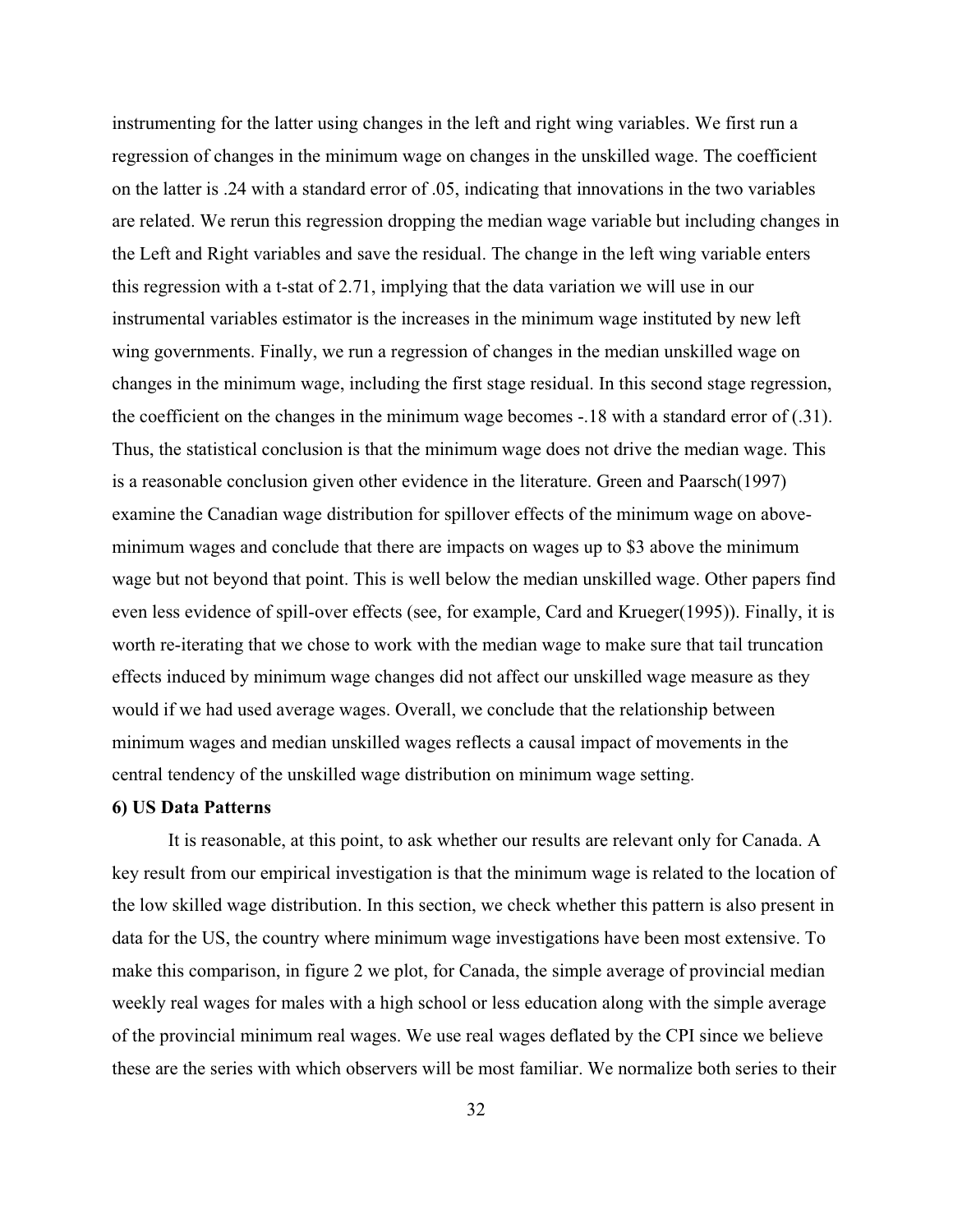values in 1969. Both series show substantial increases over the course of the 1970s and declines over the 1980s, though they part company to some extent in the 1990s. The periods when the real minimum wage was persistently high relative to the median wage (the late 1970s and after 1990) were periods either when there were a substantial number of left wing governments in power or when the minimum wage legacies of former left wing governments had not yet been eroded by inflation. In contrast, the minimum wage was relatively low in the late 1980s when a considerable number of right wing governments were in power.

In the U.S., in contrast to Canada, the federal government has a sizeable presence in minimum wage setting. In particular, workers covered by the Fair Labor Standards Act are covered by either the federal minimum wage or the relevant state minimum wage, whichever is higher. This means that, in practice, workers in the great majority of states face the federal minimum wage since only a minority of states (14 in 2005) set their own minima above the federal level. This makes our exercise of studying interactions among states difficult, though it is worth noting that the states with above-federal level minima tend to be clustered, with the main clusters on the west coast and in New England. In terms of our model, the fact that so many states choose to accept the federal minimum could be explained as arising from states choosing to co-ordinate on the federal standard as the national standard of fairness.

The result that the minimum wage tends to move with the going low skilled wage is also true in the United States. In figure 3, we recreate figure 2 for the United States. Specifically, we plot the log of the real minimum wage (averaged across states in each year) and the log of the real median wage for men with 12 or fewer years of education for the years 1973 to 2005. Both series are normalized to 0 in 1979. The two series move together strongly, with a correlation of .89, and the pattern broadly fits with a story of the minimum wage tracking the median unskilled wage but falling significantly below it in times of right wing political dominance.<sup>20</sup>

The pattern in figure 3 might arise from changes in the minimum wage causing changes in the low skilled wage measure. Indeed, Lee(1993) argues that movements in the minimum wage can explain movements in the lower tail of the US wage distribution in this period.

 $20$  The median low skilled wage is calculated from the CPS May supplement for the years 1973 to 1978 and from the MORG for the remaining years. Imputed observations are dropped where imputation is observed. We are grateful to Thomas Lemieux for providing us with this data.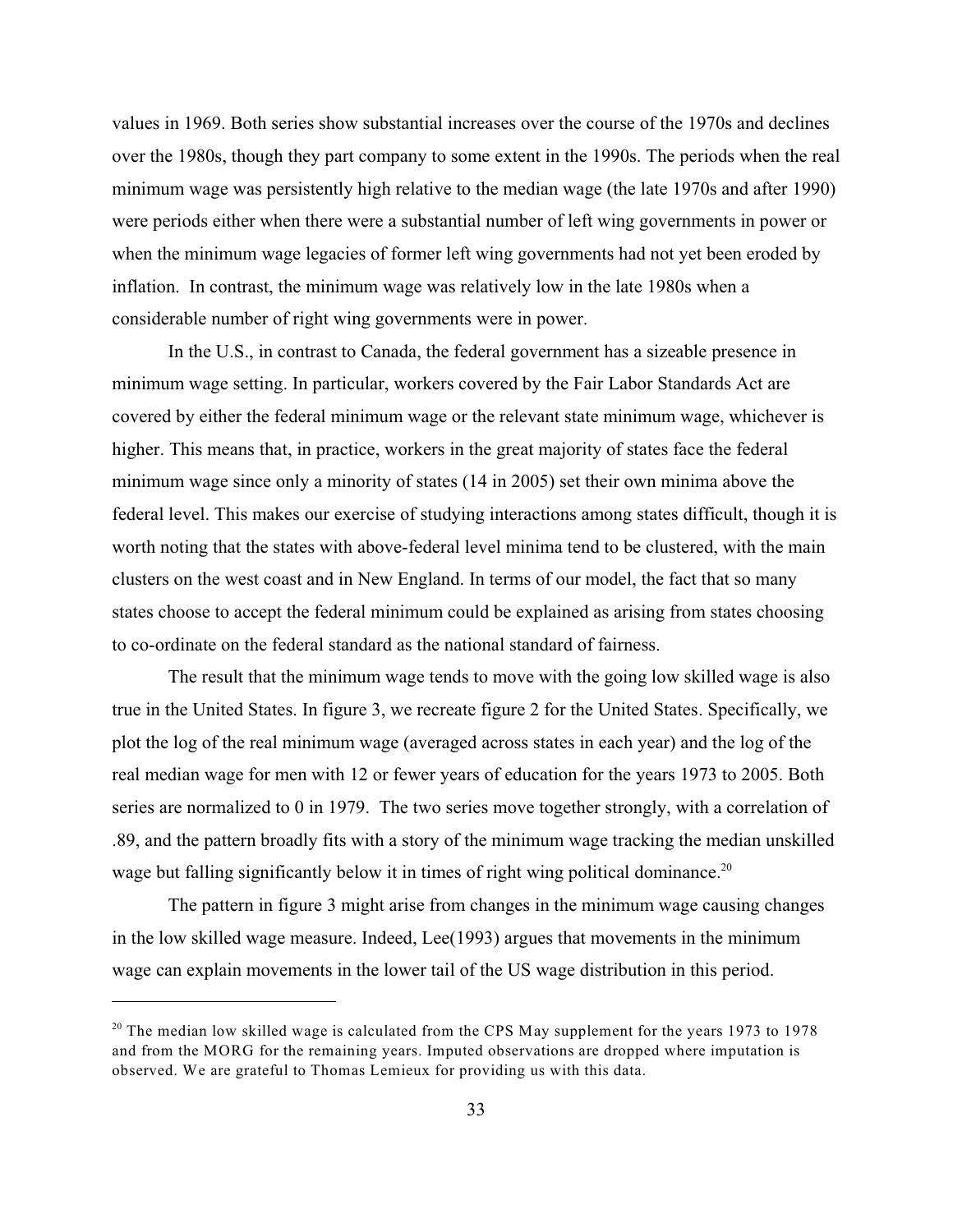However, his results do not imply spill-over effects from the minimum wage on above-minimum wages that extend nearly far enough up the distribution to affect wages in the range of our median unskilled wage measure (which is .7 log points above the minimum wage in 1979, for example). Thus, we again view it as likely that any causality inherent in the relationship in figure 3 runs from the unskilled wage to the minimum wage. Overall, we view the evidence in figure 3 as suggestive that the forces we argue are behind minimum wage setting in Canada may also be at play in the US.

#### **7) Discussion and Conclusion**

Finally, we turn to comparing the estimation results from section 5) with the implications of the various models we considered in sections 3) and 4). The key implication from the Beckerian political competition model is that the variables representing the influence of groups with competing interests in the minimum wage variable (the proportion union and the size of the retail sector) should be important determinants of the minimum wage. This is borne out when these variables are entered on their own, but they lose importance once variables such as the median wage and the average minimum wage in other provinces are introduced. In our preferred specifications the political influence variables are neither individually nor jointly significant at any conventional level (the p-value for the joint test in our preferred specification is .31). Further, they do not have economically substantial effects.

The previous Canadian literature, while referring to this model, finds mixed results. Blais et al. (1989) find a negative correlation between the share of employment accounted for by firms with less than 20 employees (which they argue represents the strength of opposition to minimum wages) and a province's minimum wage but also an (insignificant) negative correlation between the fraction of a province's workforce that is unionized and its minimum wage. Dickson and Myatt (2002) find the opposite: a negative effect from an importance of small business variable and an (insignificant) positive effect of the unionization rate. For the US, Sobel(1999) finds a significant positive relationship between a measure of the relative influence of unions and business and a measure of the long run growth of the minimum wage. Similarly, Silberman and Durden (1976) find a significant relationship between campaign contributions from both small businesses and unions and Members of Congress' voting patterns on increases of the US national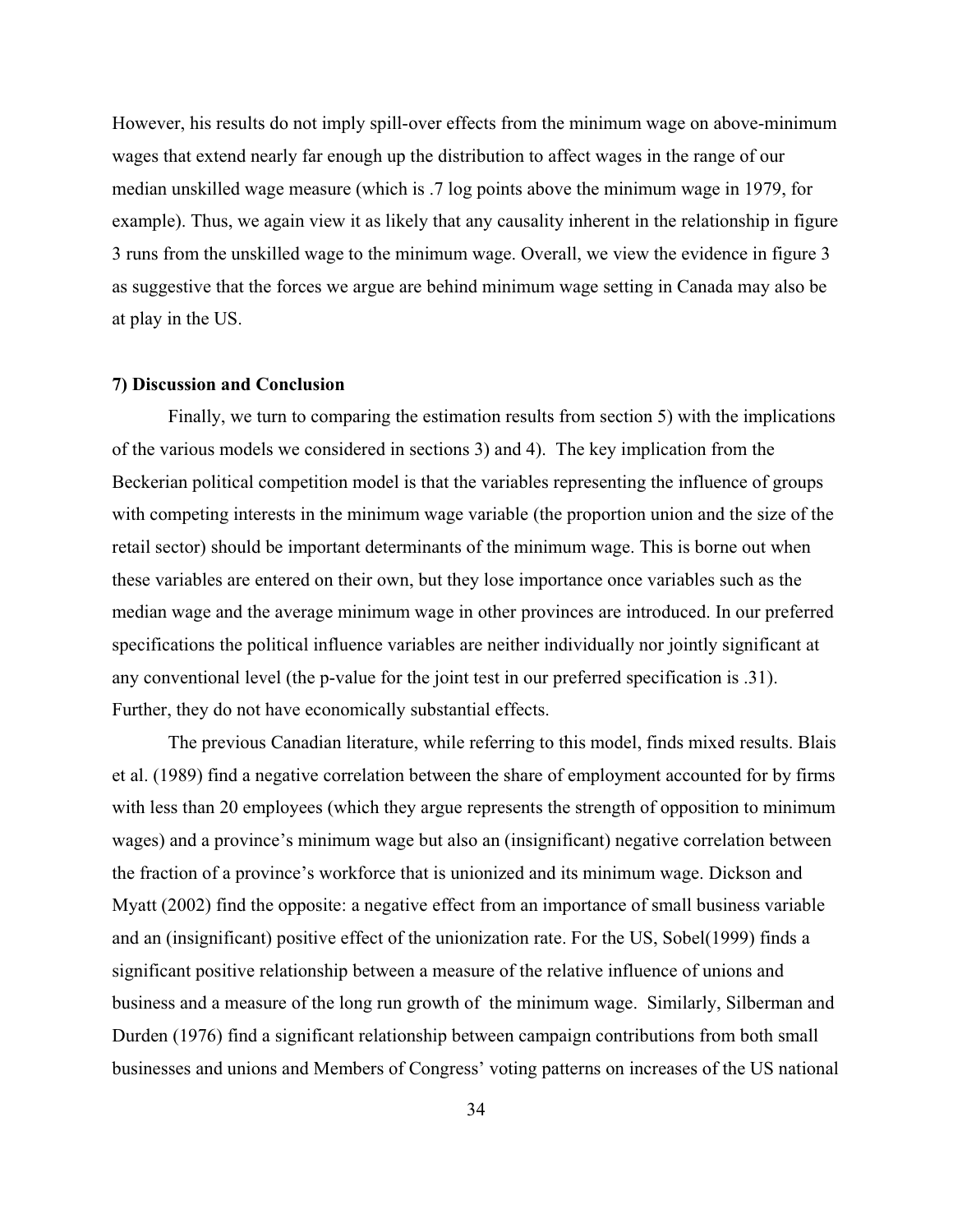minimum wage. However, Kau and Rubin(1978), who also study minimum wage support in the Congress, do not find a significant relationship between unionization and support. In contrast to other US studies, they include the average manufacturing wage as a regressor. As we show in Table 1, our estimated union effect drops dramatically when we include the median unskilled wage. This may mean that positive unionization impacts observed in other studies are really picking up a relative wage effect rather than a union power effect. Combining the lack of significance of the political competition variables and the lack of support for the asymmetry in the reaction function discussed in section 4), we conclude that our results fit with the part of the literature that does not find support for a model of political competition based on the self-interest of unions and business.

The empirical results also do not fit with an altruistic model in which minimum wages are set to maximize the expected income of the poor. In particular, most of our specifications indicate that nominal minimum wages are not set to match movements in the cost of living. In our preferred specification, the coefficient on the CPI variable is both quite small and statistically insignificant. Further, the implied restriction that low minimum wage provinces not alter their own minimum wage in response to movements in other provincial minima is resoundingly rejected. Even the weaker requirement that there be asymmetric responses to minimum wage changes is not supported in the data. Given these results, we conclude that minimum wages are not being set primarily as a means of redistribution toward the working poor. This is not to say that considerations about redistribution do not enter the debate (they clearly do) or that desire for such redistribution does not motivate the activities of at least some pro-minimum wage advocates (it clearly does). The point is that it these arguments are far from forming the main factor determining actual minimum wage setting. This point is most powerfully and most simply made by noting that there have been large swings in the real minimum wage over time. In real terms (2005 dollars), Ontario's minimum wage rose from \$6.24 in 1970 to \$8.66 in 1978, fell to \$6.83 by 1990 and then rose again to \$7.81 in 2007.

In contrast to the first two models, the fairness standard model is not rejected by our results. In that model, voters are interested in banning what they view to be unfair transactions (labour market exchanges involving unfairly low wages), with the notion of fairness being based on comparisons to the "going" unskilled wage in the labour market. The model provides a clear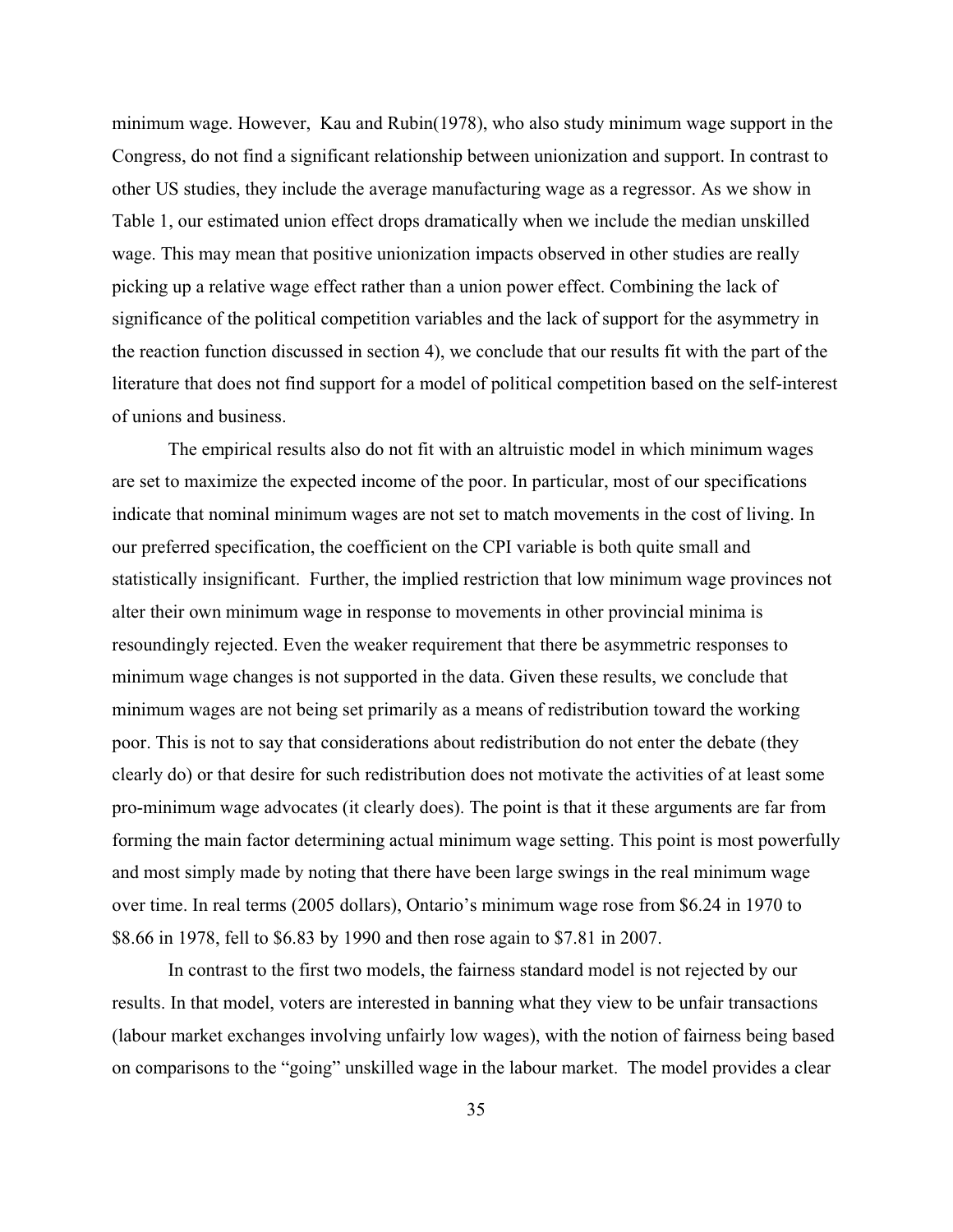rationale for the significance of the median unskilled wage as a determining factor and fits with the result that provinces react symmetrically to increases and decreases in minimum wages in other provinces. The significance of the Left wing government effect also appears to fit with models, such as the standard of fairness and altruistic models, that emphasize "ideology" in policy making (Dixit and Londregan(1998), Roemer (1999)). Indeed, to the extent that most voters are not directly affected by the minimum wage, it is a policy instrument where one would most expect to see ideological considerations emerge.<sup>21</sup> We also view the qualitative evidence in section 2) as fitting with the fairness standards model. In the model as we set it out, voters and politicians use minimum wages in other provinces as a means of deciding what is a fair minimum wage. In that case, provinces will then tend to try to cluster together in their minimum wage values in order not to appear to be setting an unfairly low or high minimum, producing a "race to the middle". Such a race is evident both in the empirical results and in policy maker's statements.

An additional key result from our empirical investigation is that minimum wages are set, in part, as a positive function of the location of the low skilled wage distribution. In the context of the fairness model, this points to the conclusion that voters look to the wage or income distribution to help in determining fair values for policy parameters. This is an argument raised by Moffitt et al (1998) in the context of welfare benefit setting in the US and fits with Kahneman et al(1986)'s arguments that people set their notions of fairness in exchange in relation to observed market prices. This has potentially important methodological implications since minimum wages are often used as exogenous driving forces determining unemployment or the shape of the wage distribution. Our results suggest minimum wages movements may partly reflect movements in the unskilled wage distribution, complicating interpretations of their estimated impacts. 22

 $21$  The left and right wing variables might be seen as reflections of influence group power in the political competition model. But if that were their role then one would expect results reflecting collinearity problems between the proportion union variable and the left wing dummy. Instead, the left wing coefficient is strong and well defined while the union effect is economically small.

 $22$  This echoes arguments made in Besley and Case(2000) concerning the need to take the source of policy parameter variation seriously. Lemos(2005) uses political variables for examining the impact of minimum wages on employment in Brazil.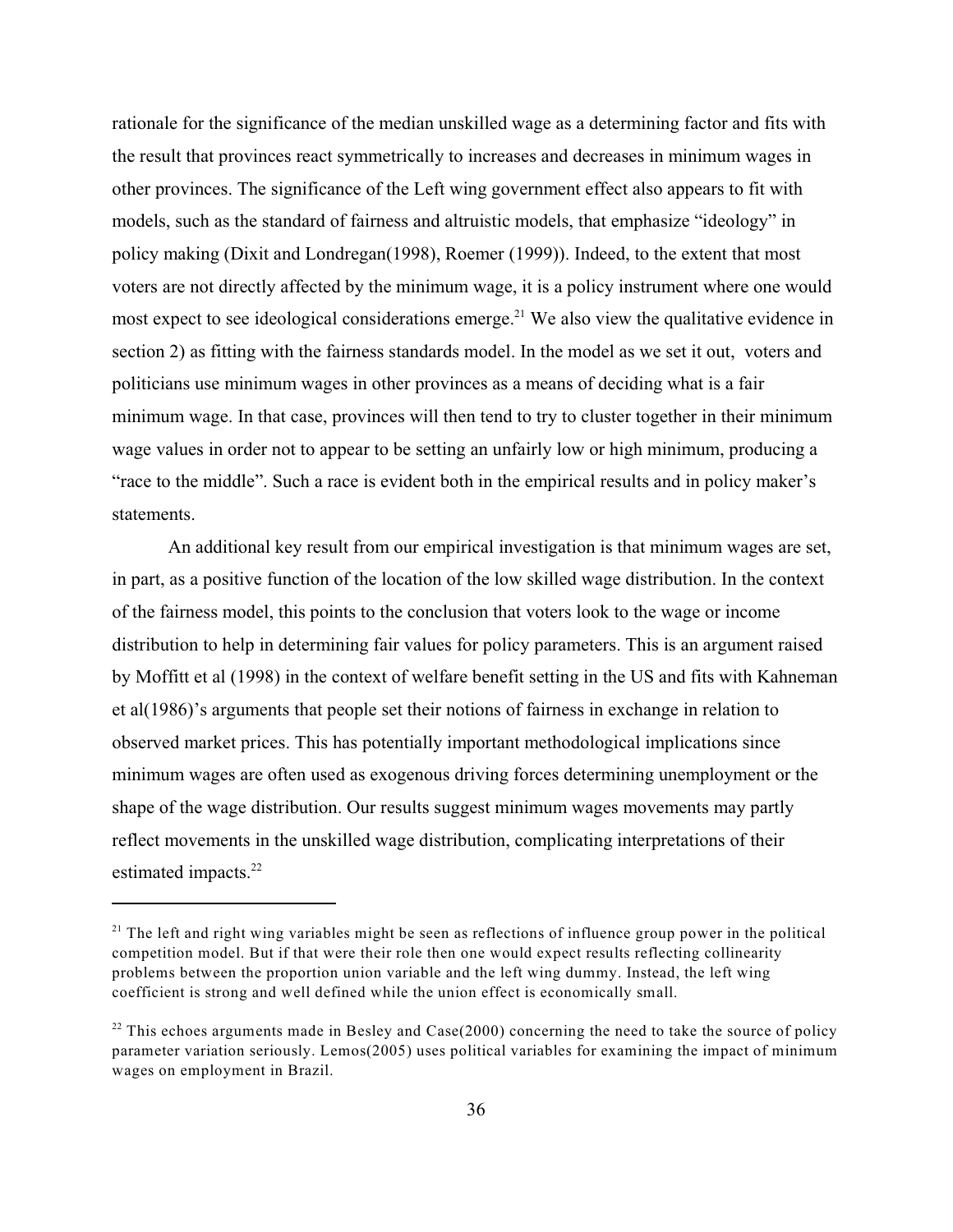Overall, we argue that our results fit with a "fairness" model of minimum wage setting. We take this as evidence that the types of considerations raised in the behavioural economics literature play a direct role in public policy setting and as support for political economy models that incorporate a richer role for ethical (or ideological) selves in policy decisions (e.g. Dixit and Londregan(1998), Roemer (1999)). At first glance, this might seem to indicate that public policy setting has elements that express more "positive" social values than are evident in political economy models based on pure self interest. The results here, however, imply a more complex conclusion. Minimum wages may be set in order to enforce the payment of "fair" wages but, in an era of general decline in unskilled wages this can lead to cuts to real minimum wages. Thus, policy setting based on fairness standards may ultimately exacerbate movements in inequality.

#### **References**

- Aldrich, J.H. (1983). "A Downsian Spatial Model with Party Activism," American Political Science Review, vol. 77, pp. 974-990.
- Barrett, T. (1996). "Minimum Wage Plan Draws Fire," Vancouver Sun, May 21, p. A1.
- Battle, K. (2003). "Minimum Wages in Canada: A Statistical Portrait with Policy Implications." Ottawa: Caledon Institute of Social Policy.
- Besley, T. And A. Case (1995). "Does Electoral Accountability Affect Economic Policy Choices? Evidence from Gubernatorial Term Limits," Quarterly Journal of Economics, vol. 110, pp. 769-796.
- Besley, T. and A. Case(2000). "Unnatural Experiments? Estimating the Incidence of Endogenous Policies." The Economic Journal, vol. 110, pp. 672-694.
- Blais, A., J-M Cousineau and K. McRoberts(1989). "The Determinants of Minimum Wage Rates," Public Choice, vol. 62. Pp. 15-24.
- Bloch, F.E. (1993). "Political Support for Minimum Wage Legislation:1989," Journal of Labor Research, vol. 14, no. 2. pp. 187-90.
- Bramham, D. (1995). "Increase threatens 1,700 jobs, study says," Vancouver Sun, 25 September, p. A1.
- Brueckner, Jan K. (2003). "Strategic Interaction Among Governments: an Overview of Empirical Studies," International Regional Science Review, Vol. 26, pp. 175-188.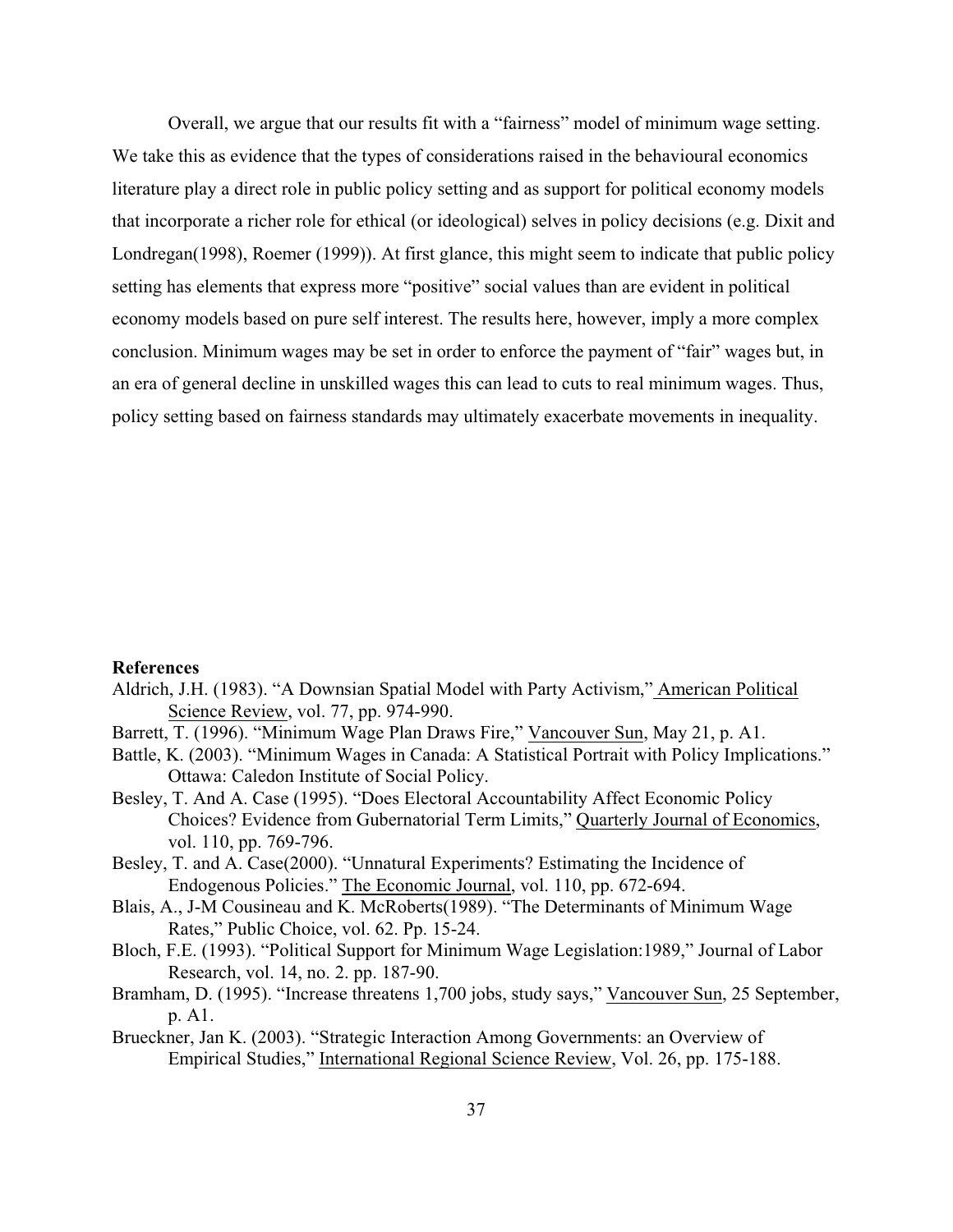- Bucovetsky, S. And J. Wilson (1991). "Tax Competition with Two Tax Instruments," Regional Science and Urban Economics, Vol. 21, pp. 330-50.
- Canadian Federation of Independent Business (1998). "Presentation to Minimum Wage Board of Manitoba," October 20.
- Canadian Press (2000b).,"Decision on raising BC minimum wage by month's end, McPhail says," 15 August.
- Card, D. and A.B. Krueger (1995). Myth and Measurement: The New Economics of the Minimum Wage. Princeton: Princeton University Press.
- Chappell, Jr., H.H. and W. R. Keech (1986). "Policy Motivation and Party Differences in a Dynamic Spatial Model of Party Competition," American Political Science Review, vol. 88, pp. 881-899.
- Charness, G. and M. Rabin (2002). "Understanding Social Preferences with Simple Tests," Quarterly Journal of Economics, vol. 117, No. 3, pp. 817-69.
- Dickson, V. and T. Myatt (2002). "The Determinants of Provincial Minimum Wages in Canada," Journal of Labor Research, Vol. 23, no. 1, pp. 57-67.
- Dixit, A.K. and J. Londregan (1998). "Ideology, Tactics and Efficiency in Redistributive Politics," Quarterly Journal of Economics, Vol. 124, pp. 497-529.
- Falk, A., E. Fehr, and C. Zehnder (2006). "Fairness Perceptions and Reservation Wages The Behavioral Effects of Minimum Wage Laws," Quarterly Journal of Economics, Nov., pp. 1347 - 1381
- Fehr, E. and U. Fischbacher (2004). "Third Party Punishment and Social Norms," Evolution and Human Behavior, Vol. 25, pp. 63-87.
- Fehr, E. And K.M. Schmidt (2006). "The Economics of Fairness, Reciprocity and Altruism Experimental Evidence and New Theories," in Handbook of Giving Altruism and Reciprocity, Vol. I, S-C Kolm and J.M. Ythier, eds.. Chapter 8.
- Figlio, D.N., W.W. Kolpin and W.E. Reid (1999). "Do States Play Welfare Games?" Journal of Urban Economics, Vol. 46, pp. 437-54.
- Gabszwicz and Yypersele (1996). "Social Protection and Political Competition," Journal of Public Economics, Vol. 61, pp. 193-208.
- Grazzini, L. and T. Van Ypersele (2003). "Fiscal Coordination and Political Competition," Journal of Public Economic Theory, Vol. 5, No. 2, pp. 305-325.
- Hunter, J. (1993). "BC to Get Highest Rate in Country, Sihota Vows," Vancouver Sun, June 12, p. A1.
- Ipsos-Reid (2000). "Public Opinion on Increasing BC's Minimum Wage, September 2000."http://www.ipsos-na.com/news/pressrelease.cfm?id=1085 .
- Jacobs, J. And S. Hunter(2003). "Low Income Earners in Nova Scotia Need a Raise," Canadian Centre for Policy Alternatives - Nova Scotia, March.
- Kahneman, D., J.L. Knetsch, and R. Thaler(1986). "Fairness as a Constraint on Profit Seeking: Entitlements in the Market," The American Economic Review, Vol. 76(4), pp. 728-41.
- Kau, J.B. and P.H. Rubin (1978). "Voting on Minimum Wages: A Time Series Analysis," Journal of Political Economy, Vol. 86, No. 2, pp. 337-42.
- Kelejian, H.H. and I.R. Prucha (1998). "A Generalized Spatial Two-Stage Least Squares Procedure for Estimating a Spatial Autoregressive Model with Autoregressive Disturbances," Journal of Real Estate Finance and Economics, Vol. 17. Pp. 99-121.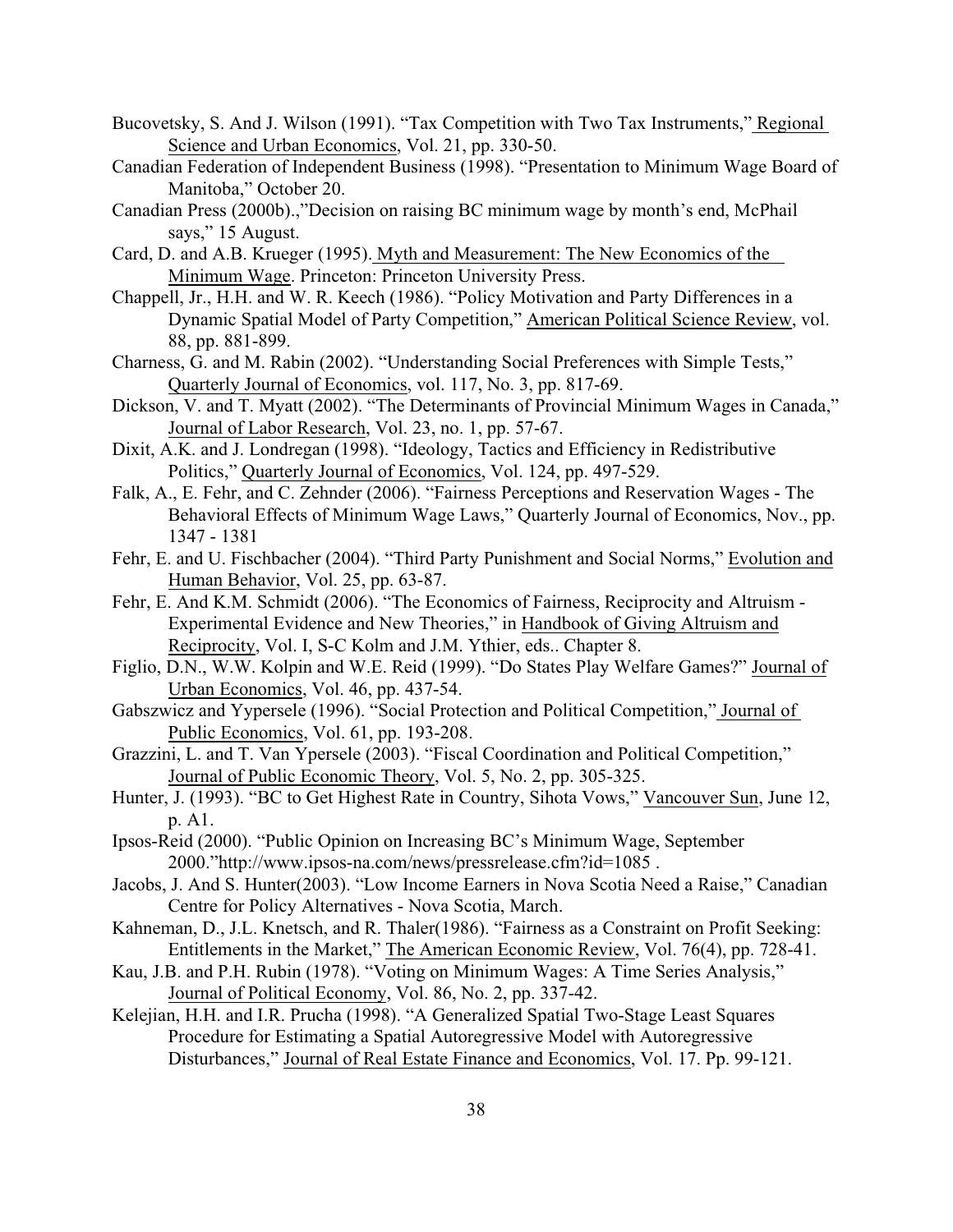- Lemos, S.(2005). "Political Variables as Instruments for the Minimum Wage," Contributions to Economic Analysis and Policy, Article 16,<http://www.bepress.com/bejeap> .
- Locherty, L. And C. Harrington (1988). "Alberta Trailing Last in the Country on Minimum Wage," Calgary Herald, 18 March, p. A5.
- Manitoba(2003)."Manitoba to Raise Minimum Wages," Manitoba News Services, Dec. 4.
- Manski, C. (1993). "Identification of Endogenous Social Effects: The Reflection Problem," The Review of Economic Studies, Vol. 60, pp. 531-542.
- Mintz, J. and M. Smart (2004). "Income Shifting, Investment and Tax Competition: Theory and Evidence from Provincial Taxation in Canada," Journal of Public Economics, Vol. 88, No. 6, pp. 1149-1168.
- Moffitt, R., D. Ribar and M. Wilhelm (1998). "The Decline of Welfare Benefits in the U.S.: The Role of Wage Inequality," Journal of Public Economics,
- Moffitt, R. (2001). "Policy Interventions, Low-Level Equilibria, and Social Interactions," in Social Dynamics, eds., S. Durlauf and P. Young. Boston: MIT Press.
- NDP Nova Scotia (2000). "NS Minimum Wage Falls Further Behind Increases Needed," Press Release, December.
- Nussbaum, M.C. (2006). Frontiers of Justice: Disability, Nationality, Species Membership. Cambridge: Belknap Press.
- Pew Research Center(2005). "Beyond Red versus Blue." May.
- Roemer, J.E.(1998). "Why the Poor Do Not Expropriate the Rich: An Old Argument in New Garb," Journal of Public Economics, Vol. 70, pp. 399-424.
- Roemer, J.E.(1999). "The Democratic Political Economy of Progressive Income Taxation," Econometrica, Vol. 67, pp. 1-19.
- Roemer, J.E. (2001). Political Competition: Theory and Applications, Cambridge: Harvard University Press.
- Silberman, J.I. and G.C. Durden (1976). "Determining Legislative Preferences on the Minimum Wage: An Economic Approach," Journal of Political Economy, Vol 83, no. 2, pp. 317- 30.
- Smith, R. and R. Blundell (1986). "An Exogeneity Test for a Simultaneous Equation Tobit Model with an Application to Labor Supply," Econometrica, Vol. 54, pp. 679-85.
- Sobel, R.S. (1999). "Theory and Evidence on the Political Economy of the Minimum Wage," Journal of Political Economy, Vol 107, No. 4, pp. 761-785.
- Toronto Star (1995). "Ontario Minimum Wage to be Frozen, Tories Say," Toronto Star, July 5, p. A12.
- Waltman, J. (2000). The Politics of the Minimum Wage. Urbana: University of Illinois Press.
- Wilson, J.D. (1999). "Theories of Tax Competition," National Tax Journal, pp. 269-304.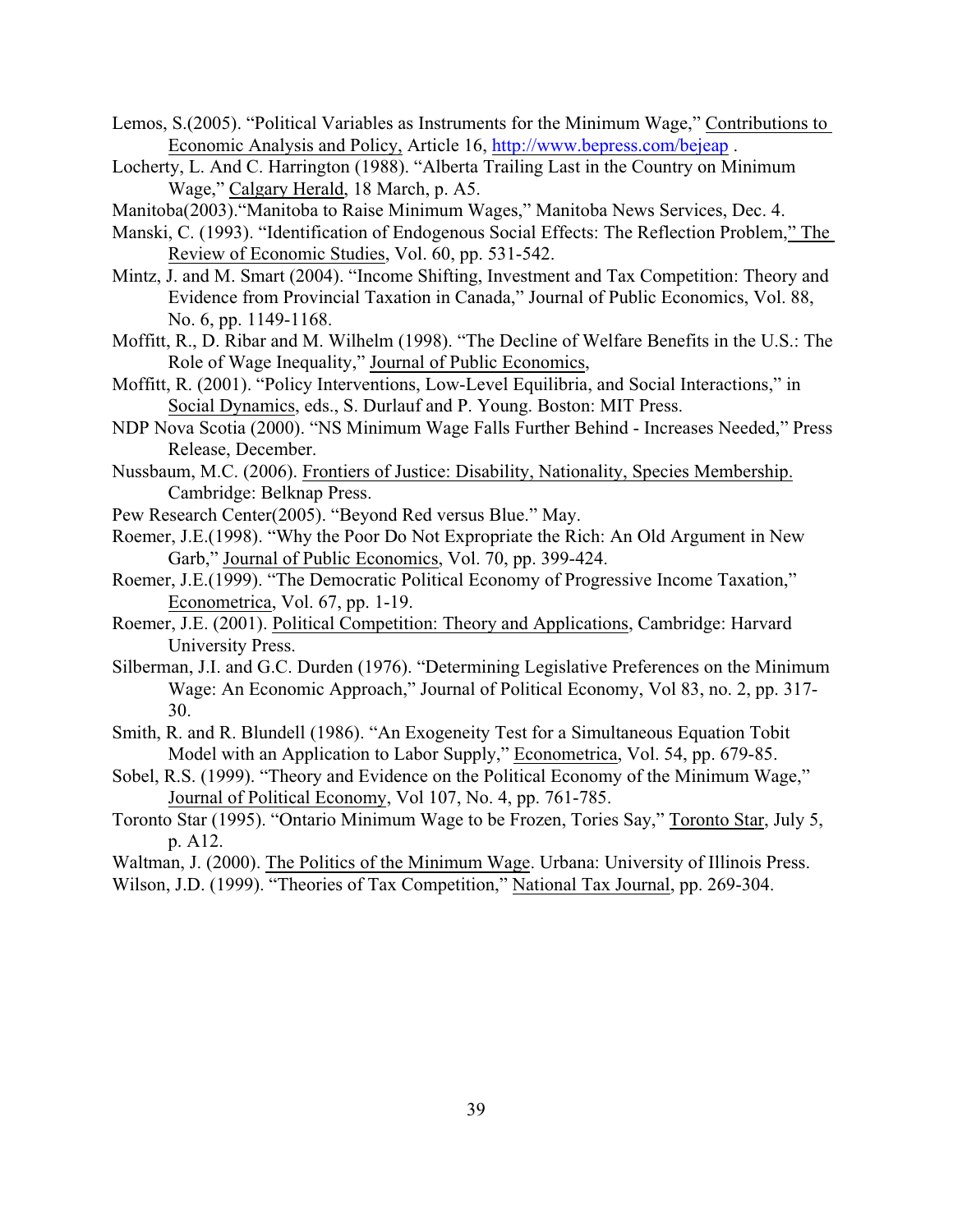| Variable                  | Type 1<br>Tobit, #1      | Type 1<br>Tobit, Full   | Type 1 Tobit,<br>Full with Lag | Type 2<br>Tobit, Full | Type 2<br>Tobit, Full<br>With Lag |
|---------------------------|--------------------------|-------------------------|--------------------------------|-----------------------|-----------------------------------|
| Constant                  | $1.30(.66)$ **           | $-.25(.33)$             | .023(.33)                      | $-.40(.24)$           | $-.31(.19)$                       |
| Proportion<br>Union       | 4.42<br>$(.87)$ ***      | $-.040(.14)$            | $-.050(.14)$                   | .14(.14)              | .017(.11)                         |
| Proportion<br>Retail      | $-9.09$<br>$(.3.08)$ *** | $-.45(.72)$             | $-.25(.60)$                    | $-.14(.69)$           | .49(.43)                          |
| <b>GDP</b> Growth<br>Rate | $-1.96$<br>$(.98)$ **    | .030(.19)               | .019(.19)                      | $-.10(.13)$           | $-.14(.11)$                       |
| Provincial CPI            |                          | .052(.11)               | $-.026(.10)$                   | .054(.089)            | $-16$<br>$(.070)$ **              |
| Median Unsk.<br>Wage      |                          | $.22.093$ <sup>**</sup> | $.18(.075)$ **                 | .30<br>$(.084)$ ***   | .21<br>$(.057)$ ***               |
| Left                      |                          | $.14(.044)$ ***         | $.12(.043)$ ***                | .11<br>$(.025)$ ***   | .054<br>$(.023)$ **               |
| Right                     |                          | $-.0044(.025)$          | $-.0089(.025)$                 | $-0.010(0.019)$       | $-.024(.019)$                     |
| Regional Avg<br>Min Wage  |                          | $.69(.084)$ ***         | $.62$ $(.11)$ **               | .60<br>$(.099)$ ***   | $.43$ $(.10)$ ***                 |
| Lagged Min.<br>Wage       |                          |                         | $.18(.095)*$                   |                       | .46<br>$(.057)$ ***               |
| Provincial<br>Dummies     | Yes                      | Yes                     | Yes                            | Yes                   | Yes                               |
| No. of Obs                | 370                      | 370                     | 370                            | 360                   | 360                               |
| # Censored Obs            | 200                      | 200                     | 200                            | 194                   | 194                               |
| Log Likelihood            | $-194.86$                | 45.9                    | 47.95                          | 20.06                 | 42.45                             |

**Table 1 Basic Tobit Results Dependent Variable: Log of (Minimum Wage)**

Standard errors in parentheses. Standard errors based on a time-dependence robust variance covariance matrix. \*\*\* significantly different from zero at 1% level of significance. \*\* significantly different from zero at 5% level of significance, \* significantly different from zero at 10% level of significance.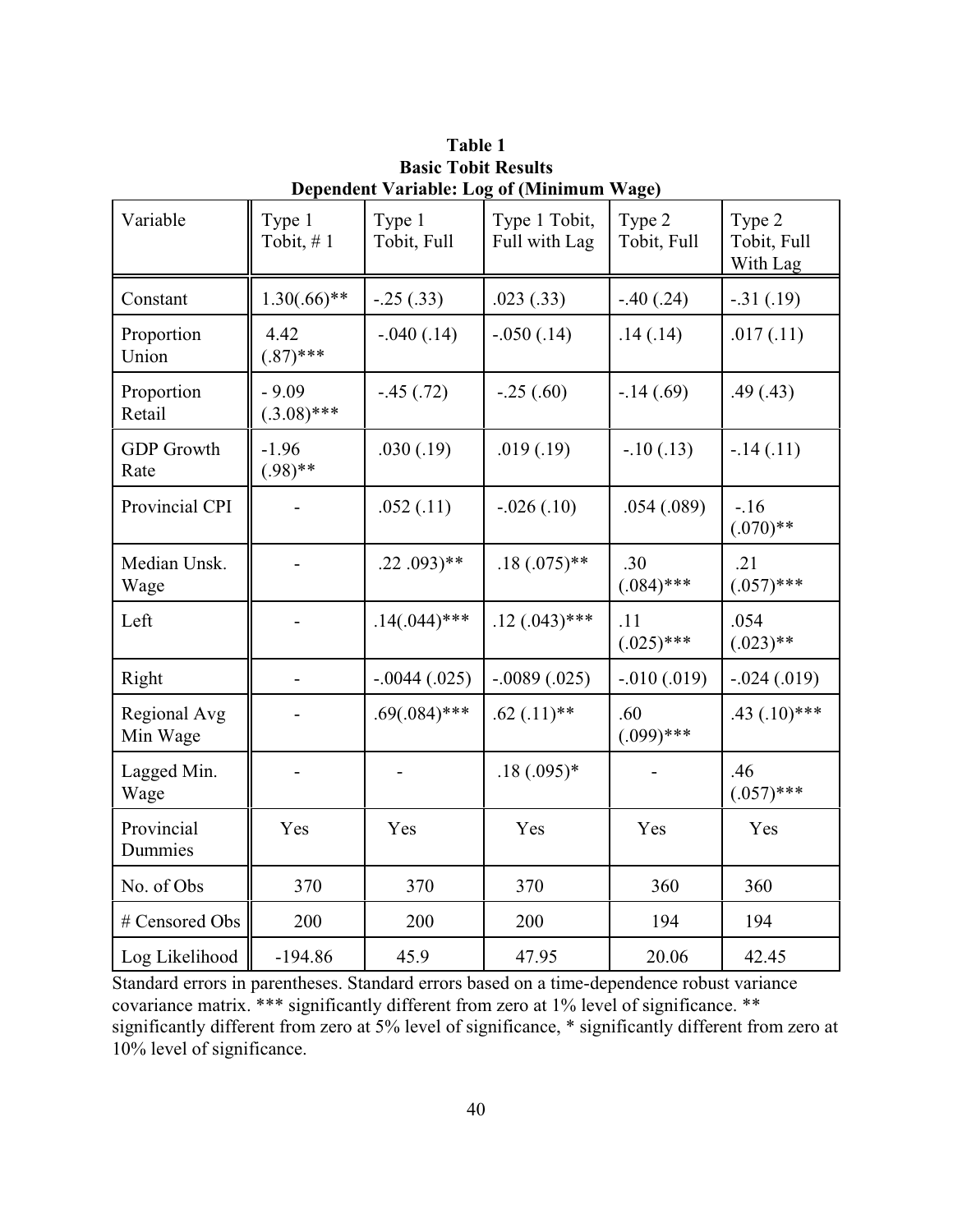| Variable                              | Table 1, Full    | Table 1, Full<br>With Lag | Table 3, Full    | Table 3, Full<br>With Lag |
|---------------------------------------|------------------|---------------------------|------------------|---------------------------|
| Change in Left                        | $1.33(.50)$ **   | $.92(.44)$ **             | $1.18(.59)$ **   | .64(.68)                  |
| Change in Right                       | .73(.51)         | .38(.57)                  | .70(0.47)        | .24(.77)                  |
| Change in<br>Median<br>Unskilled Wage | .69(1.05)        | 1.00(.91)                 | .80(1.14)        | .99(1.20)                 |
| Change in<br>Regional Mean            | $4.69(1.19)$ *** | $5.11(1.32)$ ***          | $4.48(1.11)$ *** | $4.82(1.81)$ **           |
| Change in CPI                         | $4.42(2.38)*$    | 3.69(2.34)                | $4.46(2.10)**$   | $4.00(2.28)$ *            |
| Left                                  | .12(.26)         | .12(.24)                  | .16(.29)         | .17(0.31)                 |
| Right                                 | $-.48(.26)$ *    | $-.44(.27)$ *             | $-.47(.26)$ *    | $-.44(.28)$               |
| Constant                              | $-.35(.21)$      | $-.36(.22)$               | $-.36(.22)$      | $-.37(.21)*$              |
| Error<br>Correlation                  | $.93(.067)$ ***  | $.95(.050)$ ***           | .95(.064)        | .98(.070)                 |

**Table 2 Coefficients from Censoring Process, Type 2 Tobits**

Standard errors in parentheses. Standard errors based on a time-dependence robust variance covariance matrix. \*\*\* significantly different from zero at 1% level of significance. \*\* significantly different from zero at 5% level of significance, \* significantly different from zero at 10% level of significance.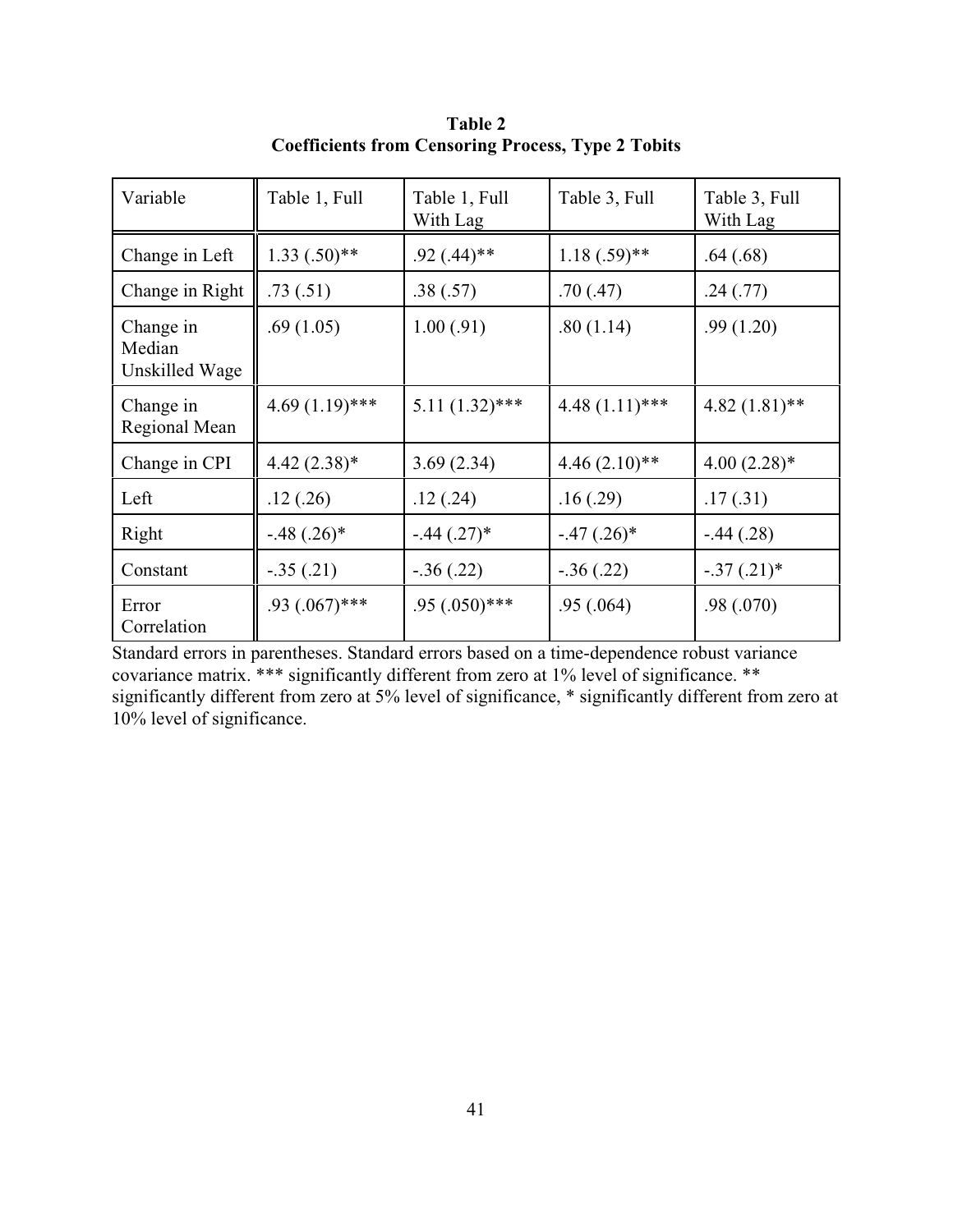| Variable                   | Type 1 Tobit,<br>Full | Type 1 Tobit,<br>Full with Lag | Type 2 Tobit,<br>Full | Type 2 Tobit,<br>Full With Lag |
|----------------------------|-----------------------|--------------------------------|-----------------------|--------------------------------|
| Constant                   | $-.97(.46)$ **        | $-.68(.49)$                    | $-.89(.37)$ ***       | $-.29(.22)$                    |
| Proportion Union           | $-.13(.14)$           | $-15(0.14)$                    | .10(.15)              | $-.032(.12)$                   |
| Proportion Retail          | $-.18(.78)$           | .0081(.66)                     | .071(.65)             | .73(.50)                       |
| <b>GDP</b> Growth Rate     | .20(.18)              | .18(.18)                       | .029(.17)             | .029(.12)                      |
| Provincial CPI             | $.26(.12)$ **         | .17(.13)                       | .19(.12)              | .017(.088)                     |
| Median Unsk.<br>Wage       | $.34(.12)$ ***        | $.29(.10)$ ***                 | $.37(.11)$ ***        | $.29(.11)$ ***                 |
| Left                       | .15<br>$(.045)$ ***   | $.14(.045)$ ***                | $.12(.024)$ ***       | $.059(.029)$ **                |
| Right                      | .0031(.027)           | $-.0013(.026)$                 | $-.0072(.021)$        | $-.021(.020)$                  |
| Regional Avg Min<br>Wage   | $.38(.17)$ **         | $.31(.18)*$                    | $.41(.15)***$         | $.16(.080)$ **                 |
| Lagged Min. Wage           |                       | $.18(.099)*$                   |                       | $.49(.097)$ ***                |
| Residual: Regional<br>Avg. | $.37(.18)$ **         | $.36(.18)$ **                  | .26(.19)              | $.36(.14)$ ***                 |
| Provincial<br>Dummies      | Yes                   | Yes                            | Yes                   | Yes                            |
| No. of Obs                 | 370                   | 370                            | 360                   | 360                            |
| # Censored Obs             | 200                   | 200                            | 194                   | 194                            |
| Log Likelihood             | 47.45                 | 49.6                           | 21.86                 | 46.69                          |

**Table 3 Instrumental Variables Results Dependent Variable: Log of (Minimum Wage)**

Standard errors in parentheses. Standard errors based on a time-dependence robust variance covariance matrix. \*\*\* significantly different from zero at 1% level of significance. \*\* significantly different from zero at 5% level of significance, \* significantly different from zero at 10% level of significance.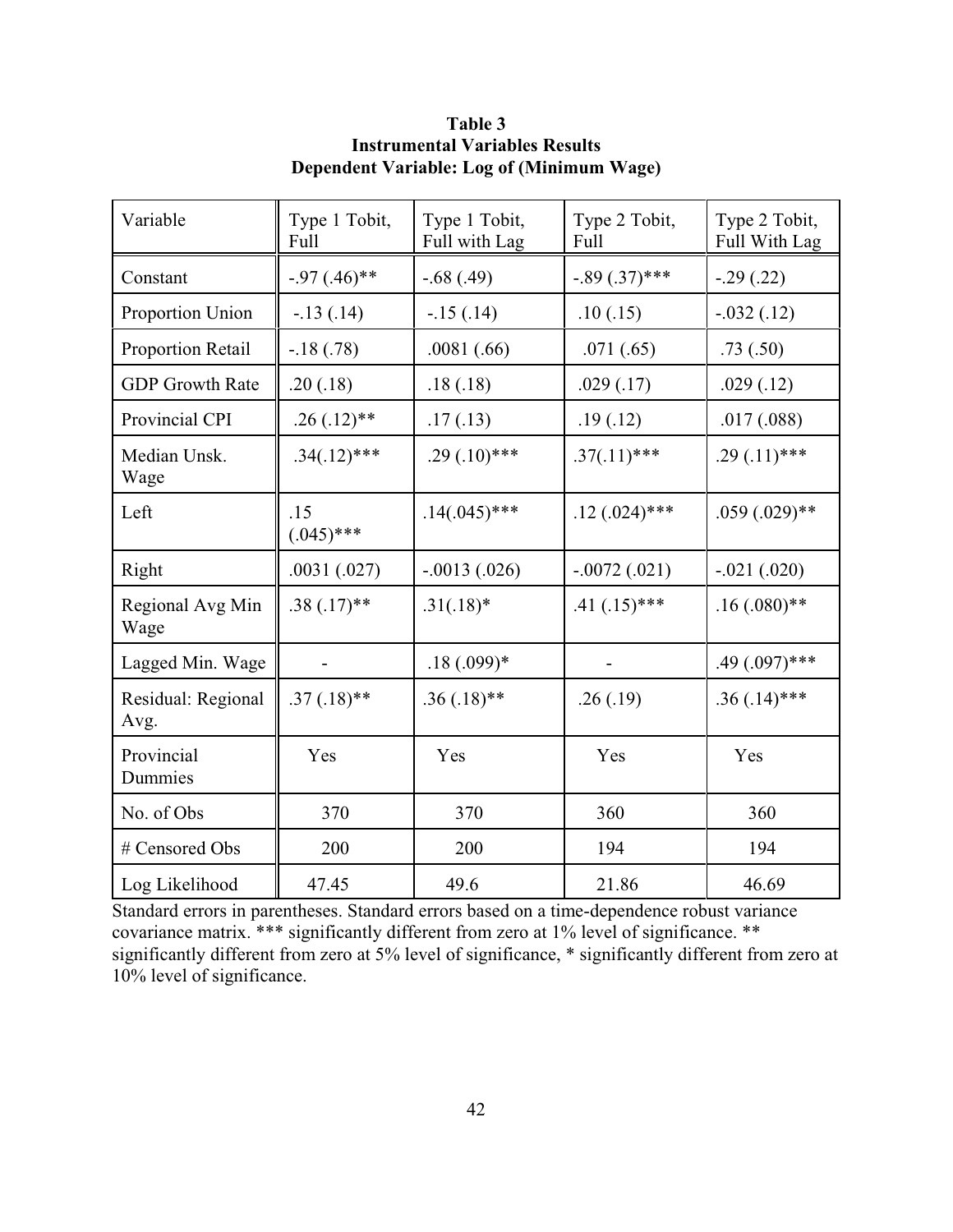| Variable                                                                 | Type 2 Tobit: Dep.<br>Var: Nominal<br>Minimum Wage | Type 1 Tobit: Dep.<br>Var: First Diff. Of<br>Nominal Minimum |
|--------------------------------------------------------------------------|----------------------------------------------------|--------------------------------------------------------------|
| Constant                                                                 | $-.42(.56)$                                        | $-.070(.027)$ ***                                            |
| Left                                                                     | $.078(.013)$ ***                                   | .076(.051)                                                   |
| Right                                                                    | $-.0039(.026)$                                     | $-.030(.019)$                                                |
| Avg of Other Provs                                                       | $.70(.26)$ ***                                     |                                                              |
| Median Unskilled Wage                                                    | $.20(.11)$ **                                      |                                                              |
| Change in Avg of Other Provinces                                         |                                                    | $.73(.21)$ ***                                               |
| Change in Median Unskilled Wage                                          |                                                    | .071(.086)                                                   |
| (Avg of Other Provs) *(Below Avg Last)<br>Period)                        | $-0.016(0.023)$                                    |                                                              |
| <b>Below Average Last Period</b>                                         | $-.039(.034)$                                      |                                                              |
| (Avg of Other Provs) *(Drop in Avg Last<br>Per.)                         |                                                    |                                                              |
| (Min Wage) - (Regional Avg.), Last<br>Period                             |                                                    | $-.69(.16)$ ***                                              |
| [(Min Wage) - (Regaional Avg.), Last<br>Period] *(Below Avg Last Period) |                                                    | $-.030(.19)$                                                 |
| Provincial Dummies                                                       | Yes                                                | Yes                                                          |
| No. of Obs                                                               | 360                                                | 360                                                          |
| No. of Censored Obs                                                      | 194                                                | 194                                                          |
| Log Likelihood                                                           | 42.68                                              | 43.71                                                        |

**Table 4 Specifications for Testing Symmetry**

All estimates based on Tobit specification. Standard errors in parentheses. \*\* significantly different from zero at 5% level of significance, \* significantly different from zero at 10% level of significance.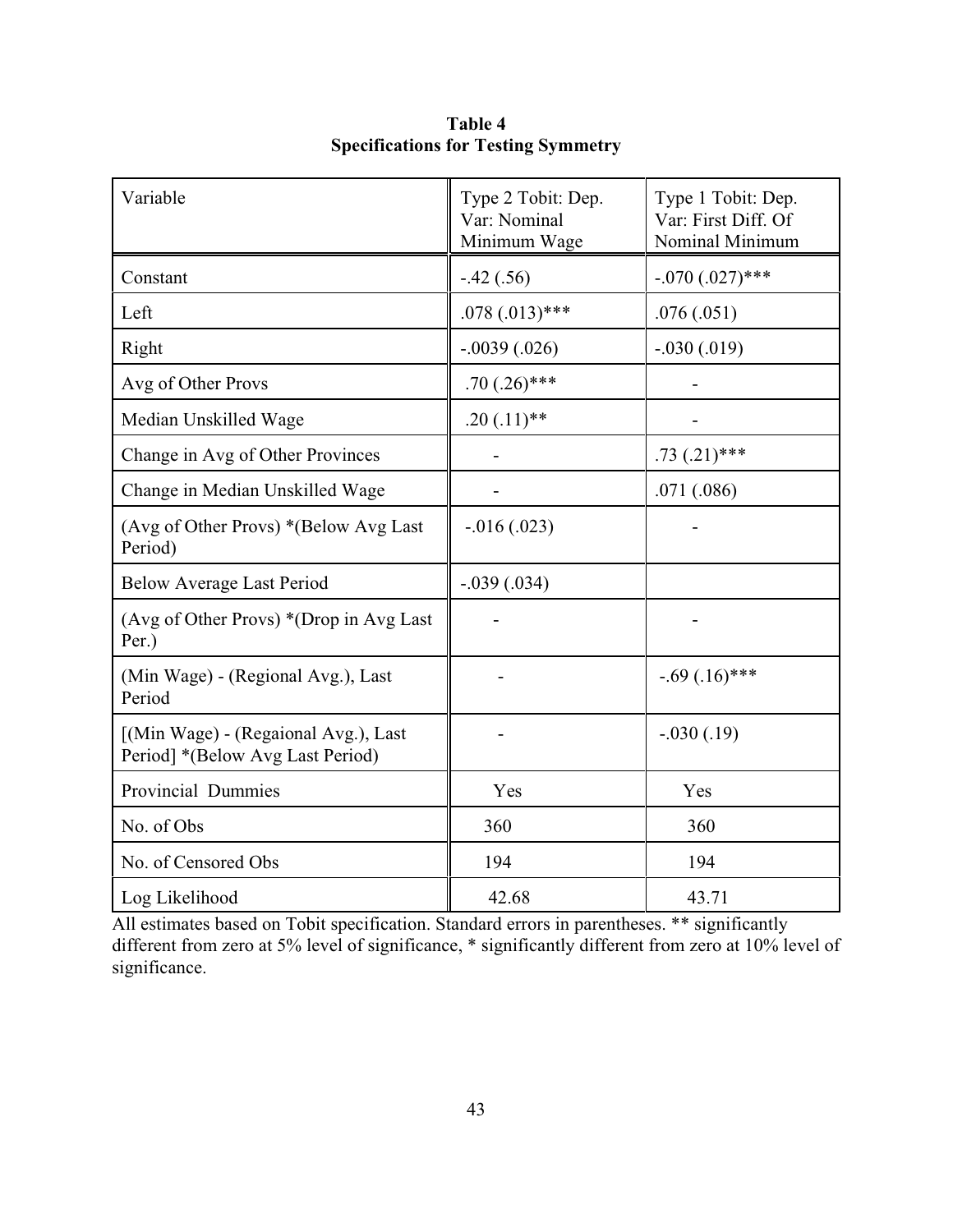# Figure 1a Nominal Minimum Wages, 1966 - 2005 Atlantic Provinces



Year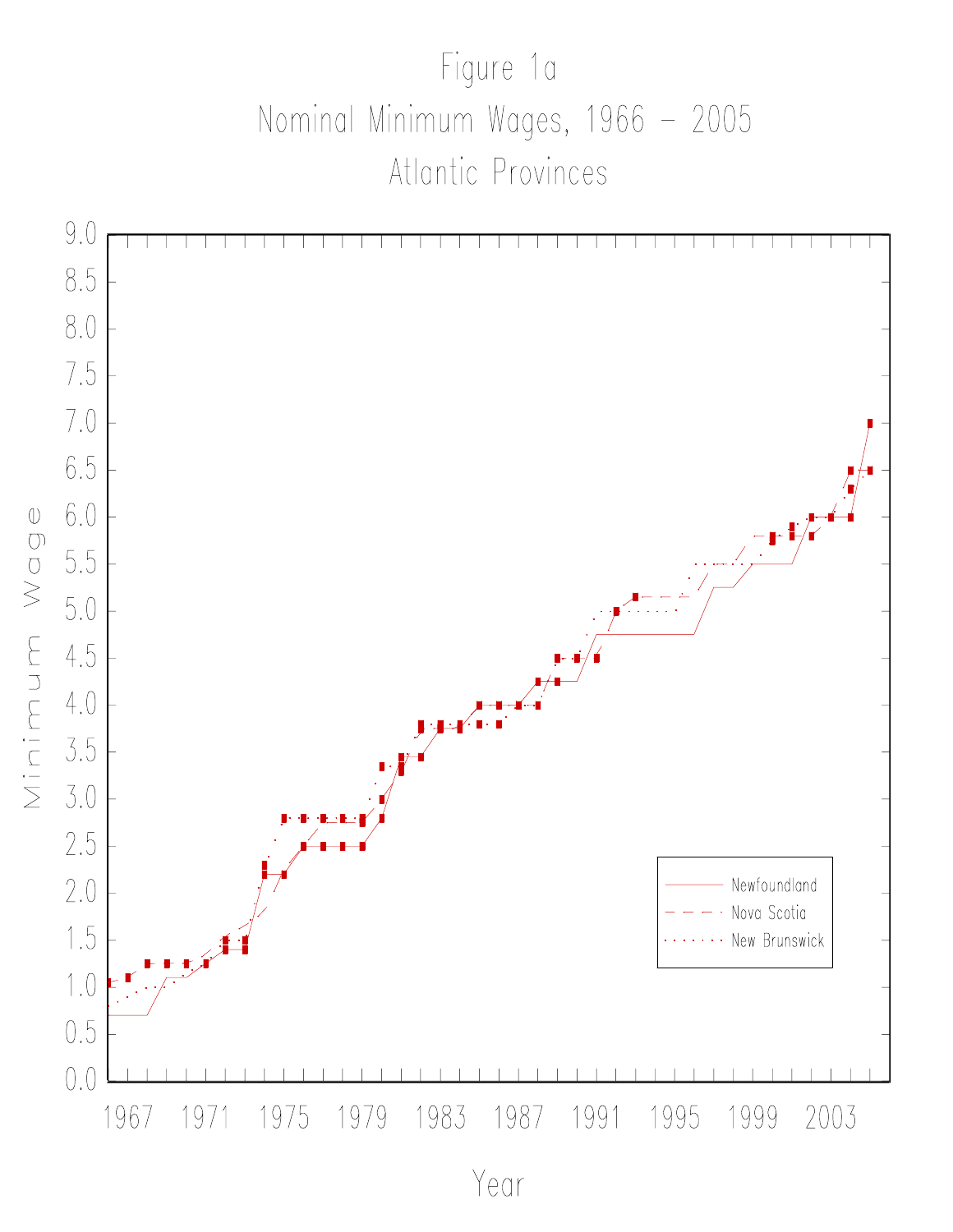

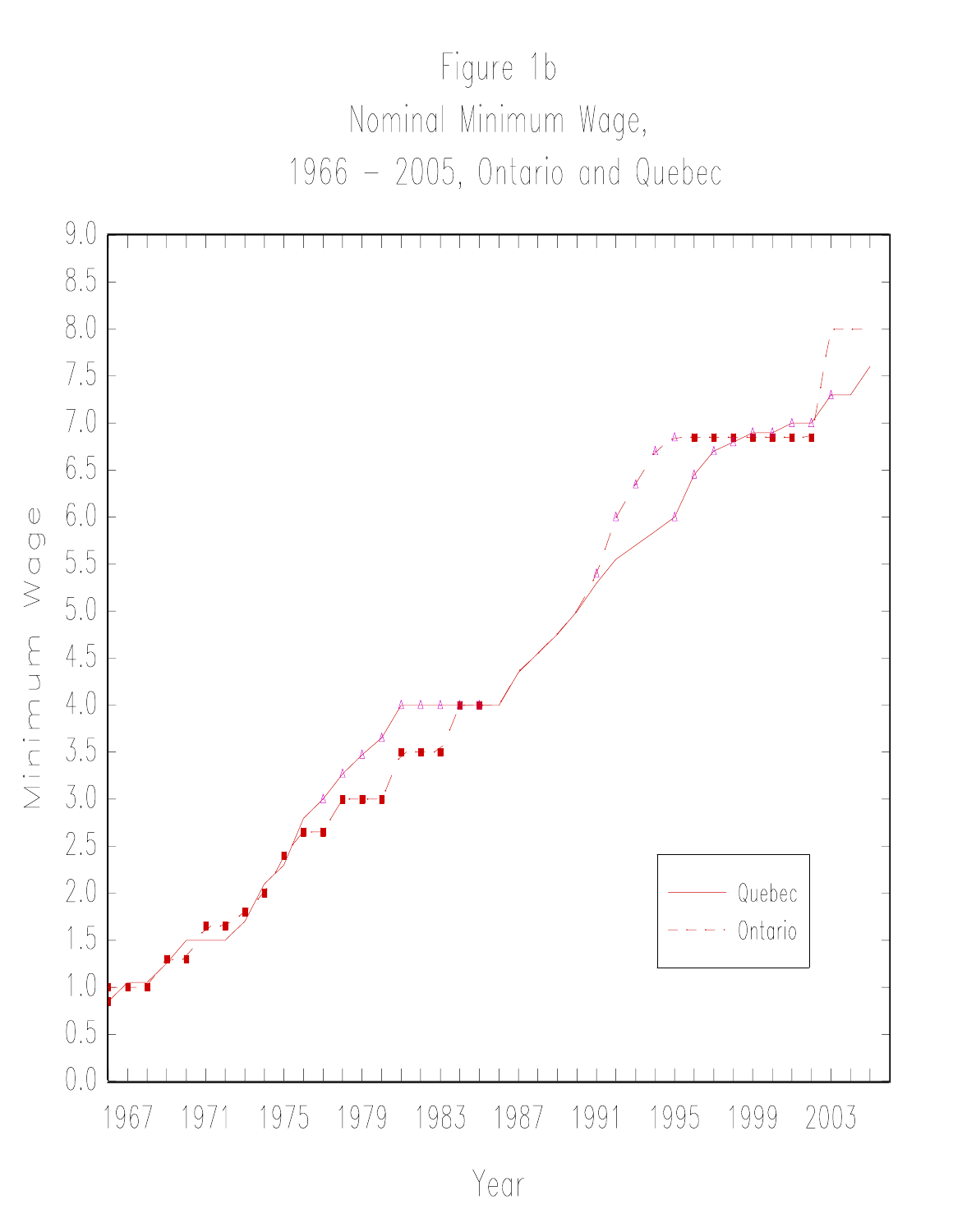

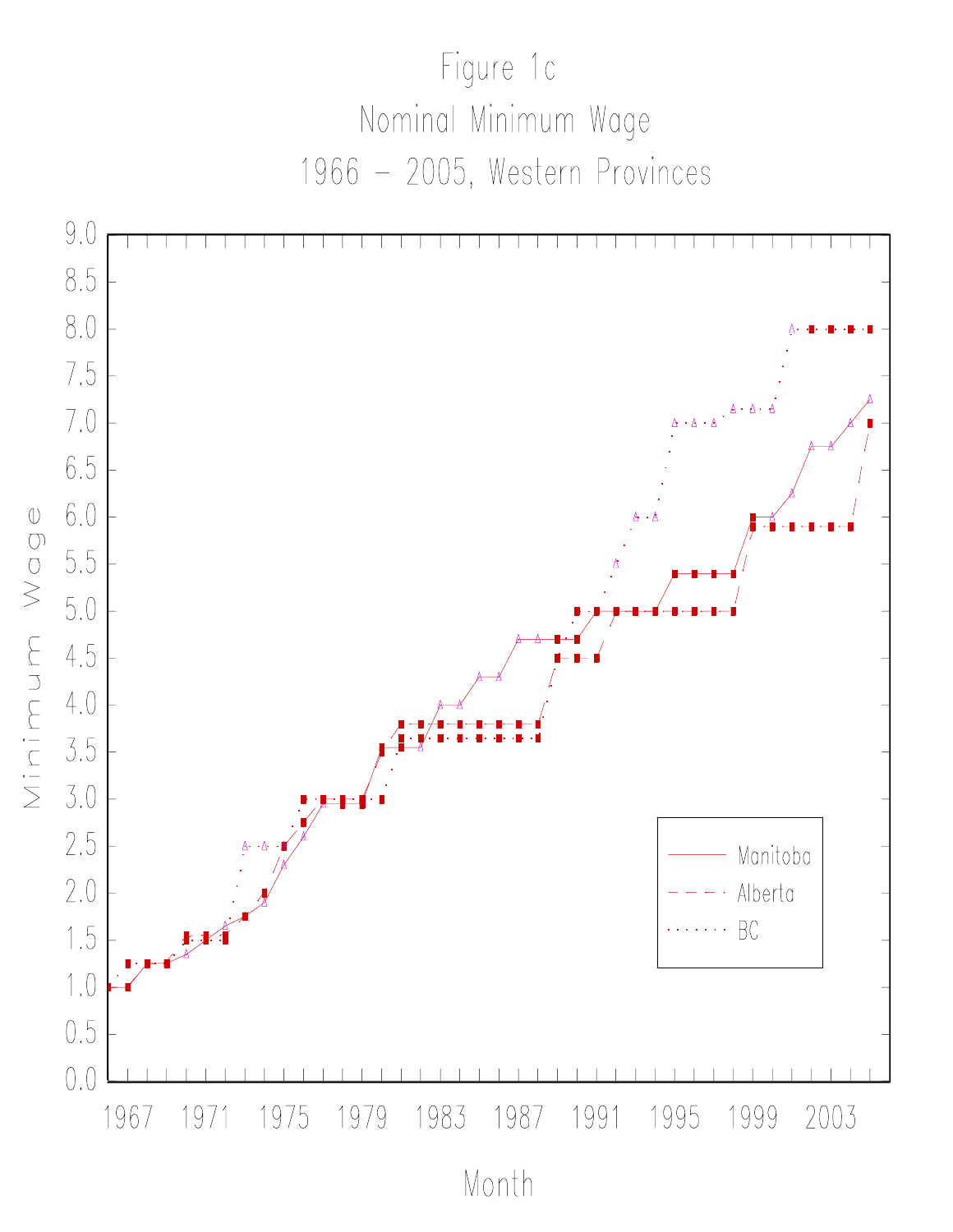

әбрм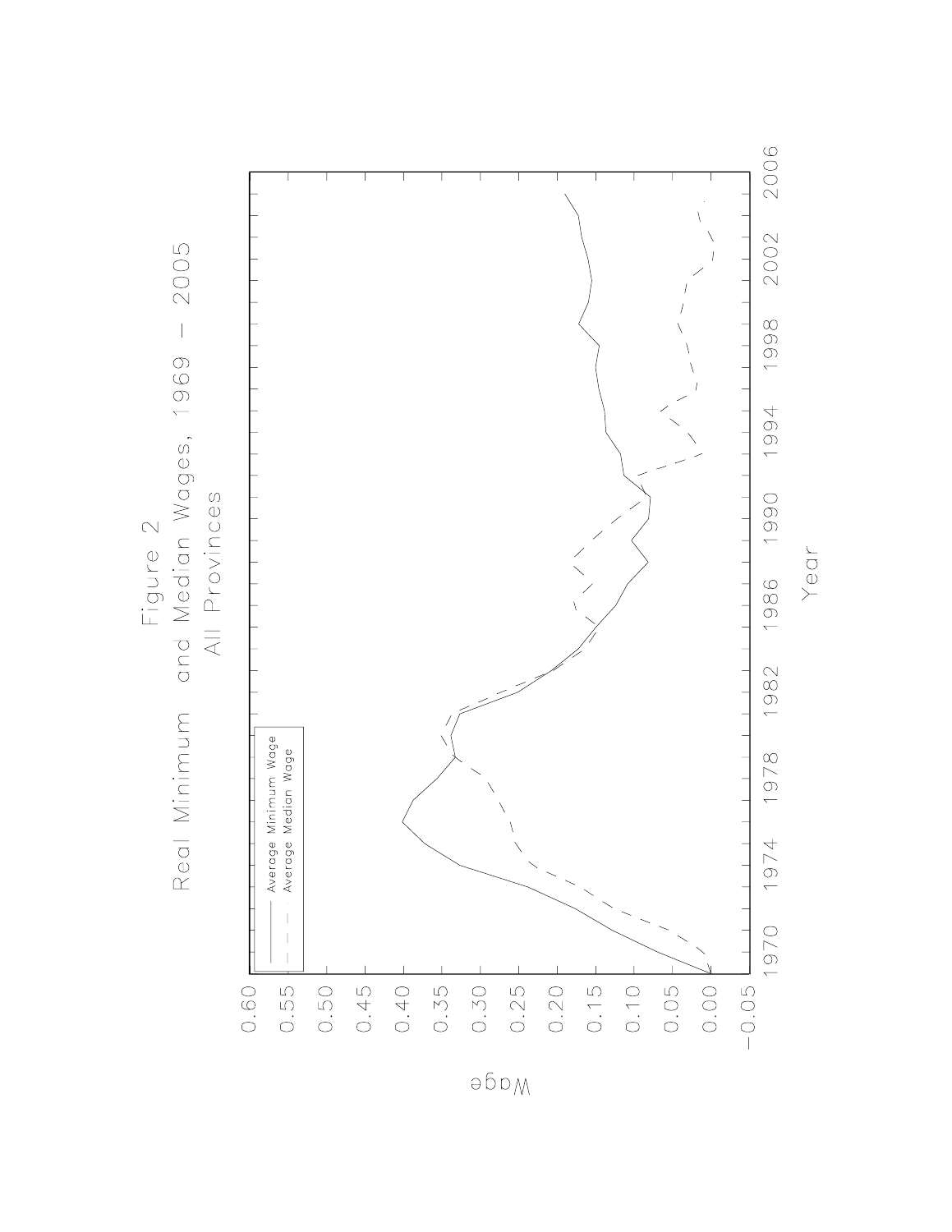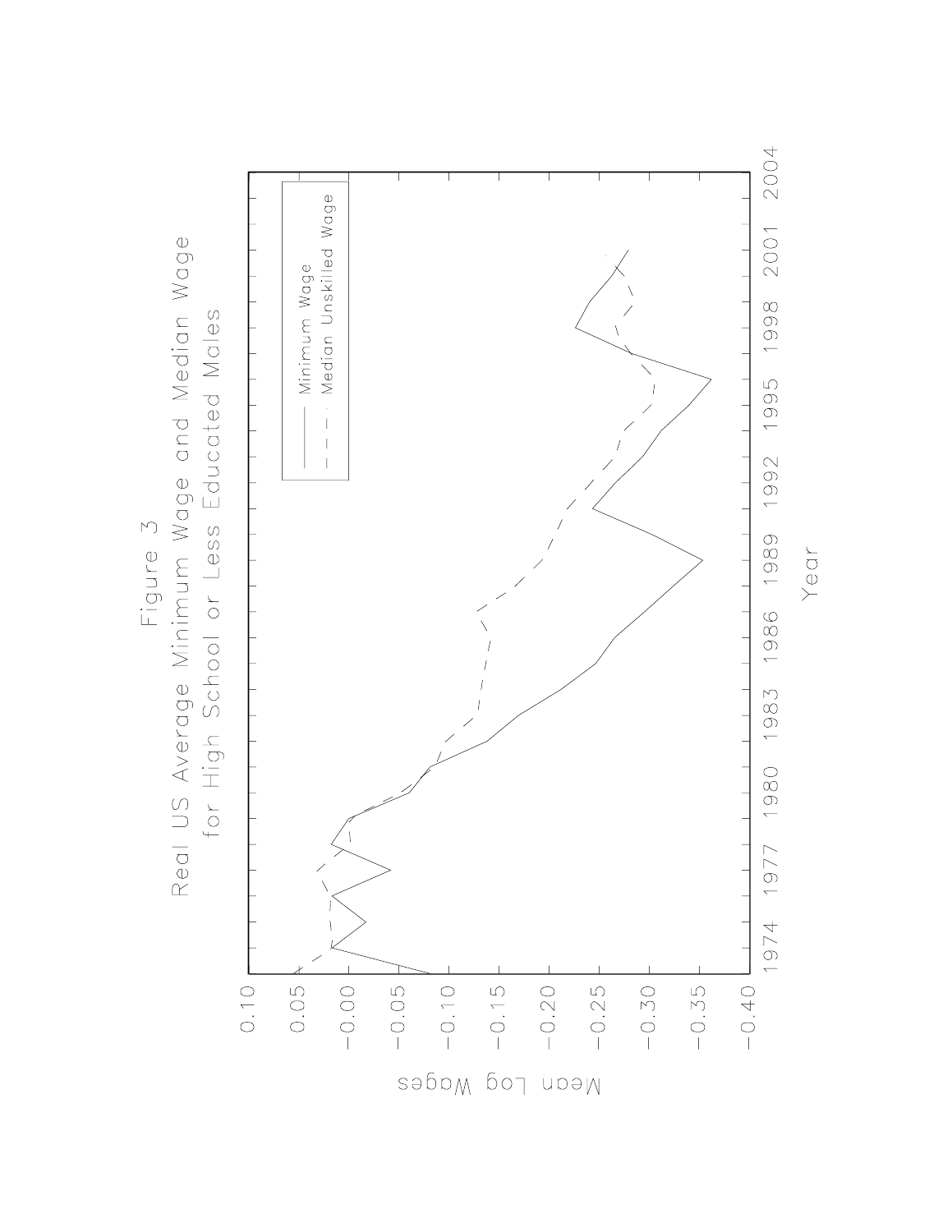# **Appendix A Theoretical Derivations (On-line Appendix. Not for Publication)**

# **1) Minimum Wage Impacts in Two Province, Three Factor Model**

Consider a closed economy with two provinces, A and B, which have the same production technology and are symmetric in factor endowments. The production function for province j is given by,

$$
A1) \quad Y_j = L_j^{\alpha} H_j^{\beta} K_j^{1-\alpha-\beta}, \qquad j = A, B
$$

where  $L_j$  is unskilled labour employed,  $H_j$  is skilled labour, and  $K_j$  is capital in province j. Each province is endowed with an amount of unskilled labour,  $\overline{L}$ , and an amount of skilled labour,  $\overline{H}$ . Both types of labour are immobile. The total amount of capital in the economy is  $K^*$  and is apportioned as  $K_A = (1 - p_k)K^*$  and  $K_B = p_kK^*$ . Capital is perfectly mobile across the two provinces. Both provinces have minimum wages, the logs of which are  $m<sup>A</sup>$  and  $m<sup>B</sup>$  in A and B, respectively.

Given this set-up there are three first-order conditions in each province:

- 1j)  $\ln \alpha + (\alpha 1)\ln L_i + \beta \ln \overline{H} + (1 \alpha \beta)\ln K_i = m^j$
- 2*j*)  $\ln \beta + \alpha \ln L_j + (\beta 1) \ln \overline{H} + (1 \alpha \beta) \ln K_j = \ln v_j$
- 3*j*)  $\ln(1-\alpha-\beta) + \alpha \ln L_j + \beta \ln \overline{H} + (-\alpha-\beta) \ln K_j = \ln r_j$

where,  $v_i$  is the skilled wage,  $r_i$  is the price of capital in province j, and we have assumed that the minimum wage is only relevant for the unskilled labour market.

Using the fact that the price of capital must be equated in the two provinces, we can obtain,

$$
A2) \quad \ln L_{B} = \ln L_{A} + 2\left(\frac{\alpha + \beta}{\alpha}\right) \ln p_{k} - 2\left(\frac{\alpha + \beta}{\alpha}\right) \ln(0.5)
$$

Substituting this into 1A) and then using 1B), we arrive at,

A3) 
$$
\ln p_k = \ln(0.5) - \frac{1}{2(1 - \alpha - \beta + \frac{\beta}{\alpha})}(m^B - m^A)
$$

indicating that the proportion of capital assigned to B in equilibrium is decreasing in the difference between the minimum wage in B and that in A.

The expression for the equilibrium value of the skilled wage in A is given by,

$$
A4) \quad \ln v_A = \frac{\alpha}{1 - \alpha} \ln \alpha + \ln \beta - \frac{1 - \alpha - \beta}{1 - \alpha} \ln \overline{H} + \frac{1 - \alpha - \beta}{1 - \alpha} \ln(0.5K^*)
$$

$$
+ \frac{1 - \alpha - \beta}{2(1 - \alpha)(1 - \alpha - \beta + \frac{\beta}{\alpha})} (m^B - m^A)
$$

$$
= a_1 * + a_2 (m^B - m^A)
$$

Thus, the impact of the difference in minimum wages on the distribution of capital implies that the skilled wage is positively related to that difference. A second order Taylor expansion of  $\exp(a_1^* + a_2(m^B - m^A))$  with respect to m<sup>A</sup> around the point m<sup>A</sup> = m<sup>B</sup> yields equation 9) in the text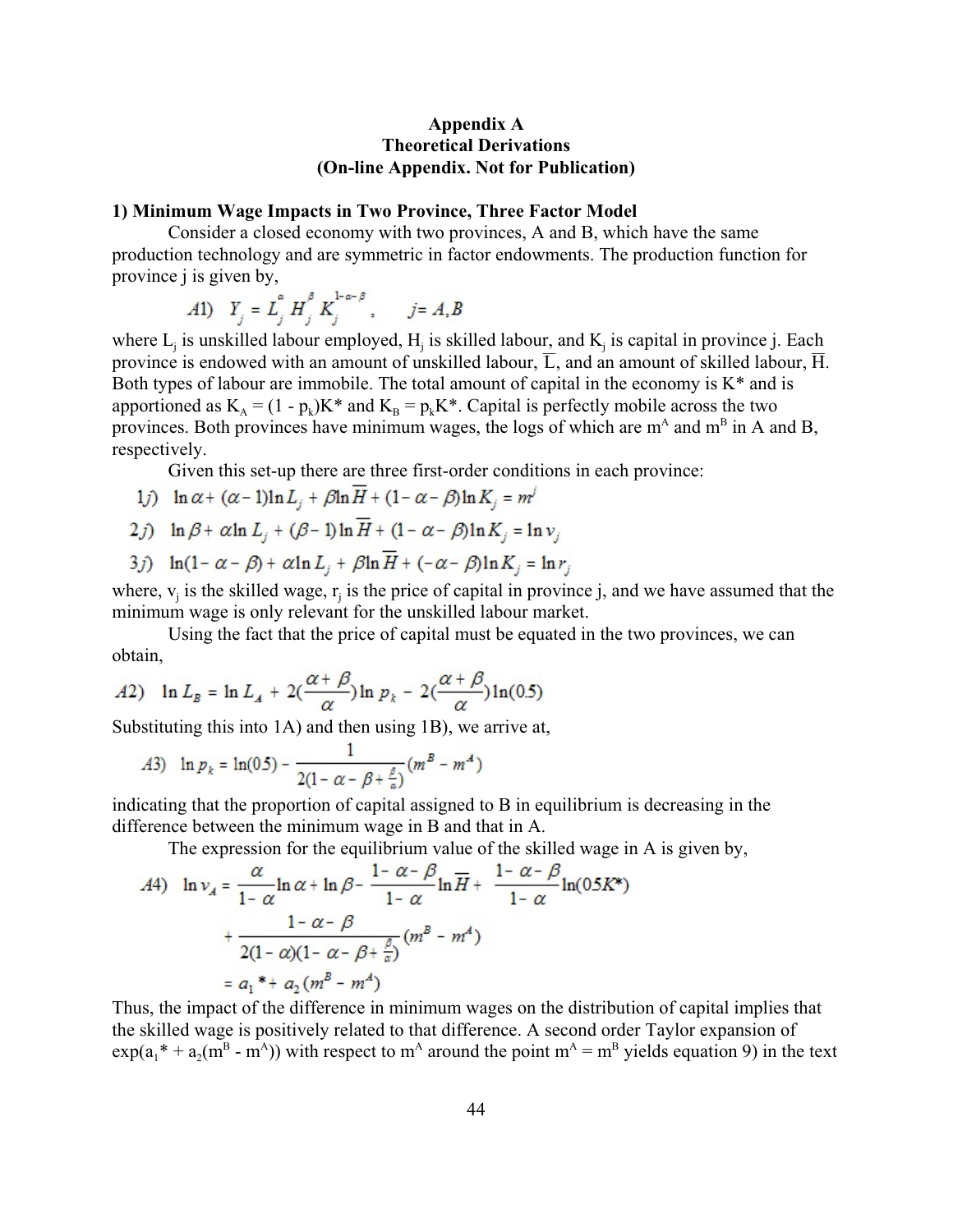(with  $a_1 = \exp(a_1^*)$ ).

We can also generate an expression for equilibrium  $L_A$  relative to  $\overline{L}$  (full employment):

$$
A5)\quad \ln L_A = \ln \overline{L} - \frac{1}{1-\alpha} \left[ \left( m^A - w^* \right) - \frac{1-\alpha-\beta}{2(1-\alpha-\beta+\frac{\beta}{\alpha})} \left( m^B - m^A \right) \right]
$$

where w<sup>\*</sup> is the log of the equilibrium low skilled wage if there are no minimum wages and capital is evenly divided between the two provinces. The term in square brackets can be positive if the extra restrictiveness of  $m<sup>B</sup>$  relative to  $m<sup>A</sup>$  is not large compared to the restrictiveness of  $m<sup>A</sup>$ relative to the unrestricted equilibrium wage. In that case, there is equilibrium unemployment in A. On the other hand, if the minimum wage in B is substantially more restrictive than that in A then the term in square brackets is negative, implying the contradictory statement that  $L_A$  is greater than full employment. In that case, there is enough capital flow from B to A that the unskilled labour demand curve shifts out to a point that the minimum wage in A ceases to bind. In that case, we solve an alternate set of first order conditions which are the same as those set out above except that  $\overline{L}$  replaces  $L_A$  and the unskilled wage in A,  $w_A$ , becomes an endogenous variable. One can show in this case that  $\text{lnw}_A$  is a weighted average of  $m^B$  and w<sup>\*</sup>.

# **2) Obtaining Reaction Functions**

# **2.1) Fairness model with minimum wages affecting wages of H workers**

In this section, we show that one can obtain the reaction function 8) when H workers recognize the effect of minimum wages on their own income even if they do not use other provincial minimum wages to establish their notion of fairness.

The utility of a C person is given by,

$$
A6) \quad U_{it} = \lambda_3 (a_1 - a_1 a_2 (m_t^A - m_t^B)) + a_1 a_2^2 (m_t^A - m_t^B)^2) + (m_t^A - \rho_t)^2
$$

where, we have used the quadratic approximation to  $ln(v)$  described earlier. Then, taking the first derivative with respect to  $m_t^A$ , setting it to zero and solving yields,

$$
A7) \quad m_i^A = \frac{0.5\lambda_3 a_2 a_1}{1 + \lambda_3 a_1 a_2^2} + \frac{\lambda_3 a_1 a_2^2}{1 + \lambda_3 a_1 a_2^2} m_i^B + \frac{1}{1 + \lambda_3 a_1 a_2^2} \kappa \overline{w_i}
$$

Thus, the reaction function is again a weighted average of the other provincial wage and the median unskilled wage. In this case, the reaction function also includes an intercept.

# **2.2) Altruistic Model**

In this section, we obtain the reaction function in the altruistic model. The utility of the centrist voter is obtained by substituting 17) into 18). Taking the derivative of this with respect to  $m_t^A$ , setting the derivative equal to zero and solving yields,

$$
A8) \quad m^4 = m^B + \frac{\lambda_3 a_2 a_1 + \lambda_4 \exp(\frac{1}{1-\alpha}w^*) \exp(-\frac{1}{1-\alpha}m^B)c_1}{2\lambda_3 a_2^2 a_1 + 2\lambda_4 \exp(\frac{1}{1-\alpha}w^*) \exp(-\frac{1}{1-\alpha}m^B)c_1^2}
$$

where,  $c_1 = -(1/(1-\alpha) + (1-\alpha-\beta)/(2(1-\alpha-\beta+\beta/\alpha)(1-\alpha))$ . One can show that the derivative of this function with respect to w\* (the no-minimum-wage equilibrium wage) is positive, that the derivative with respect to  $m<sup>B</sup>$  is less than one, and that the derivative with respect to  $m<sup>B</sup>$  is itself a non-linear function of  $m<sup>B</sup>$ . Thus, this reaction function is not symmetric in  $m<sup>B</sup>$  in the sense discussed in the text.